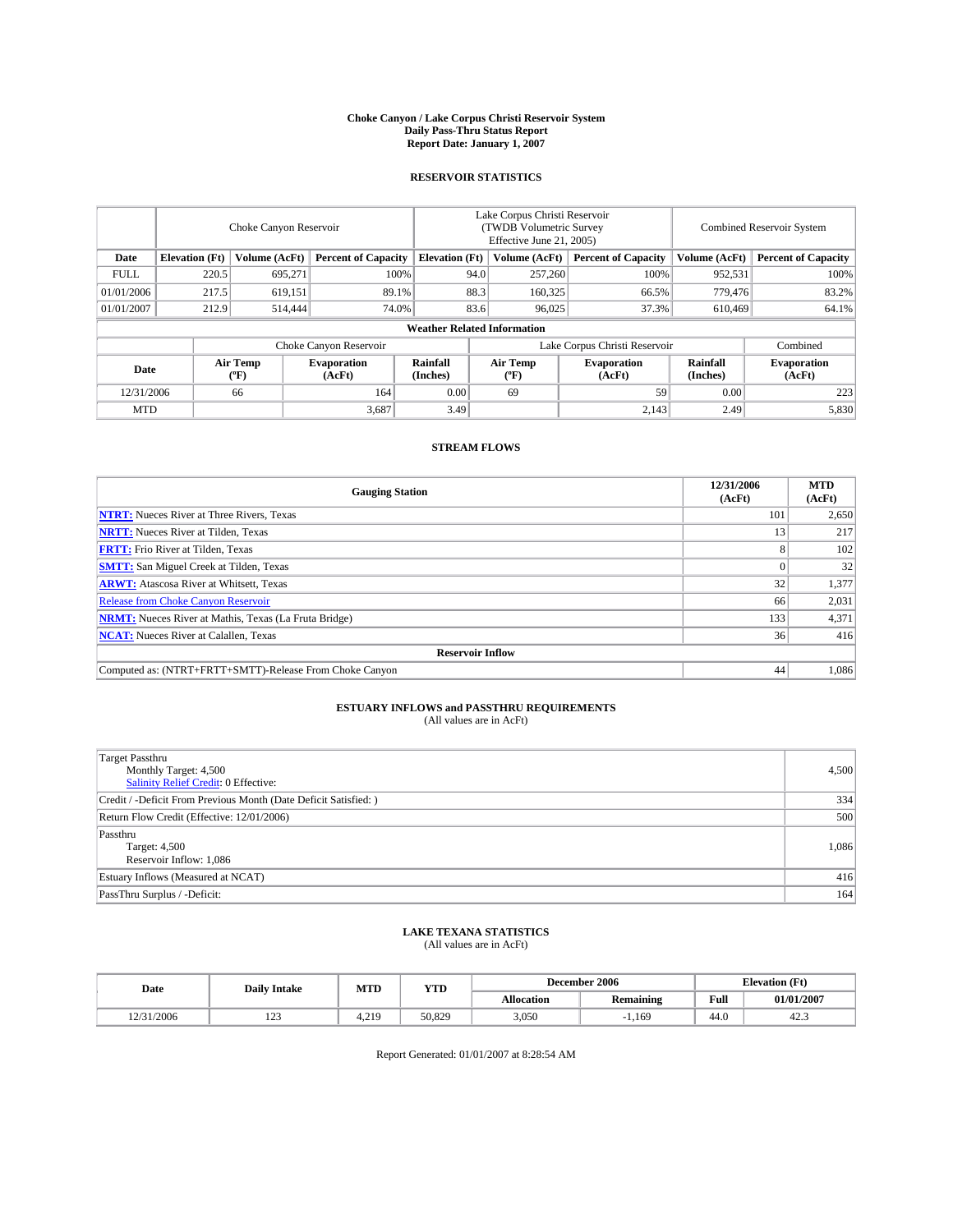#### **Choke Canyon / Lake Corpus Christi Reservoir System Daily Pass-Thru Status Report Report Date: January 2, 2007**

## **RESERVOIR STATISTICS**

|             | Choke Canyon Reservoir             |                         |                              |                       | Lake Corpus Christi Reservoir<br>(TWDB Volumetric Survey<br>Effective June 21, 2005) |                  |                               | Combined Reservoir System |                              |  |
|-------------|------------------------------------|-------------------------|------------------------------|-----------------------|--------------------------------------------------------------------------------------|------------------|-------------------------------|---------------------------|------------------------------|--|
| Date        | <b>Elevation</b> (Ft)              | Volume (AcFt)           | <b>Percent of Capacity</b>   | <b>Elevation</b> (Ft) |                                                                                      | Volume (AcFt)    | <b>Percent of Capacity</b>    | Volume (AcFt)             | <b>Percent of Capacity</b>   |  |
| <b>FULL</b> | 220.5                              | 695.271                 | 100%                         |                       | 94.0                                                                                 | 257,260          | 100%                          | 952,531                   | 100%                         |  |
| 01/02/2006  | 217.5                              | 618,907                 | 89.0%                        |                       | 88.4                                                                                 | 160,798          | 66.7%                         | 779,705                   | 83.3%                        |  |
| 01/02/2007  | 212.9                              | 514,013                 | 73.9%                        |                       | 83.6                                                                                 | 96,025           | 37.3%                         | 610,038                   | 64.0%                        |  |
|             | <b>Weather Related Information</b> |                         |                              |                       |                                                                                      |                  |                               |                           |                              |  |
|             |                                    |                         | Choke Canyon Reservoir       |                       |                                                                                      |                  | Lake Corpus Christi Reservoir |                           | Combined                     |  |
| Date        |                                    | <b>Air Temp</b><br>(°F) | <b>Evaporation</b><br>(AcFt) | Rainfall<br>(Inches)  |                                                                                      | Air Temp<br>("F) | <b>Evaporation</b><br>(AcFt)  | Rainfall<br>(Inches)      | <b>Evaporation</b><br>(AcFt) |  |
| 01/01/2007  |                                    | 59                      | 126                          | 0.00                  |                                                                                      | 60               | 66                            | 0.00                      | 192                          |  |
| <b>MTD</b>  |                                    |                         | 126                          | 0.00                  |                                                                                      |                  | 66                            | 0.00                      | 192                          |  |

## **STREAM FLOWS**

| <b>Gauging Station</b>                                       | 01/01/2007<br>(AcFt) | <b>MTD</b><br>(AcFt) |
|--------------------------------------------------------------|----------------------|----------------------|
| <b>NTRT:</b> Nueces River at Three Rivers, Texas             | 87                   | 87                   |
| <b>NRTT:</b> Nueces River at Tilden, Texas                   |                      | 8                    |
| <b>FRTT:</b> Frio River at Tilden, Texas                     |                      | 6                    |
| <b>SMTT:</b> San Miguel Creek at Tilden, Texas               |                      | $\Omega$             |
| <b>ARWT:</b> Atascosa River at Whitsett, Texas               | 30 <sup>1</sup>      | 30                   |
| <b>Release from Choke Canyon Reservoir</b>                   | 66                   | 66                   |
| <b>NRMT:</b> Nueces River at Mathis, Texas (La Fruta Bridge) | 133                  | 133                  |
| <b>NCAT:</b> Nueces River at Calallen, Texas                 | 46                   | 46                   |
| <b>Reservoir Inflow</b>                                      |                      |                      |
| Computed as: (NTRT+FRTT+SMTT)-Release From Choke Canyon      | 28                   | 28                   |

## **ESTUARY INFLOWS and PASSTHRU REQUIREMENTS**<br>(All values are in AcFt)

| <b>Target Passthru</b><br>Monthly Target: 2,500<br><b>Salinity Relief Credit: 0 Effective:</b> | 2,500 |
|------------------------------------------------------------------------------------------------|-------|
| Credit / -Deficit From Previous Month (Date Deficit Satisfied: )                               | 164   |
| Return Flow Credit (Effective: 01/01/2007)                                                     | 500   |
| Passthru<br>Target: 2,500<br>Reservoir Inflow: 28                                              | 28    |
| Estuary Inflows (Measured at NCAT)                                                             | 46    |
| PassThru Surplus / -Deficit:                                                                   | 0     |

# **LAKE TEXANA STATISTICS** (All values are in AcFt)

| Date  | MTD<br><b>YTD</b><br><b>Daily Intake</b> |            |            | January 2007      |                  |      | <b>Elevation</b> (Ft) |  |  |
|-------|------------------------------------------|------------|------------|-------------------|------------------|------|-----------------------|--|--|
|       |                                          |            |            | <b>Allocation</b> | <b>Remaining</b> | Full | 01/02/2007            |  |  |
| /2007 | $\sim$<br>رے 1                           | 100<br>1/2 | 102<br>143 | 3,050             | 2,927            | 44.0 | 42.5                  |  |  |

Report Generated: 01/02/2007 at 8:55:18 AM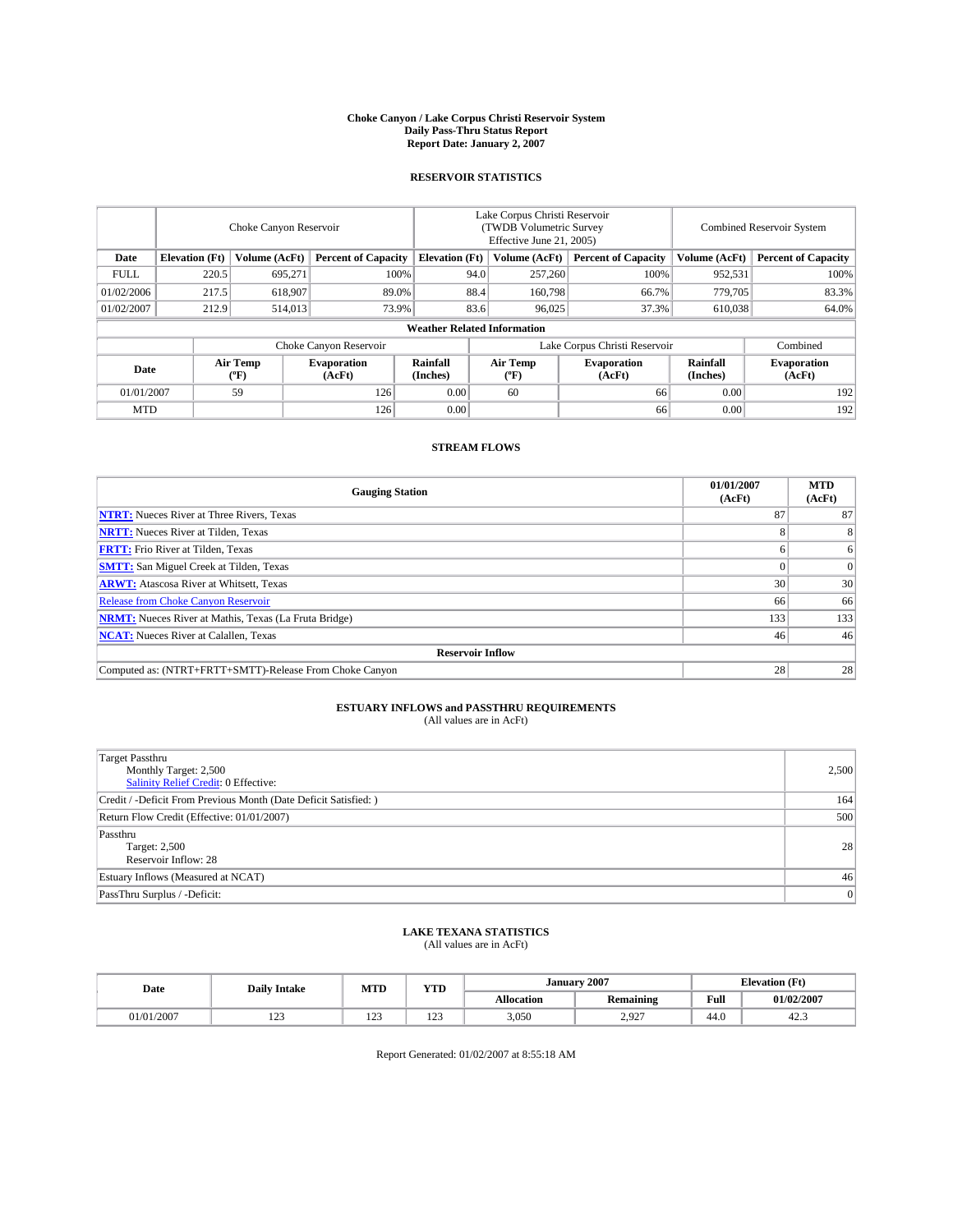#### **Choke Canyon / Lake Corpus Christi Reservoir System Daily Pass-Thru Status Report Report Date: January 3, 2007**

## **RESERVOIR STATISTICS**

|             | Choke Canyon Reservoir             |                  |                              |                       | Lake Corpus Christi Reservoir<br>(TWDB Volumetric Survey<br>Effective June 21, 2005) |                  |                               | <b>Combined Reservoir System</b> |                              |  |
|-------------|------------------------------------|------------------|------------------------------|-----------------------|--------------------------------------------------------------------------------------|------------------|-------------------------------|----------------------------------|------------------------------|--|
| Date        | <b>Elevation</b> (Ft)              | Volume (AcFt)    | <b>Percent of Capacity</b>   | <b>Elevation</b> (Ft) |                                                                                      | Volume (AcFt)    | <b>Percent of Capacity</b>    | Volume (AcFt)                    | <b>Percent of Capacity</b>   |  |
| <b>FULL</b> | 220.5                              | 695.271          | 100%                         |                       | 94.0                                                                                 | 257,260          | 100%                          | 952,531                          | 100%                         |  |
| 01/03/2006  | 217.5                              | 618,664          | 89.0%                        |                       | 88.3                                                                                 | 160,325          | 66.5%                         | 778,989                          | 83.2%                        |  |
| 01/03/2007  | 212.9                              | 513,365          | 73.8%                        |                       | 83.5                                                                                 | 95,798           | 37.2%                         | 609,163                          | 64.0%                        |  |
|             | <b>Weather Related Information</b> |                  |                              |                       |                                                                                      |                  |                               |                                  |                              |  |
|             |                                    |                  | Choke Canyon Reservoir       |                       |                                                                                      |                  | Lake Corpus Christi Reservoir |                                  | Combined                     |  |
| Date        |                                    | Air Temp<br>(°F) | <b>Evaporation</b><br>(AcFt) | Rainfall<br>(Inches)  |                                                                                      | Air Temp<br>("F) | <b>Evaporation</b><br>(AcFt)  | Rainfall<br>(Inches)             | <b>Evaporation</b><br>(AcFt) |  |
| 01/02/2007  |                                    | 56               | 101                          | 0.00                  |                                                                                      | 60               | 79                            | 0.00                             | 180                          |  |
| <b>MTD</b>  |                                    |                  | 227                          | 0.00                  |                                                                                      |                  | 145                           | 0.00                             | 372                          |  |

## **STREAM FLOWS**

| <b>Gauging Station</b>                                       | 01/02/2007<br>(AcFt) | <b>MTD</b><br>(AcFt) |
|--------------------------------------------------------------|----------------------|----------------------|
| <b>NTRT:</b> Nueces River at Three Rivers, Texas             | 81                   | 169                  |
| <b>NRTT:</b> Nueces River at Tilden, Texas                   |                      | 10                   |
| <b>FRTT:</b> Frio River at Tilden, Texas                     |                      | 12                   |
| <b>SMTT:</b> San Miguel Creek at Tilden, Texas               |                      | $\overline{0}$       |
| <b>ARWT:</b> Atascosa River at Whitsett, Texas               | 26                   | 56                   |
| <b>Release from Choke Canyon Reservoir</b>                   | 66                   | 131                  |
| <b>NRMT:</b> Nueces River at Mathis, Texas (La Fruta Bridge) | 133                  | 266                  |
| <b>NCAT:</b> Nueces River at Calallen, Texas                 | 30                   | 75                   |
| <b>Reservoir Inflow</b>                                      |                      |                      |
| Computed as: (NTRT+FRTT+SMTT)-Release From Choke Canyon      | 22                   | 50                   |

## **ESTUARY INFLOWS and PASSTHRU REQUIREMENTS**<br>(All values are in AcFt)

| <b>Target Passthru</b><br>Monthly Target: 2,500<br>Salinity Relief Credit: 0 Effective: | 2,500 |
|-----------------------------------------------------------------------------------------|-------|
| Credit / -Deficit From Previous Month (Date Deficit Satisfied: )                        | 164   |
| Return Flow Credit (Effective: 01/01/2007)                                              | 500   |
| Passthru<br>Target: 2,500<br>Reservoir Inflow: 50                                       | 50    |
| Estuary Inflows (Measured at NCAT)                                                      | 75    |
| PassThru Surplus / -Deficit:                                                            | 0     |

# **LAKE TEXANA STATISTICS** (All values are in AcFt)

| Date       | <b>Daily Intake</b>    | <b>MTD</b> | <b>YTD</b> |                   | January 2007  |      | <b>Elevation</b> (Ft) |
|------------|------------------------|------------|------------|-------------------|---------------|------|-----------------------|
|            |                        |            |            | <b>Allocation</b> | Remaining     | Full | 01/03/2007            |
| J1/02/2007 | $\Omega$<br><b>100</b> | 259<br>رے  | 259        | 3,050             | 2701<br>$-11$ | 44.0 | 42.G                  |

Report Generated: 01/03/2007 at 8:29:30 AM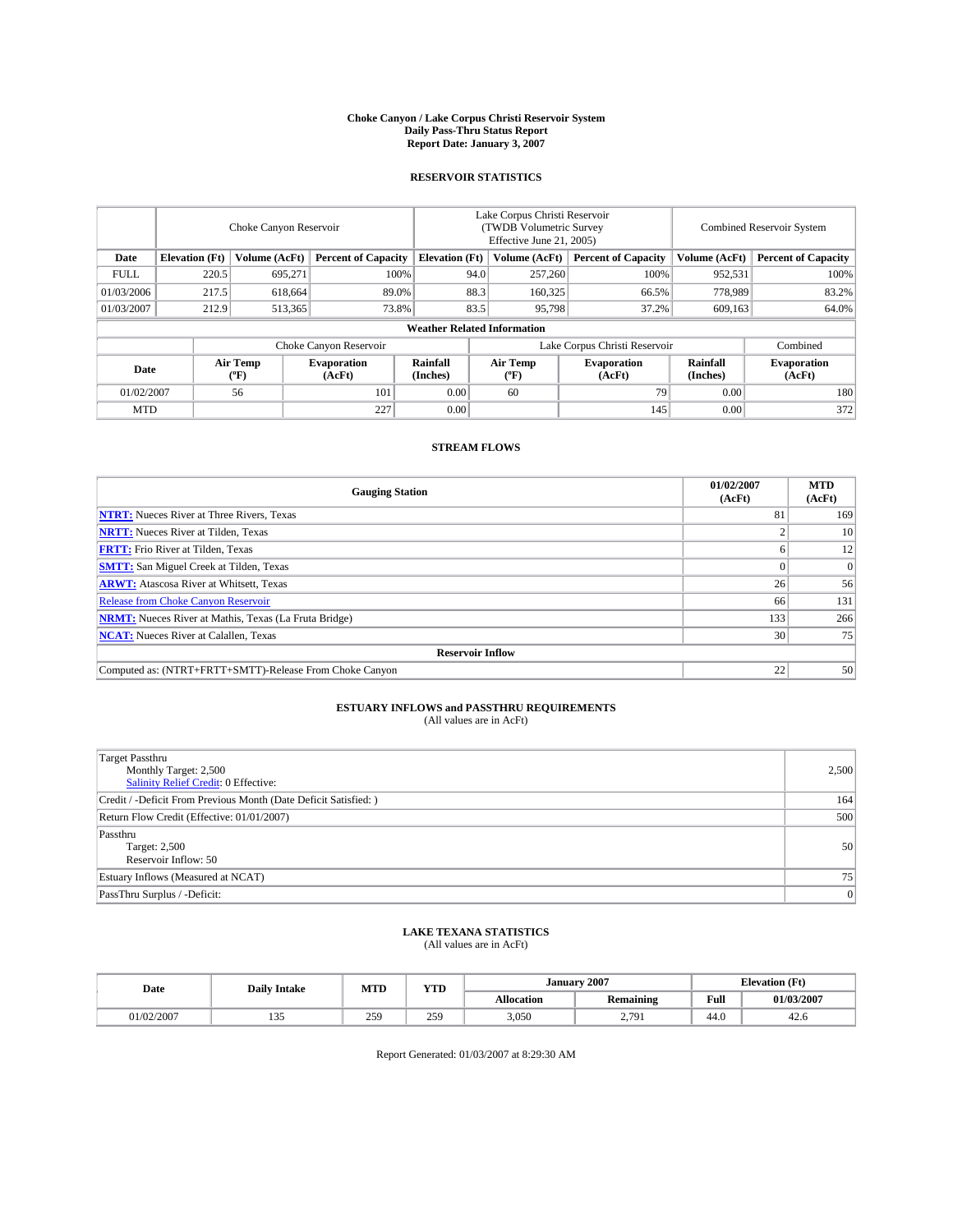#### **Choke Canyon / Lake Corpus Christi Reservoir System Daily Pass-Thru Status Report Report Date: January 4, 2007**

## **RESERVOIR STATISTICS**

|             | Choke Canyon Reservoir             |                  |                              |                       | Lake Corpus Christi Reservoir<br>(TWDB Volumetric Survey<br>Effective June 21, 2005) |                  |                              | Combined Reservoir System |                              |  |
|-------------|------------------------------------|------------------|------------------------------|-----------------------|--------------------------------------------------------------------------------------|------------------|------------------------------|---------------------------|------------------------------|--|
| Date        | <b>Elevation</b> (Ft)              | Volume (AcFt)    | <b>Percent of Capacity</b>   | <b>Elevation</b> (Ft) |                                                                                      | Volume (AcFt)    | <b>Percent of Capacity</b>   | Volume (AcFt)             | <b>Percent of Capacity</b>   |  |
| <b>FULL</b> | 220.5                              | 695,271          | 100%                         |                       | 94.0                                                                                 | 257,260          | 100%                         | 952,531                   | 100%                         |  |
| 01/04/2006  | 217.5                              | 618.664          |                              | 88.3<br>89.0%         |                                                                                      | 160,010          | 66.3%                        | 778,674                   | 83.1%                        |  |
| 01/04/2007  | 213.0                              | 516,391          | 74.3%                        |                       | 83.7                                                                                 | 97.507           | 37.9%                        | 613,898                   | 64.4%                        |  |
|             | <b>Weather Related Information</b> |                  |                              |                       |                                                                                      |                  |                              |                           |                              |  |
|             |                                    |                  | Choke Canyon Reservoir       |                       | Lake Corpus Christi Reservoir                                                        |                  |                              |                           | Combined                     |  |
| Date        |                                    | Air Temp<br>("F) | <b>Evaporation</b><br>(AcFt) | Rainfall<br>(Inches)  |                                                                                      | Air Temp<br>("F) | <b>Evaporation</b><br>(AcFt) | Rainfall<br>(Inches)      | <b>Evaporation</b><br>(AcFt) |  |
| 01/03/2007  |                                    | 57               | 101                          | 1.75                  |                                                                                      | 59               | Pan overflow                 | 1.35                      | 101                          |  |
| <b>MTD</b>  |                                    |                  | 328                          | 1.75                  |                                                                                      |                  | 145                          | 1.35                      | 473                          |  |

## **STREAM FLOWS**

| <b>Gauging Station</b>                                       | 01/03/2007<br>(AcFt) | <b>MTD</b><br>(AcFt) |
|--------------------------------------------------------------|----------------------|----------------------|
| <b>NTRT:</b> Nueces River at Three Rivers, Texas             |                      | 246                  |
| <b>NRTT:</b> Nueces River at Tilden, Texas                   |                      | 11                   |
| <b>FRTT:</b> Frio River at Tilden, Texas                     |                      | 20                   |
| <b>SMTT:</b> San Miguel Creek at Tilden, Texas               |                      |                      |
| <b>ARWT:</b> Atascosa River at Whitsett, Texas               | 30                   | 85                   |
| <b>Release from Choke Canyon Reservoir</b>                   | 66                   | 197                  |
| <b>NRMT:</b> Nueces River at Mathis, Texas (La Fruta Bridge) | 135                  | 401                  |
| <b>NCAT:</b> Nueces River at Calallen, Texas                 | 22                   | 97                   |
| <b>Reservoir Inflow</b>                                      |                      |                      |
| Computed as: (NTRT+FRTT+SMTT)-Release From Choke Canyon      | 20                   | 70                   |

## **ESTUARY INFLOWS and PASSTHRU REQUIREMENTS**<br>(All values are in AcFt)

| <b>Target Passthru</b><br>Monthly Target: 2,500<br><b>Salinity Relief Credit: 0 Effective:</b> | 2,500 |
|------------------------------------------------------------------------------------------------|-------|
| Credit / -Deficit From Previous Month (Date Deficit Satisfied: )                               | 164   |
| Return Flow Credit (Effective: 01/01/2007)                                                     | 500   |
| Passthru<br>Target: 2,500<br>Reservoir Inflow: 70                                              | 70    |
| Estuary Inflows (Measured at NCAT)                                                             | 97    |
| PassThru Surplus / -Deficit:                                                                   | 0     |

# **LAKE TEXANA STATISTICS** (All values are in AcFt)

| Date     | MTD<br><b>Daily Intake</b> |     | <b>YTD</b> |                   | January 2007     | <b>Elevation</b> (Ft) |            |
|----------|----------------------------|-----|------------|-------------------|------------------|-----------------------|------------|
|          |                            |     |            | <b>Allocation</b> | <b>Remaining</b> | Full                  | 01/04/2007 |
| /03/2007 | 143                        | 402 | 402        | 3.050             | 2.648            | 44.0                  | 44.0       |

Report Generated: 01/04/2007 at 8:28:49 AM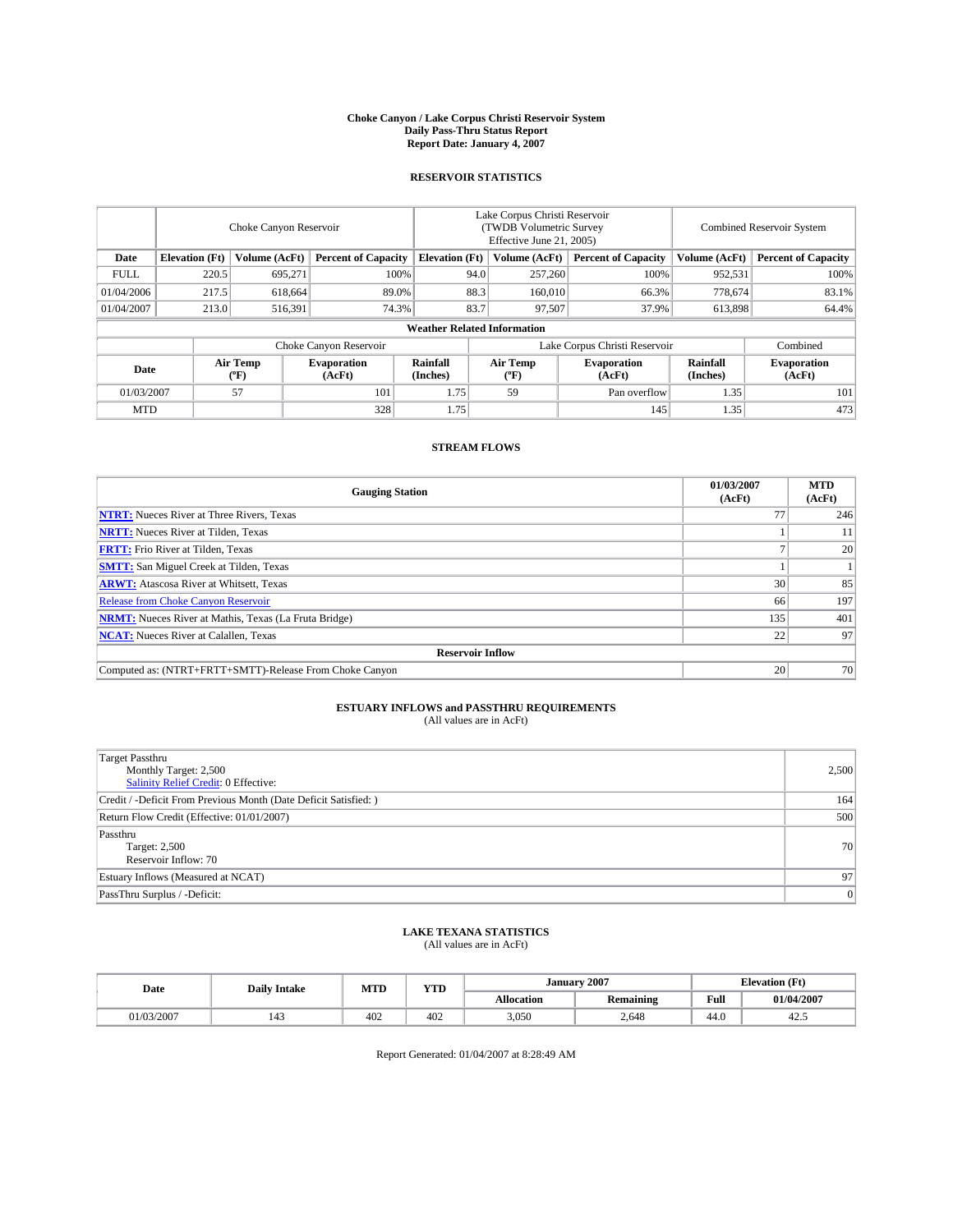#### **Choke Canyon / Lake Corpus Christi Reservoir System Daily Pass-Thru Status Report Report Date: January 5, 2007**

## **RESERVOIR STATISTICS**

|             | Choke Canyon Reservoir             |                  |                              |                       | Lake Corpus Christi Reservoir<br>(TWDB Volumetric Survey<br>Effective June 21, 2005) |                  |                               |                      | <b>Combined Reservoir System</b> |  |  |
|-------------|------------------------------------|------------------|------------------------------|-----------------------|--------------------------------------------------------------------------------------|------------------|-------------------------------|----------------------|----------------------------------|--|--|
| Date        | <b>Elevation</b> (Ft)              | Volume (AcFt)    | <b>Percent of Capacity</b>   | <b>Elevation</b> (Ft) |                                                                                      | Volume (AcFt)    | <b>Percent of Capacity</b>    | Volume (AcFt)        | <b>Percent of Capacity</b>       |  |  |
| <b>FULL</b> | 220.5                              | 695.271          | 100%                         |                       | 94.0                                                                                 | 257,260          | 100%                          | 952,531              | 100%                             |  |  |
| 01/05/2006  | 217.5                              | 618,664          |                              | 88.4<br>89.0%         |                                                                                      | 160,798          | 66.7%                         | 779.462              | 83.2%                            |  |  |
| 01/05/2007  | 213.0                              | 516,609          | 74.3%                        |                       | 83.7                                                                                 | 97.507           | 37.9%                         | 614,116              | 64.5%                            |  |  |
|             | <b>Weather Related Information</b> |                  |                              |                       |                                                                                      |                  |                               |                      |                                  |  |  |
|             |                                    |                  | Choke Canyon Reservoir       |                       |                                                                                      |                  | Lake Corpus Christi Reservoir |                      | Combined                         |  |  |
| Date        |                                    | Air Temp<br>(°F) | <b>Evaporation</b><br>(AcFt) | Rainfall<br>(Inches)  |                                                                                      | Air Temp<br>("F) | <b>Evaporation</b><br>(AcFt)  | Rainfall<br>(Inches) | <b>Evaporation</b><br>(AcFt)     |  |  |
| 01/04/2007  |                                    | 66               | 63                           | 0.00                  |                                                                                      | 63               | 27                            | 0.00                 | 90                               |  |  |
| <b>MTD</b>  |                                    |                  | 391                          | 1.75                  |                                                                                      |                  | 172                           | 1.35                 | 563                              |  |  |

## **STREAM FLOWS**

| <b>Gauging Station</b>                                       | 01/04/2007<br>(AcFt) | <b>MTD</b><br>(AcFt) |
|--------------------------------------------------------------|----------------------|----------------------|
| <b>NTRT:</b> Nueces River at Three Rivers, Texas             | 276                  | 522                  |
| <b>NRTT:</b> Nueces River at Tilden, Texas                   |                      | 19                   |
| <b>FRTT:</b> Frio River at Tilden, Texas                     | 22                   | 41                   |
| <b>SMTT:</b> San Miguel Creek at Tilden, Texas               | 34                   | 35                   |
| <b>ARWT:</b> Atascosa River at Whitsett, Texas               | 189                  | 274                  |
| <b>Release from Choke Canyon Reservoir</b>                   | 66                   | 262                  |
| <b>NRMT:</b> Nueces River at Mathis, Texas (La Fruta Bridge) | 135                  | 536                  |
| <b>NCAT:</b> Nueces River at Calallen, Texas                 | 67                   | 165                  |
| <b>Reservoir Inflow</b>                                      |                      |                      |
| Computed as: (NTRT+FRTT+SMTT)-Release From Choke Canyon      | 266                  | 336                  |

## **ESTUARY INFLOWS and PASSTHRU REQUIREMENTS**<br>(All values are in AcFt)

| <b>Target Passthru</b><br>Monthly Target: 2,500<br><b>Salinity Relief Credit: 0 Effective:</b> | 2,500 |
|------------------------------------------------------------------------------------------------|-------|
| Credit / -Deficit From Previous Month (Date Deficit Satisfied: )                               | 164   |
| Return Flow Credit (Effective: 01/01/2007)                                                     | 500   |
| Passthru<br>Target: 2,500<br>Reservoir Inflow: 336                                             | 336   |
| Estuary Inflows (Measured at NCAT)                                                             | 165   |
| PassThru Surplus / -Deficit:                                                                   | 0     |

# **LAKE TEXANA STATISTICS** (All values are in AcFt)

| Date       | <b>Daily Intake</b> | MTD | <b>YTD</b> |                   | January 2007     |      | <b>Elevation</b> (Ft) |
|------------|---------------------|-----|------------|-------------------|------------------|------|-----------------------|
|            |                     |     |            | <b>Allocation</b> | <b>Remaining</b> | Full | 01/05/2007            |
| 01/04/2007 | 143                 | 545 | 545        | 3.050             | 2.505            | 44.0 | 42.C                  |

Report Generated: 01/05/2007 at 8:30:06 AM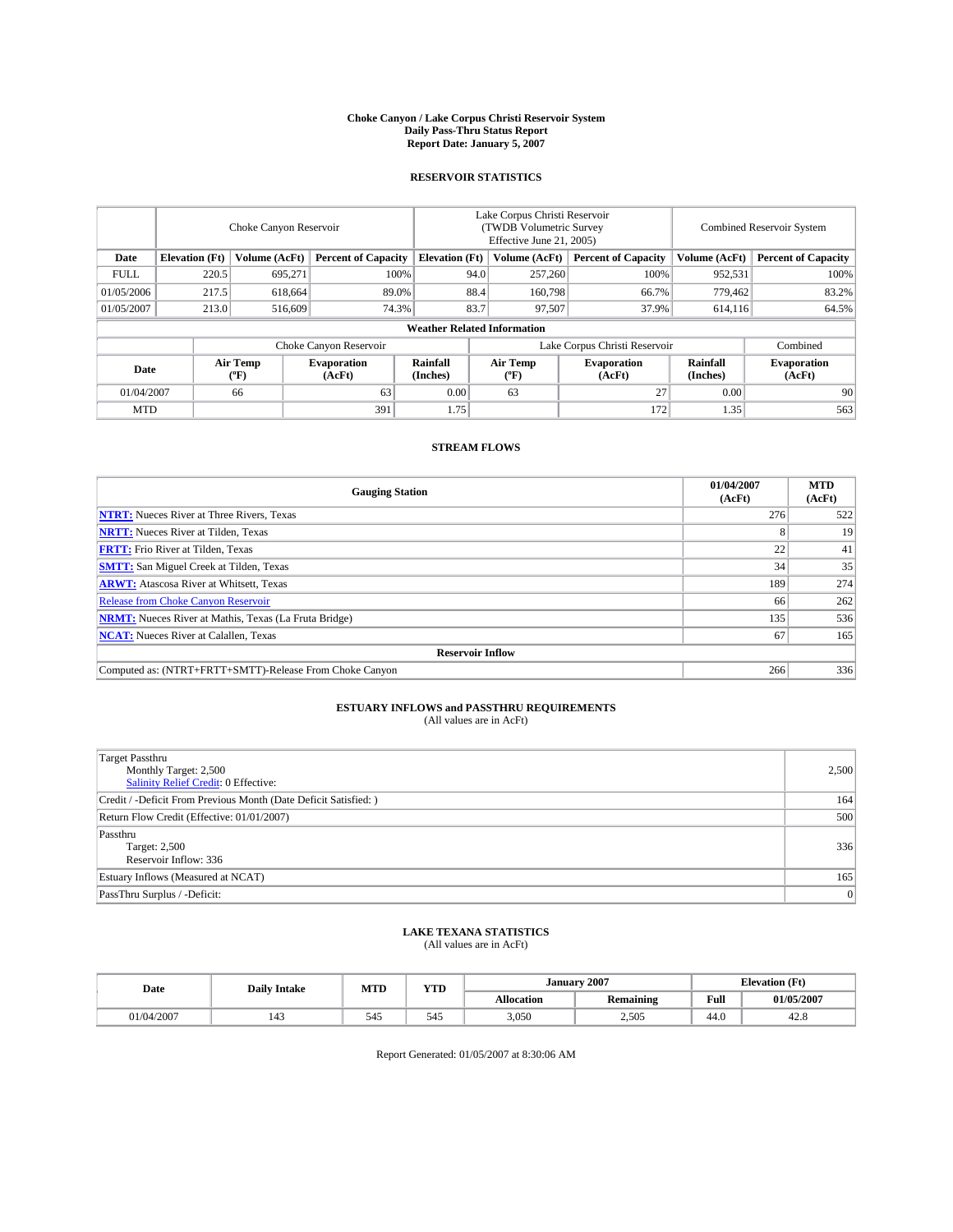#### **Choke Canyon / Lake Corpus Christi Reservoir System Daily Pass-Thru Status Report Report Date: January 6, 2007**

## **RESERVOIR STATISTICS**

|             | Choke Canyon Reservoir             |                  |                              |                       | Lake Corpus Christi Reservoir<br>(TWDB Volumetric Survey<br>Effective June 21, 2005) |                  |                               |                      | <b>Combined Reservoir System</b> |  |  |
|-------------|------------------------------------|------------------|------------------------------|-----------------------|--------------------------------------------------------------------------------------|------------------|-------------------------------|----------------------|----------------------------------|--|--|
| Date        | <b>Elevation</b> (Ft)              | Volume (AcFt)    | <b>Percent of Capacity</b>   | <b>Elevation</b> (Ft) |                                                                                      | Volume (AcFt)    | <b>Percent of Capacity</b>    | Volume (AcFt)        | <b>Percent of Capacity</b>       |  |  |
| <b>FULL</b> | 220.5                              | 695.271          |                              | 100%                  | 94.0                                                                                 | 257,260          | 100%                          | 952,531              | 100%                             |  |  |
| 01/06/2006  | 217.4                              | 618.421          | 88.9%                        |                       | 88.3                                                                                 | 159,852          | 66.3%                         | 778,273              | 83.1%                            |  |  |
| 01/06/2007  | 213.0                              | 516,609          | 74.3%                        |                       | 83.8                                                                                 | 98,657           | 38.3%                         | 615,266              | 64.6%                            |  |  |
|             | <b>Weather Related Information</b> |                  |                              |                       |                                                                                      |                  |                               |                      |                                  |  |  |
|             |                                    |                  | Choke Canyon Reservoir       |                       |                                                                                      |                  | Lake Corpus Christi Reservoir |                      | Combined                         |  |  |
| Date        |                                    | Air Temp<br>(°F) | <b>Evaporation</b><br>(AcFt) | Rainfall<br>(Inches)  |                                                                                      | Air Temp<br>("F) | <b>Evaporation</b><br>(AcFt)  | Rainfall<br>(Inches) | <b>Evaporation</b><br>(AcFt)     |  |  |
| 01/05/2007  |                                    | 80               | 76                           | 0.00                  |                                                                                      | 80               | 60                            | 0.00                 | 136                              |  |  |
| <b>MTD</b>  |                                    |                  | 467                          | 1.75                  |                                                                                      |                  | 232                           | 1.35                 | 699                              |  |  |

## **STREAM FLOWS**

| <b>Gauging Station</b>                                       | 01/05/2007<br>(AcFt) | <b>MTD</b><br>(AcFt) |
|--------------------------------------------------------------|----------------------|----------------------|
| <b>NTRT:</b> Nueces River at Three Rivers, Texas             | 427                  | 949                  |
| <b>NRTT:</b> Nueces River at Tilden, Texas                   | 14                   | 33                   |
| <b>FRTT:</b> Frio River at Tilden, Texas                     | 58                   | 99                   |
| <b>SMTT:</b> San Miguel Creek at Tilden, Texas               |                      | 35                   |
| <b>ARWT:</b> Atascosa River at Whitsett, Texas               | 861                  | 1,135                |
| <b>Release from Choke Canyon Reservoir</b>                   | 66                   | 328                  |
| <b>NRMT:</b> Nueces River at Mathis, Texas (La Fruta Bridge) | 135                  | 671                  |
| <b>NCAT:</b> Nueces River at Calallen, Texas                 | 139                  | 304                  |
| <b>Reservoir Inflow</b>                                      |                      |                      |
| Computed as: (NTRT+FRTT+SMTT)-Release From Choke Canyon      | 419                  | 755                  |

## **ESTUARY INFLOWS and PASSTHRU REQUIREMENTS**<br>(All values are in AcFt)

| <b>Target Passthru</b><br>Monthly Target: 2,500<br><b>Salinity Relief Credit: 0 Effective:</b> | 2,500 |
|------------------------------------------------------------------------------------------------|-------|
| Credit / -Deficit From Previous Month (Date Deficit Satisfied: )                               | 164   |
| Return Flow Credit (Effective: 01/01/2007)                                                     | 500   |
| Passthru<br>Target: 2,500<br>Reservoir Inflow: 755                                             | 755   |
| Estuary Inflows (Measured at NCAT)                                                             | 304   |
| PassThru Surplus / -Deficit:                                                                   | 212   |

# **LAKE TEXANA STATISTICS** (All values are in AcFt)

| Date      | MTD<br><b>Daily Intake</b> |     | <b>YTD</b> |                   | January 2007     | <b>Elevation</b> (Ft) |            |
|-----------|----------------------------|-----|------------|-------------------|------------------|-----------------------|------------|
|           |                            |     |            | <b>Allocation</b> | <b>Remaining</b> | Full                  | 01/06/2007 |
| 1/05/2007 | 140                        | 685 | 685        | 3.050             | 2.365            | 44.0                  | 43.9       |

Report Generated: 01/06/2007 at 8:26:15 AM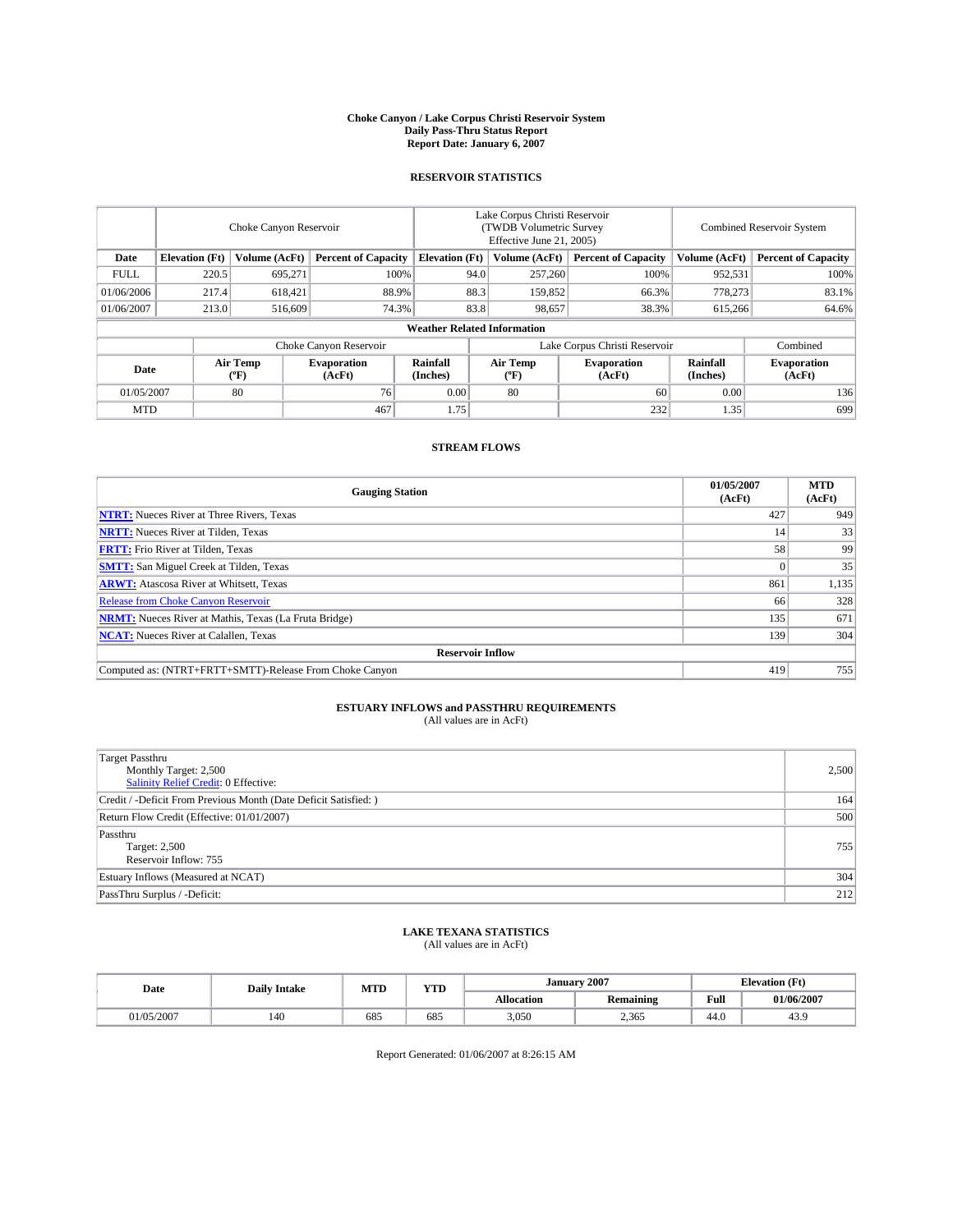#### **Choke Canyon / Lake Corpus Christi Reservoir System Daily Pass-Thru Status Report Report Date: January 7, 2007**

## **RESERVOIR STATISTICS**

|             | Choke Canyon Reservoir             |                  |                              |                       | Lake Corpus Christi Reservoir<br>(TWDB Volumetric Survey<br>Effective June 21, 2005) |                                           |                               | Combined Reservoir System |                              |  |  |
|-------------|------------------------------------|------------------|------------------------------|-----------------------|--------------------------------------------------------------------------------------|-------------------------------------------|-------------------------------|---------------------------|------------------------------|--|--|
| Date        | <b>Elevation</b> (Ft)              | Volume (AcFt)    | <b>Percent of Capacity</b>   | <b>Elevation</b> (Ft) |                                                                                      | Volume (AcFt)                             | <b>Percent of Capacity</b>    | Volume (AcFt)             | <b>Percent of Capacity</b>   |  |  |
| <b>FULL</b> | 220.5                              | 695.271          | 100%                         |                       | 94.0                                                                                 | 257,260                                   | 100%                          | 952,531                   | 100%                         |  |  |
| 01/07/2006  | 217.4                              | 618,177          | 88.9%                        |                       | 88.2                                                                                 | 158,753                                   | 65.8%                         | 776,930                   | 83.0%                        |  |  |
| 01/07/2007  | 213.0                              | 516,827          | 74.3%                        |                       | 83.8                                                                                 | 98,888                                    | 38.4%                         | 615,715                   | 64.6%                        |  |  |
|             | <b>Weather Related Information</b> |                  |                              |                       |                                                                                      |                                           |                               |                           |                              |  |  |
|             |                                    |                  | Choke Canyon Reservoir       |                       |                                                                                      |                                           | Lake Corpus Christi Reservoir |                           | Combined                     |  |  |
| Date        |                                    | Air Temp<br>(°F) | <b>Evaporation</b><br>(AcFt) | Rainfall<br>(Inches)  |                                                                                      | Air Temp<br>$({}^{\mathrm{o}}\mathrm{F})$ | <b>Evaporation</b><br>(AcFt)  | Rainfall<br>(Inches)      | <b>Evaporation</b><br>(AcFt) |  |  |
| 01/06/2007  |                                    | 64               | 101                          | 0.04                  |                                                                                      | 67                                        | 54                            | 0.05                      | 155                          |  |  |
| <b>MTD</b>  |                                    |                  | 568                          | 1.79                  |                                                                                      |                                           | 286                           | 1.40                      | 854                          |  |  |

## **STREAM FLOWS**

| <b>Gauging Station</b>                                       | 01/06/2007<br>(AcFt) | <b>MTD</b><br>(AcFt) |
|--------------------------------------------------------------|----------------------|----------------------|
| <b>NTRT:</b> Nueces River at Three Rivers, Texas             | 742                  | 1,691                |
| <b>NRTT:</b> Nueces River at Tilden, Texas                   | 127                  | 160                  |
| <b>FRTT:</b> Frio River at Tilden, Texas                     | 32                   | 131                  |
| <b>SMTT:</b> San Miguel Creek at Tilden, Texas               |                      | 35                   |
| <b>ARWT:</b> Atascosa River at Whitsett, Texas               | 435                  | 1,570                |
| <b>Release from Choke Canyon Reservoir</b>                   | 66                   | 393                  |
| <b>NRMT:</b> Nueces River at Mathis, Texas (La Fruta Bridge) | 135                  | 806                  |
| <b>NCAT:</b> Nueces River at Calallen, Texas                 | 73                   | 377                  |
| <b>Reservoir Inflow</b>                                      |                      |                      |
| Computed as: (NTRT+FRTT+SMTT)-Release From Choke Canyon      | 709                  | 1,464                |

## **ESTUARY INFLOWS and PASSTHRU REQUIREMENTS**<br>(All values are in AcFt)

| <b>Target Passthru</b><br>Monthly Target: 2,500<br>Salinity Relief Credit: 0 Effective: | 2,500  |
|-----------------------------------------------------------------------------------------|--------|
| Credit / -Deficit From Previous Month (Date Deficit Satisfied: )                        | 164    |
| Return Flow Credit (Effective: 01/01/2007)                                              | 500    |
| Passthru<br>Target: 2,500<br>Reservoir Inflow: 1,464                                    | 1.464  |
| Estuary Inflows (Measured at NCAT)                                                      | 377    |
| PassThru Surplus / -Deficit:                                                            | $-423$ |

# **LAKE TEXANA STATISTICS** (All values are in AcFt)

|  | Date       | <b>MTD</b><br><b>Daily Intake</b> |     | <b>YTD</b> | January 2007<br><b>Elevation</b> (Ft) |                      |      |            |
|--|------------|-----------------------------------|-----|------------|---------------------------------------|----------------------|------|------------|
|  |            |                                   |     |            | <b>Allocation</b>                     | <b>Remaining</b>     | Full | 01/07/2007 |
|  | 01/06/2007 | 144                               | 828 | 828        | 3,050                                 | 0.22<br><u>_____</u> | 44.0 | 43.9       |

Report Generated: 01/07/2007 at 8:27:23 AM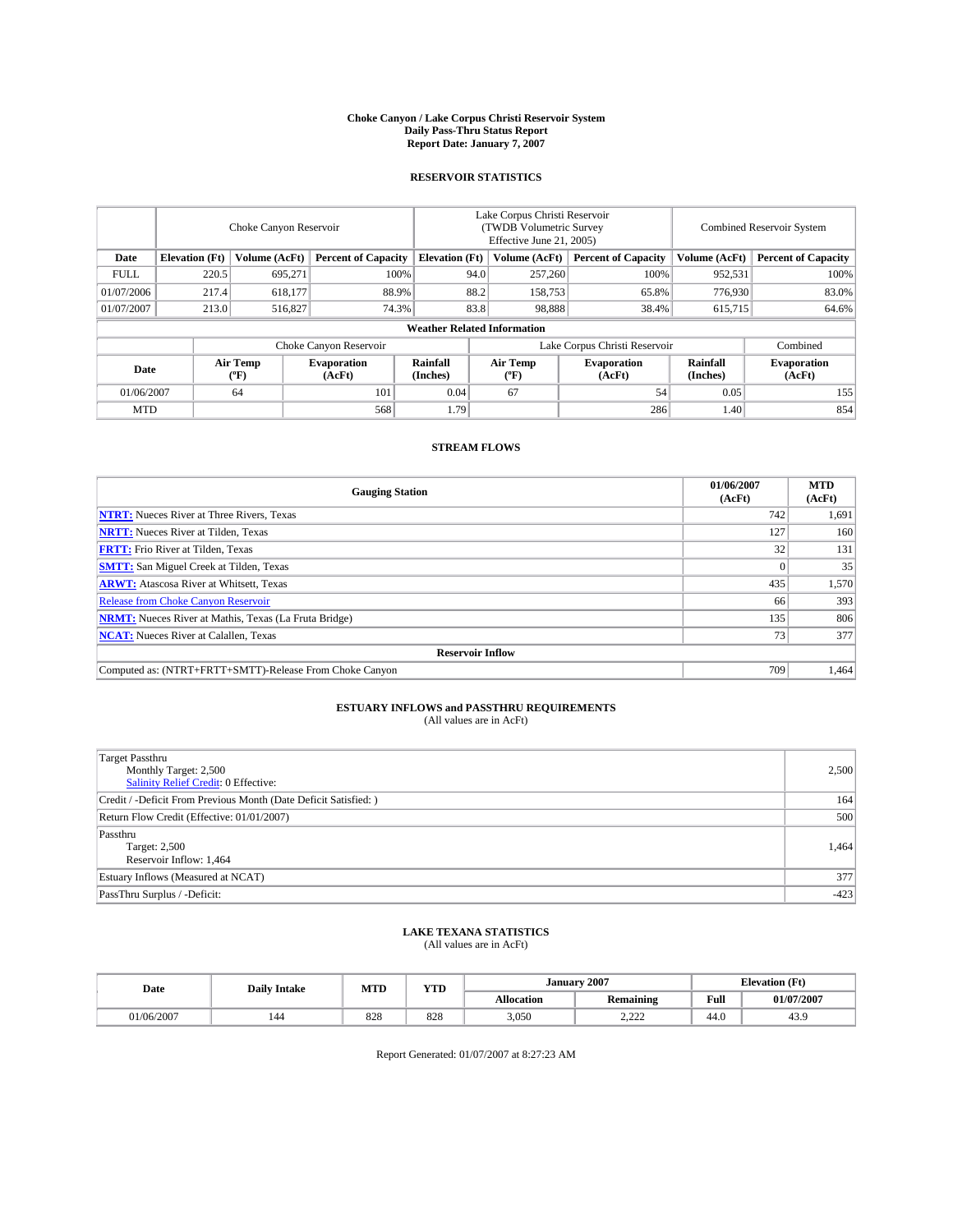#### **Choke Canyon / Lake Corpus Christi Reservoir System Daily Pass-Thru Status Report Report Date: January 8, 2007**

## **RESERVOIR STATISTICS**

|             | Choke Canyon Reservoir             |                  |                              |                       | Lake Corpus Christi Reservoir<br>(TWDB Volumetric Survey<br>Effective June 21, 2005) |                  |                               | Combined Reservoir System |                              |  |  |
|-------------|------------------------------------|------------------|------------------------------|-----------------------|--------------------------------------------------------------------------------------|------------------|-------------------------------|---------------------------|------------------------------|--|--|
| Date        | <b>Elevation</b> (Ft)              | Volume (AcFt)    | <b>Percent of Capacity</b>   | <b>Elevation</b> (Ft) |                                                                                      | Volume (AcFt)    | <b>Percent of Capacity</b>    | Volume (AcFt)             | <b>Percent of Capacity</b>   |  |  |
| <b>FULL</b> | 220.5                              | 695.271          | 100%                         |                       | 94.0                                                                                 | 257,260          | 100%                          | 952,531                   | 100%                         |  |  |
| 01/08/2006  | 217.4                              | 617.447          | 88.8%                        |                       | 88.2                                                                                 | 158,596          | 65.7%                         | 776,043                   | 82.9%                        |  |  |
| 01/08/2007  | 213.0                              | 516,173          | 74.2%                        |                       | 83.9                                                                                 | 99,466           | 38.7%                         | 615,639                   | 64.6%                        |  |  |
|             | <b>Weather Related Information</b> |                  |                              |                       |                                                                                      |                  |                               |                           |                              |  |  |
|             |                                    |                  | Choke Canyon Reservoir       |                       |                                                                                      |                  | Lake Corpus Christi Reservoir |                           | Combined                     |  |  |
| Date        |                                    | Air Temp<br>("F) | <b>Evaporation</b><br>(AcFt) | Rainfall<br>(Inches)  |                                                                                      | Air Temp<br>("F) | <b>Evaporation</b><br>(AcFt)  | Rainfall<br>(Inches)      | <b>Evaporation</b><br>(AcFt) |  |  |
| 01/07/2007  |                                    | 67               | 189                          | 0.00                  |                                                                                      | 66               | 115                           | 0.00                      | 304                          |  |  |
| <b>MTD</b>  |                                    |                  | 757                          | 1.79                  |                                                                                      |                  | 401                           | 1.40                      | 1,158                        |  |  |

## **STREAM FLOWS**

| <b>Gauging Station</b>                                       | 01/07/2007<br>(AcFt) | <b>MTD</b><br>(AcFt) |
|--------------------------------------------------------------|----------------------|----------------------|
| <b>NTRT:</b> Nueces River at Three Rivers, Texas             | 308                  | 1,999                |
| <b>NRTT:</b> Nueces River at Tilden, Texas                   | 304                  | 463                  |
| <b>FRTT:</b> Frio River at Tilden, Texas                     | 32                   | 163                  |
| <b>SMTT:</b> San Miguel Creek at Tilden, Texas               |                      | 35                   |
| <b>ARWT:</b> Atascosa River at Whitsett, Texas               | 151                  | 1,721                |
| <b>Release from Choke Canyon Reservoir</b>                   | 66                   | 459                  |
| <b>NRMT:</b> Nueces River at Mathis, Texas (La Fruta Bridge) | 133                  | 939                  |
| <b>NCAT:</b> Nueces River at Calallen, Texas                 | 28                   | 405                  |
| <b>Reservoir Inflow</b>                                      |                      |                      |
| Computed as: (NTRT+FRTT+SMTT)-Release From Choke Canyon      | 274                  | 1,738                |

## **ESTUARY INFLOWS and PASSTHRU REQUIREMENTS**<br>(All values are in AcFt)

| <b>Target Passthru</b><br>Monthly Target: 2,500<br><b>Salinity Relief Credit: 0 Effective:</b> | 2,500  |
|------------------------------------------------------------------------------------------------|--------|
| Credit / -Deficit From Previous Month (Date Deficit Satisfied: )                               | 164    |
| Return Flow Credit (Effective: 01/01/2007)                                                     | 500    |
| Passthru<br>Target: 2,500<br>Reservoir Inflow: 1,738                                           | 1,738  |
| Estuary Inflows (Measured at NCAT)                                                             | 405    |
| PassThru Surplus / -Deficit:                                                                   | $-669$ |

# **LAKE TEXANA STATISTICS** (All values are in AcFt)

|  |            | <b>MTD</b><br><b>Daily Intake</b><br>Date |                                          | <b>YTD</b>              |                   | January 2007     | <b>Elevation</b> (Ft) |            |  |
|--|------------|-------------------------------------------|------------------------------------------|-------------------------|-------------------|------------------|-----------------------|------------|--|
|  |            |                                           |                                          |                         | <b>Allocation</b> | <b>Remaining</b> | Full                  | 01/08/2007 |  |
|  | J1/07/2007 | $\overline{A}$<br>145                     | $Q7^{\circ}$<br>$\overline{\phantom{0}}$ | 07 <sup>7</sup><br>21 Z | 3,050             | 2,078            | 44.0                  | 43.9       |  |

Report Generated: 01/08/2007 at 8:22:36 AM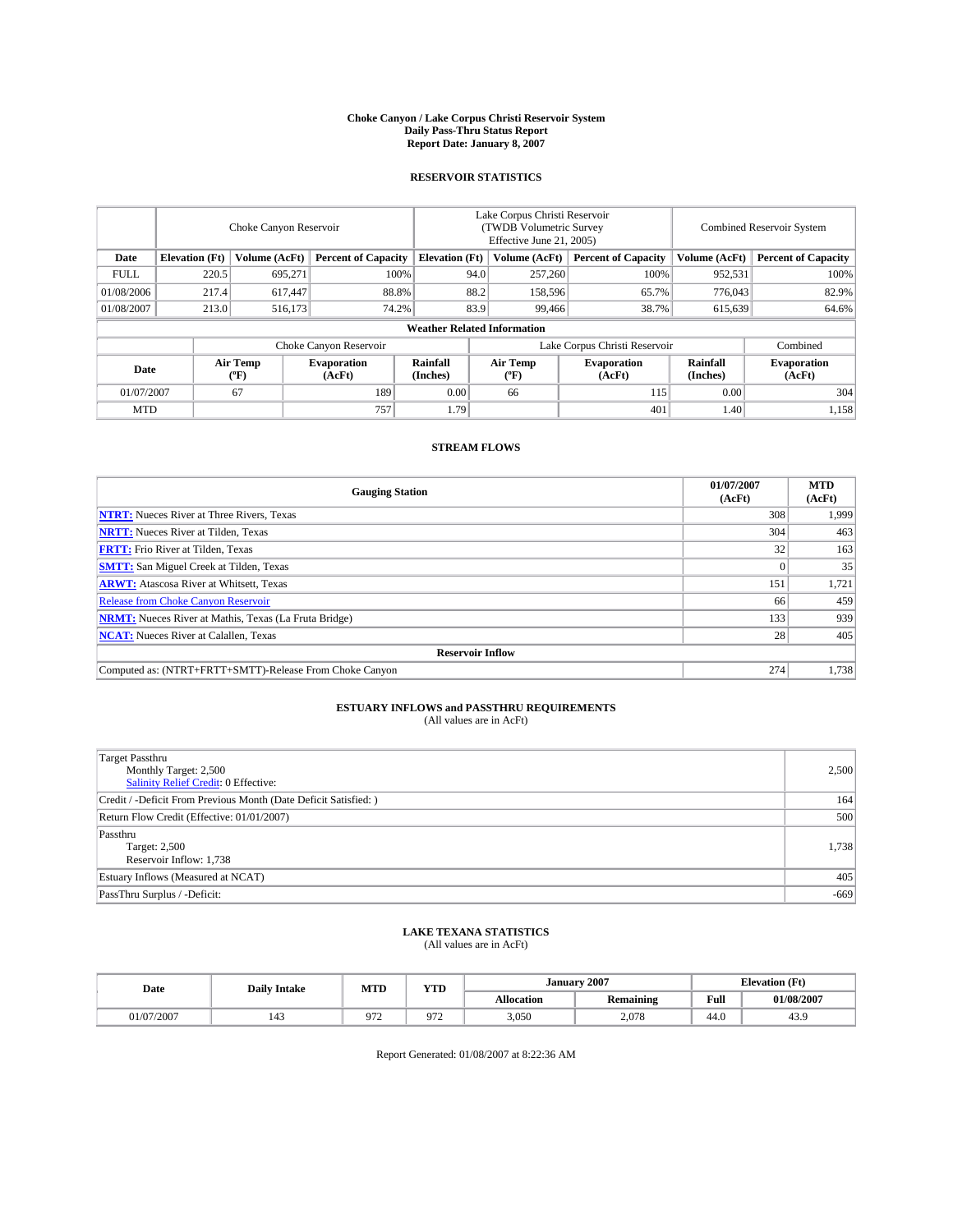#### **Choke Canyon / Lake Corpus Christi Reservoir System Daily Pass-Thru Status Report Report Date: January 9, 2007**

## **RESERVOIR STATISTICS**

|             | Choke Canyon Reservoir             |                  |                              |                       | Lake Corpus Christi Reservoir<br>(TWDB Volumetric Survey<br>Effective June 21, 2005) |                                           |                               | <b>Combined Reservoir System</b> |                              |  |  |
|-------------|------------------------------------|------------------|------------------------------|-----------------------|--------------------------------------------------------------------------------------|-------------------------------------------|-------------------------------|----------------------------------|------------------------------|--|--|
| Date        | <b>Elevation</b> (Ft)              | Volume (AcFt)    | <b>Percent of Capacity</b>   | <b>Elevation</b> (Ft) |                                                                                      | Volume (AcFt)                             | <b>Percent of Capacity</b>    | Volume (AcFt)                    | <b>Percent of Capacity</b>   |  |  |
| <b>FULL</b> | 220.5                              | 695.271          |                              | 100%                  | 94.0                                                                                 | 257,260                                   | 100%                          | 952,531                          | 100%                         |  |  |
| 01/09/2006  | 217.4                              | 617.447          | 88.8%                        |                       | 88.2                                                                                 | 158,596                                   | 65.7%                         | 776,043                          | 82.9%                        |  |  |
| 01/09/2007  | 213.0                              | 515,523          | 74.1%                        |                       | 83.9                                                                                 | 99,698                                    | 38.8%                         | 615,221                          | 64.6%                        |  |  |
|             | <b>Weather Related Information</b> |                  |                              |                       |                                                                                      |                                           |                               |                                  |                              |  |  |
|             |                                    |                  | Choke Canyon Reservoir       |                       |                                                                                      |                                           | Lake Corpus Christi Reservoir |                                  | Combined                     |  |  |
| Date        |                                    | Air Temp<br>(°F) | <b>Evaporation</b><br>(AcFt) | Rainfall<br>(Inches)  |                                                                                      | Air Temp<br>$({}^{\mathrm{o}}\mathrm{F})$ | <b>Evaporation</b><br>(AcFt)  | Rainfall<br>(Inches)             | <b>Evaporation</b><br>(AcFt) |  |  |
| 01/08/2007  |                                    | 64               | 88                           | 0.00                  |                                                                                      | 66                                        | 74                            | 0.00                             | 162                          |  |  |
| <b>MTD</b>  |                                    |                  | 845                          | 1.79                  |                                                                                      |                                           | 475                           | 1.40                             | 1,320                        |  |  |

## **STREAM FLOWS**

| <b>Gauging Station</b>                                       | 01/08/2007<br>(AcFt) | <b>MTD</b><br>(AcFt) |
|--------------------------------------------------------------|----------------------|----------------------|
| <b>NTRT:</b> Nueces River at Three Rivers, Texas             | 381                  | 2,380                |
| <b>NRTT:</b> Nueces River at Tilden, Texas                   | 202                  | 666                  |
| <b>FRTT:</b> Frio River at Tilden, Texas                     | 38                   | 200                  |
| <b>SMTT:</b> San Miguel Creek at Tilden, Texas               |                      | 35                   |
| <b>ARWT:</b> Atascosa River at Whitsett, Texas               | 77                   | 1,798                |
| <b>Release from Choke Canyon Reservoir</b>                   | 66                   | 524                  |
| <b>NRMT:</b> Nueces River at Mathis, Texas (La Fruta Bridge) | 133                  | 1,072                |
| <b>NCAT:</b> Nueces River at Calallen, Texas                 | 48                   | 453                  |
| <b>Reservoir Inflow</b>                                      |                      |                      |
| Computed as: (NTRT+FRTT+SMTT)-Release From Choke Canyon      | 353                  | 2,091                |

## **ESTUARY INFLOWS and PASSTHRU REQUIREMENTS**<br>(All values are in AcFt)

| <b>Target Passthru</b><br>Monthly Target: 2,500<br><b>Salinity Relief Credit: 0 Effective:</b> | 2,500  |
|------------------------------------------------------------------------------------------------|--------|
| Credit / -Deficit From Previous Month (Date Deficit Satisfied: )                               | 164    |
| Return Flow Credit (Effective: 01/01/2007)                                                     | 500    |
| Passthru<br>Target: 2,500<br>Reservoir Inflow: 2,091                                           | 2,091  |
| Estuary Inflows (Measured at NCAT)                                                             | 453    |
| PassThru Surplus / -Deficit:                                                                   | $-975$ |

### **LAKE TEXANA STATISTICS** (All values are in AcFt)

| Date       | <b>Daily Intake</b> | MTD | <b>YTD</b> |            | <b>January 2007</b> |                                         | <b>Elevation (Ft)</b> |  |
|------------|---------------------|-----|------------|------------|---------------------|-----------------------------------------|-----------------------|--|
|            |                     |     |            | Allocation | <b>Remaining</b>    | Full<br>the contract of the contract of | 01/09/2007            |  |
| 01/08/2007 | 144                 |     | .          | 3,050      | 1.935               | 44.0                                    | 44.1                  |  |

Report Generated: 01/09/2007 at 9:11:28 AM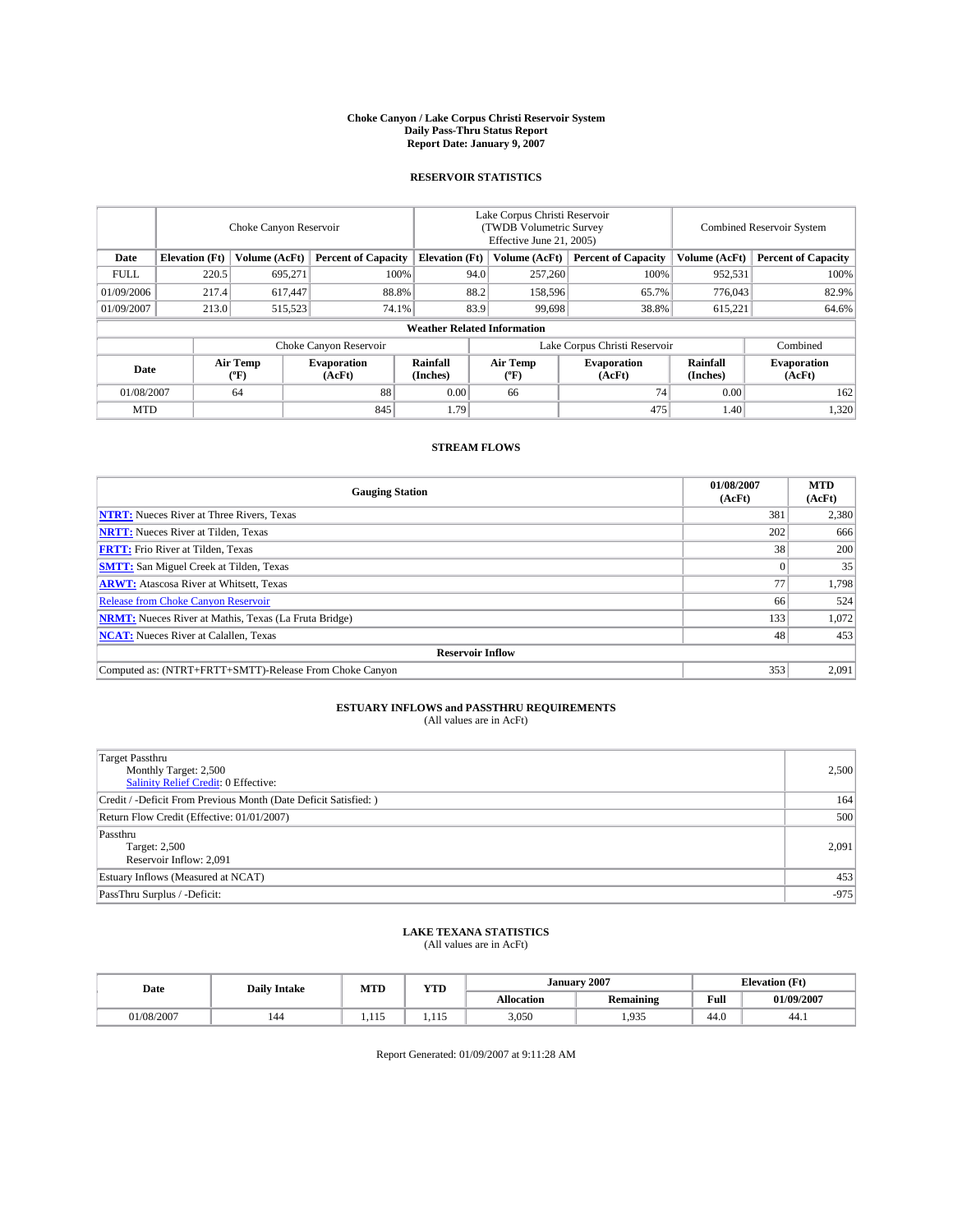#### **Choke Canyon / Lake Corpus Christi Reservoir System Daily Pass-Thru Status Report Report Date: January 10, 2007**

## **RESERVOIR STATISTICS**

|             | Choke Canyon Reservoir             |                  |                              |                       | Lake Corpus Christi Reservoir<br>(TWDB Volumetric Survey<br>Effective June 21, 2005) |                  |                               |                      | <b>Combined Reservoir System</b> |  |  |
|-------------|------------------------------------|------------------|------------------------------|-----------------------|--------------------------------------------------------------------------------------|------------------|-------------------------------|----------------------|----------------------------------|--|--|
| Date        | <b>Elevation</b> (Ft)              | Volume (AcFt)    | <b>Percent of Capacity</b>   | <b>Elevation</b> (Ft) |                                                                                      | Volume (AcFt)    | <b>Percent of Capacity</b>    | Volume (AcFt)        | <b>Percent of Capacity</b>       |  |  |
| <b>FULL</b> | 220.5                              | 695,271          | 100%                         |                       | 94.0                                                                                 | 257,260          | 100%                          | 952,531              | 100%                             |  |  |
| 01/10/2006  | 217.4                              | 617,204          |                              | 88.8%<br>88.3         |                                                                                      | 159,224          | 66.0%                         | 776,428              | 82.9%                            |  |  |
| 01/10/2007  | 213.0                              | 514,876          | 74.1%                        |                       | 83.9                                                                                 | 100,047          | 38.9%                         | 614,923              | 64.6%                            |  |  |
|             | <b>Weather Related Information</b> |                  |                              |                       |                                                                                      |                  |                               |                      |                                  |  |  |
|             |                                    |                  | Choke Canyon Reservoir       |                       |                                                                                      |                  | Lake Corpus Christi Reservoir |                      | Combined                         |  |  |
| Date        |                                    | Air Temp<br>("F) | <b>Evaporation</b><br>(AcFt) | Rainfall<br>(Inches)  |                                                                                      | Air Temp<br>("F) | <b>Evaporation</b><br>(AcFt)  | Rainfall<br>(Inches) | <b>Evaporation</b><br>(AcFt)     |  |  |
| 01/09/2007  |                                    | 67               | 126                          | 0.00                  |                                                                                      | 64               | 54                            | 0.00                 | 180                              |  |  |
| <b>MTD</b>  |                                    |                  | 971                          | 1.79                  |                                                                                      |                  | 529                           | 1.40                 | 1,500                            |  |  |

## **STREAM FLOWS**

| <b>Gauging Station</b>                                       | 01/09/2007<br>(AcFt) | <b>MTD</b><br>(AcFt) |  |  |  |  |
|--------------------------------------------------------------|----------------------|----------------------|--|--|--|--|
| <b>NTRT:</b> Nueces River at Three Rivers, Texas             | 306                  | 2,686                |  |  |  |  |
| <b>NRTT:</b> Nueces River at Tilden, Texas                   | 111                  | 777                  |  |  |  |  |
| <b>FRTT:</b> Frio River at Tilden, Texas                     | 24                   | 224                  |  |  |  |  |
| <b>SMTT:</b> San Miguel Creek at Tilden, Texas               |                      | 35                   |  |  |  |  |
| <b>ARWT:</b> Atascosa River at Whitsett, Texas               | 46                   | 1,844                |  |  |  |  |
| <b>Release from Choke Canyon Reservoir</b>                   | 66                   | 590                  |  |  |  |  |
| <b>NRMT:</b> Nueces River at Mathis, Texas (La Fruta Bridge) | 133                  | 1,205                |  |  |  |  |
| <b>NCAT:</b> Nueces River at Calallen, Texas                 | 48                   | 500                  |  |  |  |  |
| <b>Reservoir Inflow</b>                                      |                      |                      |  |  |  |  |
| Computed as: (NTRT+FRTT+SMTT)-Release From Choke Canyon      | 264                  | 2,355                |  |  |  |  |

## **ESTUARY INFLOWS and PASSTHRU REQUIREMENTS**<br>(All values are in AcFt)

| <b>Target Passthru</b><br>Monthly Target: 2,500<br>Salinity Relief Credit: 0 Effective: | 2,500    |
|-----------------------------------------------------------------------------------------|----------|
| Credit / -Deficit From Previous Month (Date Deficit Satisfied: )                        | 164      |
| Return Flow Credit (Effective: 01/01/2007)                                              | 500      |
| Passthru<br>Target: 2,500<br>Reservoir Inflow: 2,355                                    | 2,355    |
| Estuary Inflows (Measured at NCAT)                                                      | 500      |
| PassThru Surplus / -Deficit:                                                            | $-1,191$ |

# **LAKE TEXANA STATISTICS** (All values are in AcFt)

| Date      | <b>Daily Intake</b> | <b>MTD</b>   | <b>YTD</b>    | <b>January</b> | 2007             | <b>Elevation</b> (Ft) |            |
|-----------|---------------------|--------------|---------------|----------------|------------------|-----------------------|------------|
|           |                     |              |               | Allocation     | <b>Remaining</b> | Full                  | 01/10/2007 |
| 1/09/2007 | 145                 | 250<br>، سمد | 250<br>1.4 J. | 3,050          | 70               | 44.0                  | 44.0       |

Report Generated: 01/10/2007 at 8:49:59 AM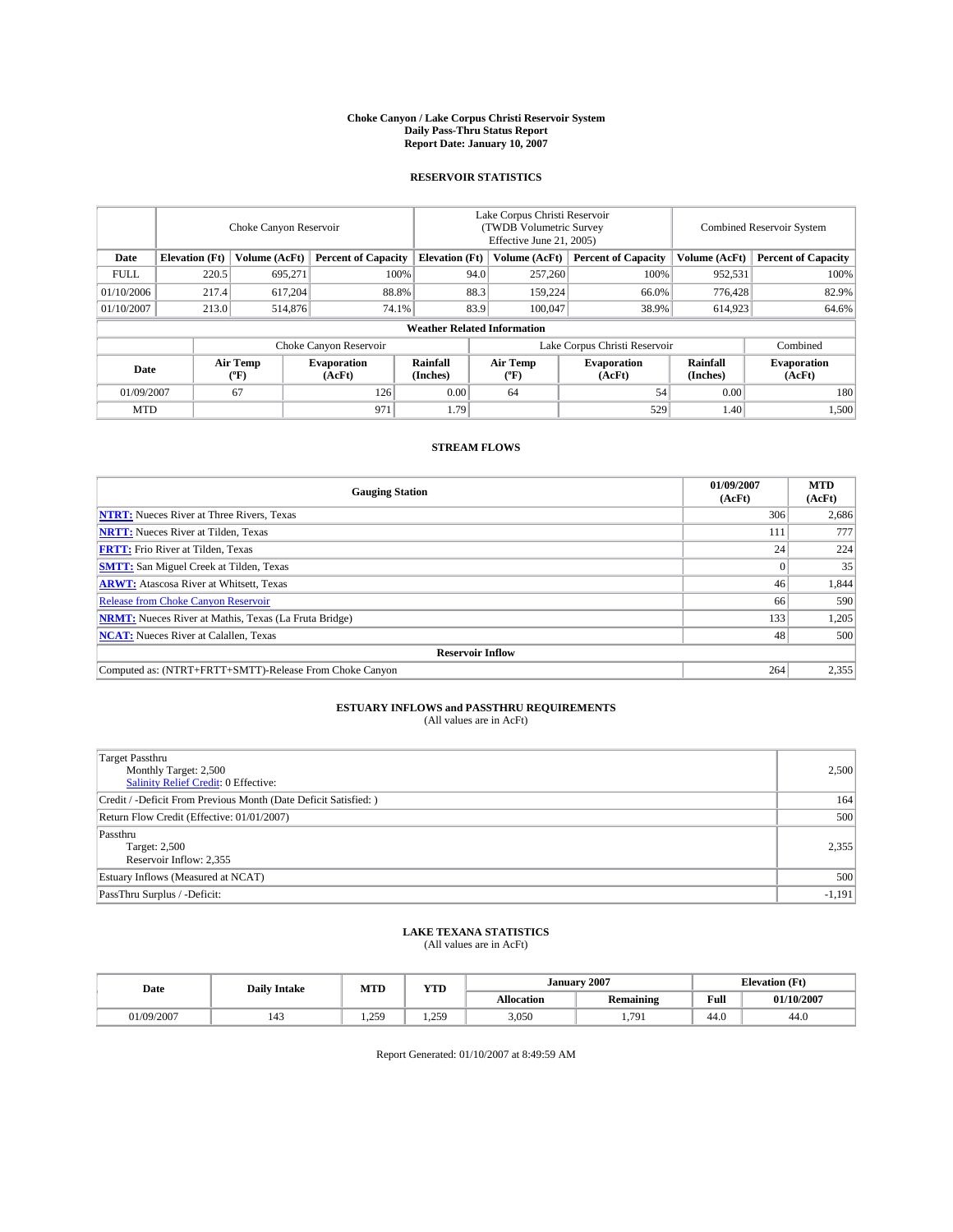#### **Choke Canyon / Lake Corpus Christi Reservoir System Daily Pass-Thru Status Report Report Date: January 11, 2007**

## **RESERVOIR STATISTICS**

|             | Choke Canyon Reservoir             |                  |                              |                       | Lake Corpus Christi Reservoir<br>(TWDB Volumetric Survey<br>Effective June 21, 2005) |                  |                               |                      | <b>Combined Reservoir System</b> |  |  |
|-------------|------------------------------------|------------------|------------------------------|-----------------------|--------------------------------------------------------------------------------------|------------------|-------------------------------|----------------------|----------------------------------|--|--|
| Date        | <b>Elevation</b> (Ft)              | Volume (AcFt)    | <b>Percent of Capacity</b>   | <b>Elevation</b> (Ft) |                                                                                      | Volume (AcFt)    | <b>Percent of Capacity</b>    | Volume (AcFt)        | <b>Percent of Capacity</b>       |  |  |
| <b>FULL</b> | 220.5                              | 695.271          |                              | 100%                  | 94.0                                                                                 | 257,260          | 100%                          | 952,531              | 100%                             |  |  |
| 01/11/2006  | 217.4                              | 616,717          | 88.7%                        |                       | 88.2                                                                                 | 158.283          | 65.6%                         | 775,000              | 82.8%                            |  |  |
| 01/11/2007  | 212.9                              | 514,660          | 74.0%                        |                       | 83.9                                                                                 | 100,047          | 38.9%                         | 614,707              | 64.5%                            |  |  |
|             | <b>Weather Related Information</b> |                  |                              |                       |                                                                                      |                  |                               |                      |                                  |  |  |
|             |                                    |                  | Choke Canyon Reservoir       |                       |                                                                                      |                  | Lake Corpus Christi Reservoir |                      | Combined                         |  |  |
| Date        |                                    | Air Temp<br>(°F) | <b>Evaporation</b><br>(AcFt) | Rainfall<br>(Inches)  |                                                                                      | Air Temp<br>("F) | <b>Evaporation</b><br>(AcFt)  | Rainfall<br>(Inches) | <b>Evaporation</b><br>(AcFt)     |  |  |
| 01/10/2007  |                                    | 71               | 151                          | 0.00                  |                                                                                      | 71               | 81                            | 0.00                 | 232                              |  |  |
| <b>MTD</b>  |                                    |                  | 1,122                        | 1.79                  |                                                                                      |                  | 610                           | 1.40                 | 1,732                            |  |  |

## **STREAM FLOWS**

| <b>Gauging Station</b>                                       | 01/10/2007<br>(AcFt) | <b>MTD</b><br>(AcFt) |  |  |  |  |  |
|--------------------------------------------------------------|----------------------|----------------------|--|--|--|--|--|
| <b>NTRT:</b> Nueces River at Three Rivers, Texas             | 204                  | 2,890                |  |  |  |  |  |
| <b>NRTT:</b> Nueces River at Tilden, Texas                   | 62                   | 839                  |  |  |  |  |  |
| <b>FRTT:</b> Frio River at Tilden, Texas                     | 16                   | 241                  |  |  |  |  |  |
| <b>SMTT:</b> San Miguel Creek at Tilden, Texas               |                      | 35                   |  |  |  |  |  |
| <b>ARWT:</b> Atascosa River at Whitsett, Texas               | 30                   | 1,874                |  |  |  |  |  |
| <b>Release from Choke Canyon Reservoir</b>                   | 66                   | 655                  |  |  |  |  |  |
| <b>NRMT:</b> Nueces River at Mathis, Texas (La Fruta Bridge) | 133                  | 1,338                |  |  |  |  |  |
| <b>NCAT:</b> Nueces River at Calallen, Texas                 | 32                   | 532                  |  |  |  |  |  |
| <b>Reservoir Inflow</b>                                      |                      |                      |  |  |  |  |  |
| Computed as: (NTRT+FRTT+SMTT)-Release From Choke Canyon      | 155                  | 2,511                |  |  |  |  |  |

## **ESTUARY INFLOWS and PASSTHRU REQUIREMENTS**<br>(All values are in AcFt)

| <b>Target Passthru</b><br>Monthly Target: 2,500<br>Salinity Relief Credit: 0 Effective: | 2,500    |
|-----------------------------------------------------------------------------------------|----------|
| Credit / -Deficit From Previous Month (Date Deficit Satisfied: )                        | 164      |
| Return Flow Credit (Effective: 01/01/2007)                                              | 500      |
| Passthru<br>Target: 2,500<br>Reservoir Inflow: 2,511                                    | 2.500    |
| Estuary Inflows (Measured at NCAT)                                                      | 532      |
| PassThru Surplus / -Deficit:                                                            | $-1,304$ |

# **LAKE TEXANA STATISTICS** (All values are in AcFt)

| Date       | <b>Daily Intake</b> | MTD   | <b>YTD</b> | January    |                  | <b>Elevation</b> (Ft) |            |
|------------|---------------------|-------|------------|------------|------------------|-----------------------|------------|
|            |                     |       |            | Allocation | <b>Remaining</b> | Full                  | 01/11/2007 |
| 01/10/2007 | 143                 | 1.402 | .402       | 3,050      | .648             | 44.0                  | 44.0       |

Report Generated: 01/11/2007 at 9:00:14 AM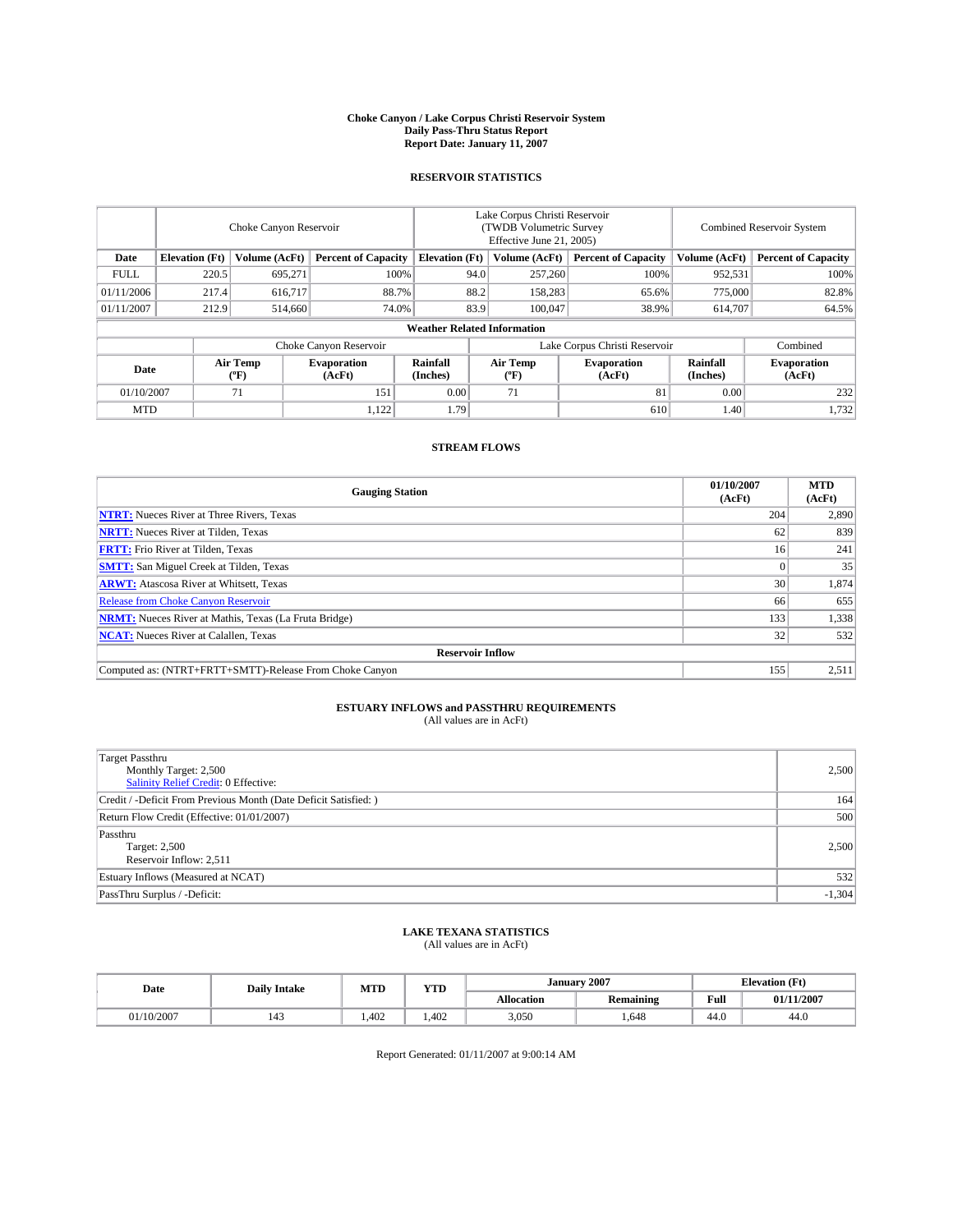#### **Choke Canyon / Lake Corpus Christi Reservoir System Daily Pass-Thru Status Report Report Date: January 12, 2007**

## **RESERVOIR STATISTICS**

|             | Choke Canyon Reservoir             |                         |                              |                       | Lake Corpus Christi Reservoir<br>(TWDB Volumetric Survey<br>Effective June 21, 2005) |                  |                               | Combined Reservoir System |                              |  |
|-------------|------------------------------------|-------------------------|------------------------------|-----------------------|--------------------------------------------------------------------------------------|------------------|-------------------------------|---------------------------|------------------------------|--|
| Date        | <b>Elevation</b> (Ft)              | Volume (AcFt)           | <b>Percent of Capacity</b>   | <b>Elevation</b> (Ft) |                                                                                      | Volume (AcFt)    | <b>Percent of Capacity</b>    | Volume (AcFt)             | <b>Percent of Capacity</b>   |  |
| <b>FULL</b> | 220.5                              | 695.271                 | 100%                         |                       | 94.0                                                                                 | 257,260          | 100%                          | 952,531                   | 100%                         |  |
| 01/12/2006  | 217.4                              | 616.717                 |                              | 88.7%<br>88.2         |                                                                                      | 157,970          | 65.5%                         | 774.687                   | 82.7%                        |  |
| 01/12/2007  | 213.0                              | 515,092                 | 74.1%                        |                       | 83.9                                                                                 | 99,815           | 38.8%                         | 614,907                   | 64.6%                        |  |
|             | <b>Weather Related Information</b> |                         |                              |                       |                                                                                      |                  |                               |                           |                              |  |
|             |                                    |                         | Choke Canyon Reservoir       |                       |                                                                                      |                  | Lake Corpus Christi Reservoir |                           | Combined                     |  |
| Date        |                                    | <b>Air Temp</b><br>(°F) | <b>Evaporation</b><br>(AcFt) | Rainfall<br>(Inches)  |                                                                                      | Air Temp<br>("F) | <b>Evaporation</b><br>(AcFt)  | Rainfall<br>(Inches)      | <b>Evaporation</b><br>(AcFt) |  |
| 01/11/2007  |                                    | 72                      | 50                           | 0.00                  |                                                                                      | 73               | 102                           | 0.05                      | 152                          |  |
| <b>MTD</b>  |                                    |                         | 1,172                        | 1.79                  |                                                                                      |                  | 712                           | 1.45                      | 1,884                        |  |

## **STREAM FLOWS**

| <b>Gauging Station</b>                                       | 01/11/2007<br>(AcFt) | <b>MTD</b><br>(AcFt) |  |  |  |  |
|--------------------------------------------------------------|----------------------|----------------------|--|--|--|--|
| <b>NTRT:</b> Nueces River at Three Rivers, Texas             | 147                  | 3,037                |  |  |  |  |
| <b>NRTT:</b> Nueces River at Tilden, Texas                   | 36                   | 874                  |  |  |  |  |
| <b>FRTT:</b> Frio River at Tilden, Texas                     |                      | 252                  |  |  |  |  |
| <b>SMTT:</b> San Miguel Creek at Tilden, Texas               |                      | 35                   |  |  |  |  |
| <b>ARWT:</b> Atascosa River at Whitsett, Texas               | 22                   | 1,896                |  |  |  |  |
| <b>Release from Choke Canyon Reservoir</b>                   | 66                   | 721                  |  |  |  |  |
| <b>NRMT:</b> Nueces River at Mathis, Texas (La Fruta Bridge) | 127                  | 1,465                |  |  |  |  |
| <b>NCAT:</b> Nueces River at Calallen, Texas                 |                      | 532                  |  |  |  |  |
| <b>Reservoir Inflow</b>                                      |                      |                      |  |  |  |  |
| Computed as: (NTRT+FRTT+SMTT)-Release From Choke Canyon      | 93 <sub>1</sub>      | 2,603                |  |  |  |  |

## **ESTUARY INFLOWS and PASSTHRU REQUIREMENTS**<br>(All values are in AcFt)

| <b>Target Passthru</b><br>Monthly Target: 2,500<br><b>Salinity Relief Credit: 0 Effective:</b> | 2,500    |
|------------------------------------------------------------------------------------------------|----------|
| Credit / -Deficit From Previous Month (Date Deficit Satisfied: )                               | 164      |
| Return Flow Credit (Effective: 01/01/2007)                                                     | 500      |
| Passthru<br>Target: 2,500<br>Reservoir Inflow: 2,603                                           | 2,500    |
| Estuary Inflows (Measured at NCAT)                                                             | 532      |
| PassThru Surplus / -Deficit:                                                                   | $-1,304$ |

# **LAKE TEXANA STATISTICS** (All values are in AcFt)

| Date   | <b>Daily Intake</b> | <b>MTD</b>            | <b>YTD</b> |            | January 2007     | <b>Elevation</b> (Ft)                   |            |
|--------|---------------------|-----------------------|------------|------------|------------------|-----------------------------------------|------------|
|        |                     |                       |            | Allocation | <b>Remaining</b> | Full<br>the contract of the contract of | 01/12/2007 |
| 1/2007 | 143                 | 54 <sup>5</sup><br>سد | 1.545      | 3,050      | 1.505            | 44.0                                    | 44.0       |

Report Generated: 01/12/2007 at 8:08:03 AM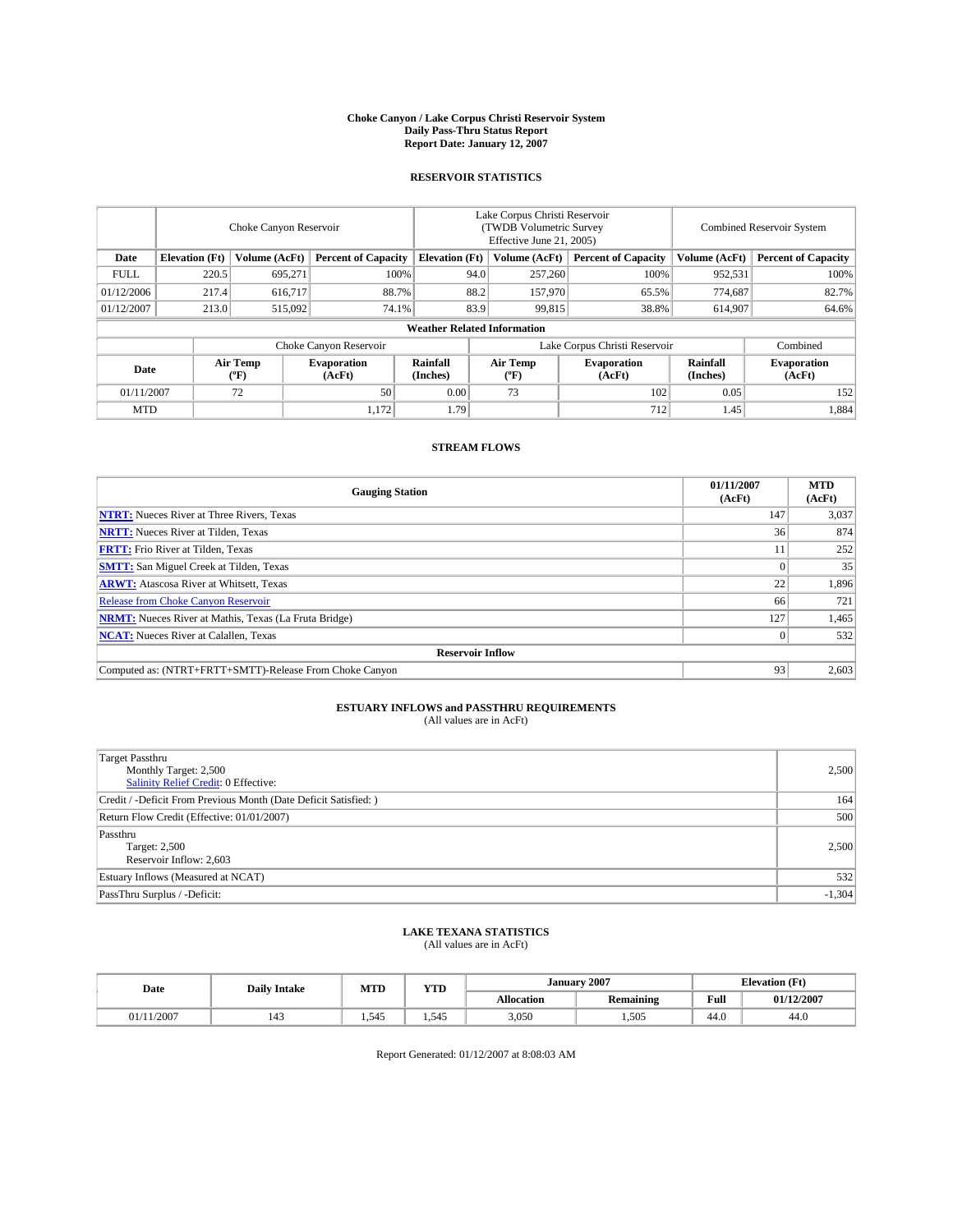#### **Choke Canyon / Lake Corpus Christi Reservoir System Daily Pass-Thru Status Report Report Date: January 13, 2007**

## **RESERVOIR STATISTICS**

|             | Choke Canyon Reservoir             |                  |                              |                       | Lake Corpus Christi Reservoir<br>(TWDB Volumetric Survey<br>Effective June 21, 2005) |                  |                              | <b>Combined Reservoir System</b> |                              |  |  |
|-------------|------------------------------------|------------------|------------------------------|-----------------------|--------------------------------------------------------------------------------------|------------------|------------------------------|----------------------------------|------------------------------|--|--|
| Date        | <b>Elevation</b> (Ft)              | Volume (AcFt)    | <b>Percent of Capacity</b>   | <b>Elevation</b> (Ft) |                                                                                      | Volume (AcFt)    | <b>Percent of Capacity</b>   | Volume (AcFt)                    | <b>Percent of Capacity</b>   |  |  |
| <b>FULL</b> | 220.5                              | 695.271          | 100%                         |                       | 94.0                                                                                 | 257,260          | 100%                         | 952,531                          | 100%                         |  |  |
| 01/13/2006  | 217.4                              | 616,231          | 88.6%                        |                       | 88.3                                                                                 | 159,067          | 65.9%                        | 775.298                          | 82.8%                        |  |  |
| 01/13/2007  | 213.0                              | 515,739          | 74.2%                        |                       | 83.9                                                                                 | 99,582           | 38.7%                        | 615,321                          | 64.6%                        |  |  |
|             | <b>Weather Related Information</b> |                  |                              |                       |                                                                                      |                  |                              |                                  |                              |  |  |
|             |                                    |                  | Choke Canyon Reservoir       |                       | Lake Corpus Christi Reservoir                                                        |                  |                              |                                  | Combined                     |  |  |
| Date        |                                    | Air Temp<br>(°F) | <b>Evaporation</b><br>(AcFt) | Rainfall<br>(Inches)  |                                                                                      | Air Temp<br>("F) | <b>Evaporation</b><br>(AcFt) | Rainfall<br>(Inches)             | <b>Evaporation</b><br>(AcFt) |  |  |
| 01/12/2007  |                                    | 77               | 25                           | 0.08                  |                                                                                      | 77               | 68                           | 0.02                             | 93                           |  |  |
| <b>MTD</b>  |                                    |                  | 1,197                        | 1.87                  |                                                                                      |                  | 780                          | 1.47                             | 1,977                        |  |  |

## **STREAM FLOWS**

| <b>Gauging Station</b>                                       | 01/12/2007<br>(AcFt) | <b>MTD</b><br>(AcFt) |
|--------------------------------------------------------------|----------------------|----------------------|
| <b>NTRT:</b> Nueces River at Three Rivers, Texas             | 117                  | 3,154                |
| <b>NRTT:</b> Nueces River at Tilden, Texas                   | 24                   | 898                  |
| <b>FRTT:</b> Frio River at Tilden, Texas                     |                      | 260                  |
| <b>SMTT:</b> San Miguel Creek at Tilden, Texas               |                      | 35                   |
| <b>ARWT:</b> Atascosa River at Whitsett, Texas               | 19                   | 1,914                |
| <b>Release from Choke Canyon Reservoir</b>                   | 66                   | 786                  |
| <b>NRMT:</b> Nueces River at Mathis, Texas (La Fruta Bridge) | 125                  | 1,590                |
| <b>NCAT:</b> Nueces River at Calallen, Texas                 |                      | 532                  |
| <b>Reservoir Inflow</b>                                      |                      |                      |
| Computed as: (NTRT+FRTT+SMTT)-Release From Choke Canyon      | 60                   | 2,663                |

## **ESTUARY INFLOWS and PASSTHRU REQUIREMENTS**<br>(All values are in AcFt)

| <b>Target Passthru</b><br>Monthly Target: 2,500<br><b>Salinity Relief Credit: 0 Effective:</b> | 2,500    |
|------------------------------------------------------------------------------------------------|----------|
| Credit / -Deficit From Previous Month (Date Deficit Satisfied: )                               | 164      |
| Return Flow Credit (Effective: 01/01/2007)                                                     | 500      |
| Passthru<br>Target: 2,500<br>Reservoir Inflow: 2,663                                           | 2,500    |
| Estuary Inflows (Measured at NCAT)                                                             | 532      |
| PassThru Surplus / -Deficit:                                                                   | $-1,304$ |

# **LAKE TEXANA STATISTICS** (All values are in AcFt)

|  | Date     | <b>Daily Intake</b> | <b>YTD</b><br><b>MTD</b> |       | <b>January 2007</b> |                  | <b>Elevation</b> (Ft)                   |            |  |
|--|----------|---------------------|--------------------------|-------|---------------------|------------------|-----------------------------------------|------------|--|
|  |          |                     |                          |       | Allocation          | <b>Remaining</b> | Full<br>the contract of the contract of | 01/13/2007 |  |
|  | /12/2007 | 144                 | .689                     | 1.689 | 3,050               | 1.361            | 44.0                                    | 44.0       |  |

Report Generated: 01/13/2007 at 8:03:47 AM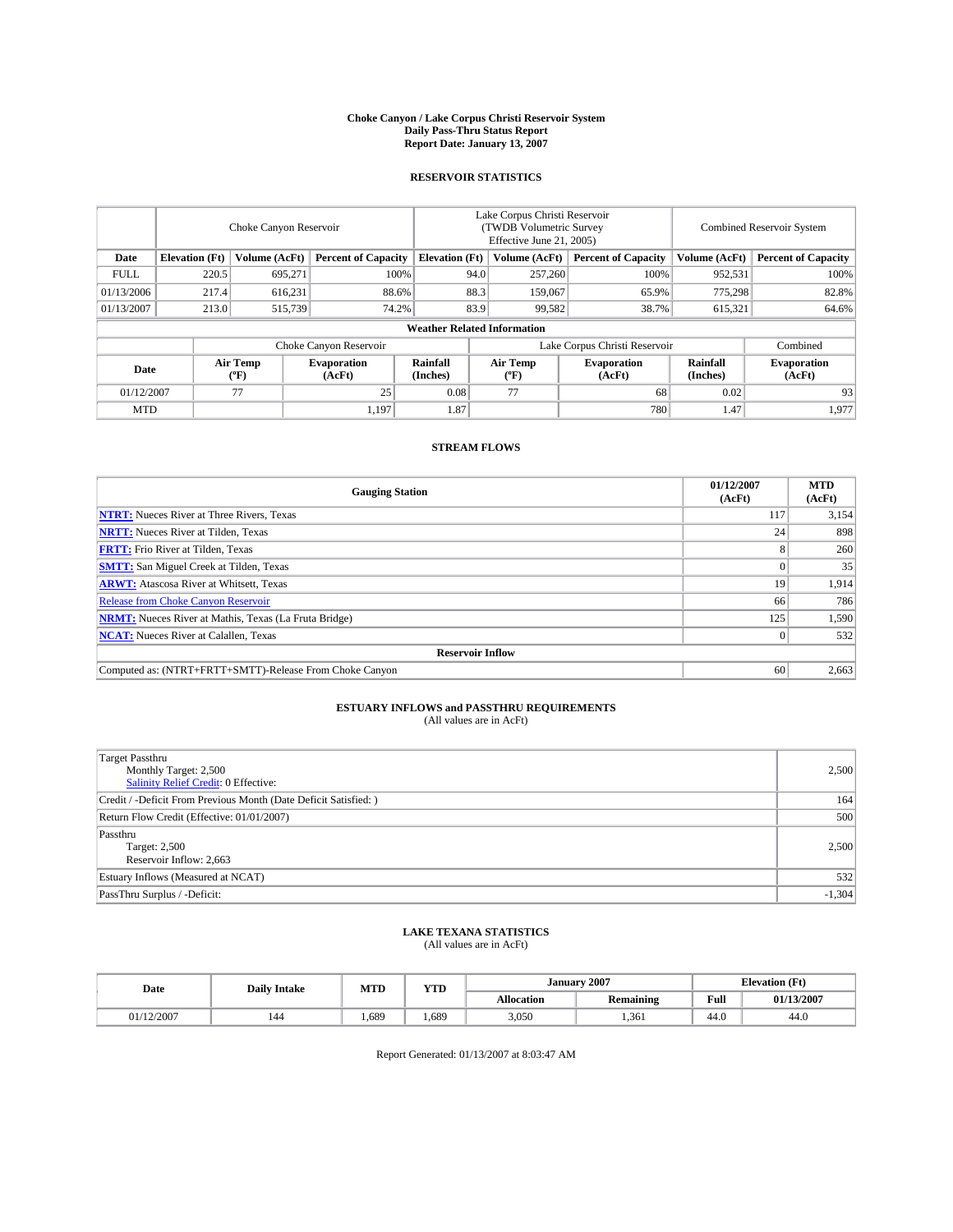#### **Choke Canyon / Lake Corpus Christi Reservoir System Daily Pass-Thru Status Report Report Date: January 14, 2007**

### **RESERVOIR STATISTICS**

|             | Choke Canyon Reservoir |                               |                              |                                    | Lake Corpus Christi Reservoir<br>(TWDB Volumetric Survey<br>Effective June 21, 2005) |                  |                              | <b>Combined Reservoir System</b> |                              |  |
|-------------|------------------------|-------------------------------|------------------------------|------------------------------------|--------------------------------------------------------------------------------------|------------------|------------------------------|----------------------------------|------------------------------|--|
| Date        | <b>Elevation</b> (Ft)  | Volume (AcFt)                 | <b>Percent of Capacity</b>   | <b>Elevation</b> (Ft)              |                                                                                      | Volume (AcFt)    | <b>Percent of Capacity</b>   | Volume (AcFt)                    | <b>Percent of Capacity</b>   |  |
| <b>FULL</b> | 220.5                  | 695.271                       | 100%                         |                                    | 94.0                                                                                 | 257,260          | 100%                         | 952,531                          | 100%                         |  |
| 01/14/2006  | 217.4                  | 616,717                       | 88.7%                        |                                    | 88.2                                                                                 | 157,344          | 65.2%                        | 774,061                          | 82.7%                        |  |
| 01/14/2007  | 213.0                  | 515,523                       | 74.1%                        |                                    | 83.9                                                                                 | 100,397          | 39.0%                        | 615,920                          | 64.7%                        |  |
|             |                        |                               |                              | <b>Weather Related Information</b> |                                                                                      |                  |                              |                                  |                              |  |
|             |                        | Lake Corpus Christi Reservoir |                              |                                    |                                                                                      | Combined         |                              |                                  |                              |  |
| Date        |                        | Air Temp<br>(°F)              | <b>Evaporation</b><br>(AcFt) | Rainfall<br>(Inches)               |                                                                                      | Air Temp<br>("F) | <b>Evaporation</b><br>(AcFt) | Rainfall<br>(Inches)             | <b>Evaporation</b><br>(AcFt) |  |
| 01/13/2007  |                        | 76                            | 76                           | 0.15                               |                                                                                      | 77               | 34                           | 0.04                             | 110                          |  |
| <b>MTD</b>  |                        |                               | 1.273                        | 2.02                               |                                                                                      |                  | 814                          | 1.51                             | 2,087                        |  |

## **STREAM FLOWS**

| <b>Gauging Station</b>                                       | 01/13/2007<br>(AcFt) | <b>MTD</b><br>(AcFt) |
|--------------------------------------------------------------|----------------------|----------------------|
| <b>NTRT:</b> Nueces River at Three Rivers, Texas             | 105                  | 3,259                |
| <b>NRTT:</b> Nueces River at Tilden, Texas                   |                      | 916                  |
| <b>FRTT:</b> Frio River at Tilden, Texas                     |                      | 271                  |
| <b>SMTT:</b> San Miguel Creek at Tilden, Texas               |                      | 35                   |
| <b>ARWT:</b> Atascosa River at Whitsett, Texas               | 17                   | 1,931                |
| <b>Release from Choke Canyon Reservoir</b>                   | 66                   | 852                  |
| <b>NRMT:</b> Nueces River at Mathis, Texas (La Fruta Bridge) | 123                  | 1,713                |
| <b>NCAT:</b> Nueces River at Calallen, Texas                 | 42                   | 574                  |
| <b>Reservoir Inflow</b>                                      |                      |                      |
| Computed as: (NTRT+FRTT+SMTT)-Release From Choke Canyon      | 50                   | 2,713                |

## **ESTUARY INFLOWS and PASSTHRU REQUIREMENTS**<br>(All values are in AcFt)

| <b>Target Passthru</b><br>Monthly Target: 2,500<br>Salinity Relief Credit: 0 Effective: | 2,500    |
|-----------------------------------------------------------------------------------------|----------|
| Credit / -Deficit From Previous Month (Date Deficit Satisfied: )                        | 164      |
| Return Flow Credit (Effective: 01/01/2007)                                              | 500      |
| Passthru<br>Target: 2,500<br>Reservoir Inflow: 2,713                                    | 2.500    |
| Estuary Inflows (Measured at NCAT)                                                      | 574      |
| PassThru Surplus / -Deficit:                                                            | $-1,262$ |

### **LAKE TEXANA STATISTICS** (All values are in AcFt)

| Date               | <b>Daily Intake</b> | MTD   | <b>YTD</b> | 2007<br><b>January</b> |                  |      | <b>Elevation</b> (Ft) |
|--------------------|---------------------|-------|------------|------------------------|------------------|------|-----------------------|
|                    |                     |       |            | Allocation             | <b>Remaining</b> | Full | 01/14/2007            |
| /13/2007<br>VI/13. | 144                 | 1.833 | 1.833      | 3,050                  | 217<br>1.41      | 44.0 | 44.0                  |

Report Generated: 01/14/2007 at 8:17:17 AM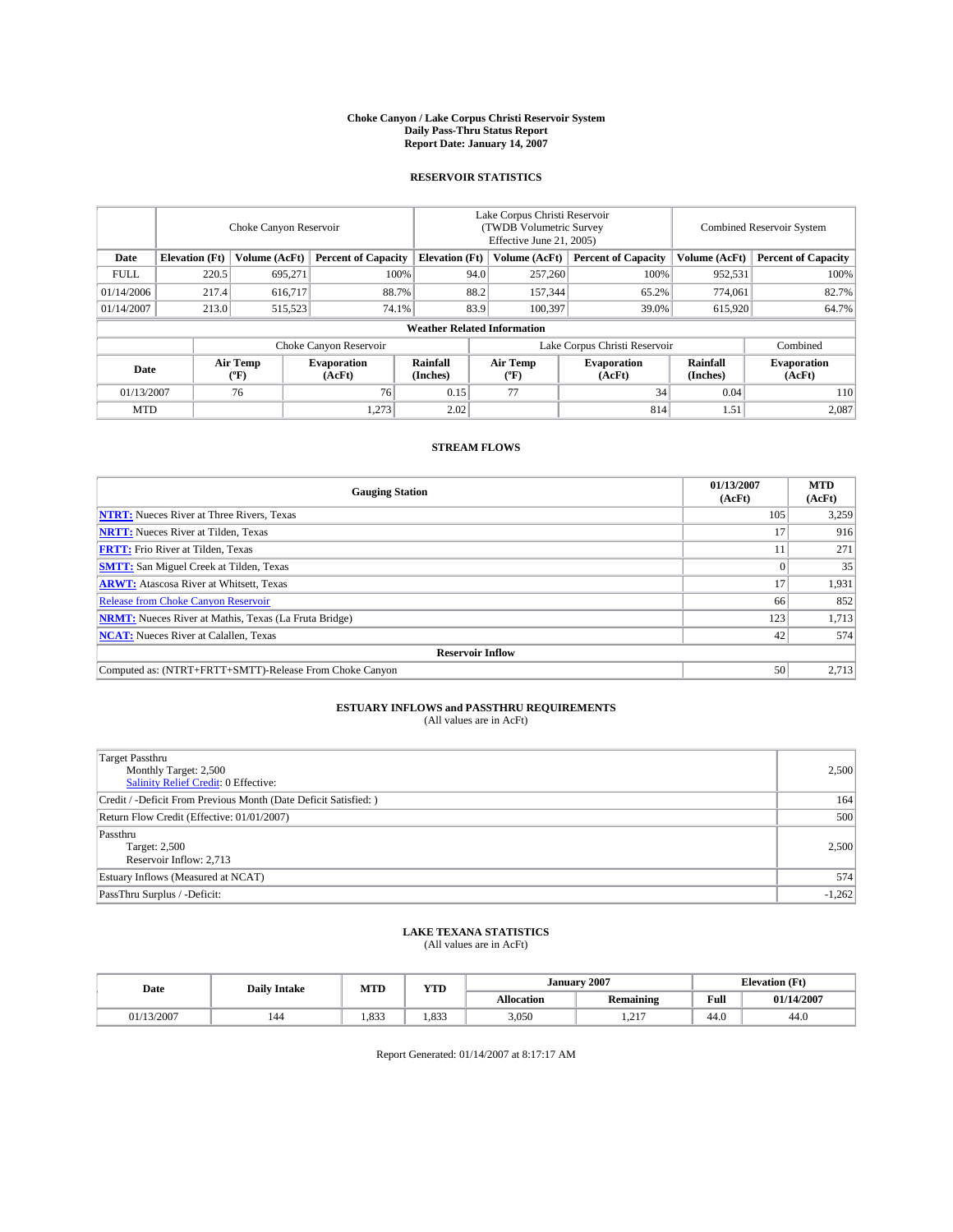#### **Choke Canyon / Lake Corpus Christi Reservoir System Daily Pass-Thru Status Report Report Date: January 15, 2007**

## **RESERVOIR STATISTICS**

|             | Choke Canyon Reservoir             |                  |                              |                       | Lake Corpus Christi Reservoir<br>(TWDB Volumetric Survey<br>Effective June 21, 2005) |                  |                               | Combined Reservoir System |                              |  |
|-------------|------------------------------------|------------------|------------------------------|-----------------------|--------------------------------------------------------------------------------------|------------------|-------------------------------|---------------------------|------------------------------|--|
| Date        | <b>Elevation</b> (Ft)              | Volume (AcFt)    | <b>Percent of Capacity</b>   | <b>Elevation</b> (Ft) |                                                                                      | Volume (AcFt)    | <b>Percent of Capacity</b>    | Volume (AcFt)             | <b>Percent of Capacity</b>   |  |
| <b>FULL</b> | 220.5                              | 695.271          | 100%                         |                       | 94.0                                                                                 | 257,260          | 100%                          | 952,531                   | 100%                         |  |
| 01/15/2006  | 217.4                              | 616,474          | 88.7%                        |                       | 88.1                                                                                 | 156,876          | 65.0%                         | 773,350                   | 82.6%                        |  |
| 01/15/2007  | 213.0                              | 515,523          | 74.1%                        |                       | 83.9                                                                                 | 99,931           | 38.8%                         | 615,454                   | 64.6%                        |  |
|             | <b>Weather Related Information</b> |                  |                              |                       |                                                                                      |                  |                               |                           |                              |  |
|             |                                    |                  | Choke Canyon Reservoir       |                       |                                                                                      |                  | Lake Corpus Christi Reservoir |                           | Combined                     |  |
| Date        |                                    | Air Temp<br>(°F) | <b>Evaporation</b><br>(AcFt) | Rainfall<br>(Inches)  |                                                                                      | Air Temp<br>("F) | <b>Evaporation</b><br>(AcFt)  | Rainfall<br>(Inches)      | <b>Evaporation</b><br>(AcFt) |  |
| 01/14/2007  |                                    | 52               | 114                          | 0.17                  |                                                                                      | 77               | 41                            | 0.51                      | 155                          |  |
| <b>MTD</b>  |                                    |                  | 1,387                        | 2.19                  |                                                                                      |                  | 855                           | 2.02                      | 2,242                        |  |

## **STREAM FLOWS**

| <b>Gauging Station</b>                                       | 01/14/2007<br>(AcFt) | <b>MTD</b><br>(AcFt) |
|--------------------------------------------------------------|----------------------|----------------------|
| <b>NTRT:</b> Nueces River at Three Rivers, Texas             | 95                   | 3,355                |
| <b>NRTT:</b> Nueces River at Tilden, Texas                   | 12                   | 928                  |
| <b>FRTT:</b> Frio River at Tilden, Texas                     |                      | 278                  |
| <b>SMTT:</b> San Miguel Creek at Tilden, Texas               |                      | 35                   |
| <b>ARWT:</b> Atascosa River at Whitsett, Texas               | 95                   | 2,026                |
| <b>Release from Choke Canyon Reservoir</b>                   | 66                   | 917                  |
| <b>NRMT:</b> Nueces River at Mathis, Texas (La Fruta Bridge) | 123                  | 1,836                |
| <b>NCAT:</b> Nueces River at Calallen, Texas                 | 67                   | 641                  |
| <b>Reservoir Inflow</b>                                      |                      |                      |
| Computed as: (NTRT+FRTT+SMTT)-Release From Choke Canyon      | 37                   | 2,750                |

## **ESTUARY INFLOWS and PASSTHRU REQUIREMENTS**<br>(All values are in AcFt)

| <b>Target Passthru</b><br>Monthly Target: 2,500<br>Salinity Relief Credit: 0 Effective: | 2,500    |
|-----------------------------------------------------------------------------------------|----------|
| Credit / -Deficit From Previous Month (Date Deficit Satisfied: )                        | 164      |
| Return Flow Credit (Effective: 01/01/2007)                                              | 500      |
| Passthru<br>Target: 2,500<br>Reservoir Inflow: 2.750                                    | 2.500    |
| Estuary Inflows (Measured at NCAT)                                                      | 641      |
| PassThru Surplus / -Deficit:                                                            | $-1,195$ |

# **LAKE TEXANA STATISTICS** (All values are in AcFt)

| Date       | <b>Daily Intake</b> | <b>MTD</b> | YTD   | January    | 12007            | <b>Elevation</b> (Ft)                   |            |
|------------|---------------------|------------|-------|------------|------------------|-----------------------------------------|------------|
|            |                     |            |       | Allocation | <b>Remaining</b> | Full<br>the contract of the contract of | 01/15/2007 |
| 01/14/2007 | 144                 | .976       | 1.976 | 3,050      | 1.074            | 44.0                                    | 44.0       |

Report Generated: 01/15/2007 at 8:19:38 AM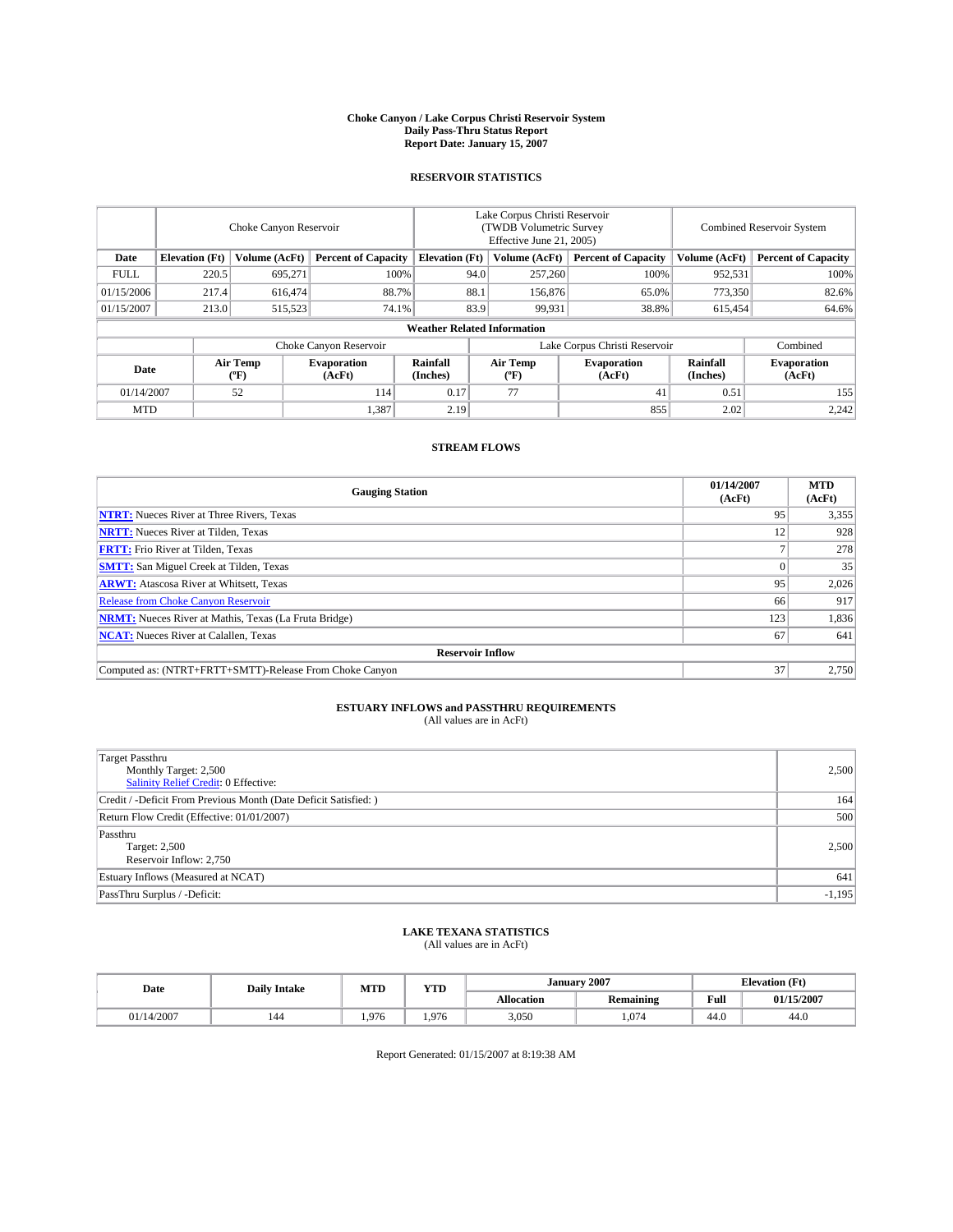#### **Choke Canyon / Lake Corpus Christi Reservoir System Daily Pass-Thru Status Report Report Date: January 16, 2007**

## **RESERVOIR STATISTICS**

|             | Choke Canyon Reservoir             |                  |                              |                       | Lake Corpus Christi Reservoir<br>(TWDB Volumetric Survey<br>Effective June 21, 2005) |                                           |                               |                      | Combined Reservoir System    |  |  |
|-------------|------------------------------------|------------------|------------------------------|-----------------------|--------------------------------------------------------------------------------------|-------------------------------------------|-------------------------------|----------------------|------------------------------|--|--|
| Date        | <b>Elevation</b> (Ft)              | Volume (AcFt)    | <b>Percent of Capacity</b>   | <b>Elevation</b> (Ft) |                                                                                      | Volume (AcFt)                             | <b>Percent of Capacity</b>    | Volume (AcFt)        | <b>Percent of Capacity</b>   |  |  |
| <b>FULL</b> | 220.5                              | 695.271          | 100%                         |                       | 94.0                                                                                 | 257,260                                   | 100%                          | 952,531              | 100%                         |  |  |
| 01/16/2006  | 217.4                              | 617,204          | 88.8%                        |                       | 88.1                                                                                 | 156,565                                   | 64.9%                         | 773,769              | 82.6%                        |  |  |
| 01/16/2007  | 213.0                              | 514,876          | 74.1%                        |                       | 84.0                                                                                 | 101.215                                   | 39.3%                         | 616,091              | 64.7%                        |  |  |
|             | <b>Weather Related Information</b> |                  |                              |                       |                                                                                      |                                           |                               |                      |                              |  |  |
|             |                                    |                  | Choke Canyon Reservoir       |                       |                                                                                      |                                           | Lake Corpus Christi Reservoir |                      | Combined                     |  |  |
| Date        |                                    | Air Temp<br>(°F) | <b>Evaporation</b><br>(AcFt) | Rainfall<br>(Inches)  |                                                                                      | Air Temp<br>$({}^{\mathrm{o}}\mathrm{F})$ | <b>Evaporation</b><br>(AcFt)  | Rainfall<br>(Inches) | <b>Evaporation</b><br>(AcFt) |  |  |
| 01/15/2007  |                                    | 38               | 101                          | 0.03                  |                                                                                      | 40                                        |                               | 0.03                 | 101                          |  |  |
| <b>MTD</b>  |                                    |                  | 1,488                        | 2.22                  |                                                                                      |                                           | 855                           | 2.05                 | 2,343                        |  |  |

## **STREAM FLOWS**

| <b>Gauging Station</b>                                       | 01/15/2007<br>(AcFt) | <b>MTD</b><br>(AcFt) |
|--------------------------------------------------------------|----------------------|----------------------|
| <b>NTRT:</b> Nueces River at Three Rivers, Texas             | 169                  | 3,523                |
| <b>NRTT:</b> Nueces River at Tilden, Texas                   |                      | 936                  |
| <b>FRTT:</b> Frio River at Tilden, Texas                     |                      | 284                  |
| <b>SMTT:</b> San Miguel Creek at Tilden, Texas               |                      | 35                   |
| <b>ARWT:</b> Atascosa River at Whitsett, Texas               | 238                  | 2,265                |
| <b>Release from Choke Canyon Reservoir</b>                   | 66                   | 983                  |
| <b>NRMT:</b> Nueces River at Mathis, Texas (La Fruta Bridge) | 125                  | 1,961                |
| <b>NCAT:</b> Nueces River at Calallen, Texas                 | 38                   | 679                  |
| <b>Reservoir Inflow</b>                                      |                      |                      |
| Computed as: (NTRT+FRTT+SMTT)-Release From Choke Canyon      | 110                  | 2,860                |

## **ESTUARY INFLOWS and PASSTHRU REQUIREMENTS**<br>(All values are in AcFt)

| <b>Target Passthru</b><br>Monthly Target: 2,500<br><b>Salinity Relief Credit: 0 Effective:</b> | 2,500    |
|------------------------------------------------------------------------------------------------|----------|
| Credit / -Deficit From Previous Month (Date Deficit Satisfied: )                               | 164      |
| Return Flow Credit (Effective: 01/01/2007)                                                     | 500      |
| Passthru<br>Target: 2,500<br>Reservoir Inflow: 2,860                                           | 2,500    |
| Estuary Inflows (Measured at NCAT)                                                             | 679      |
| PassThru Surplus / -Deficit:                                                                   | $-1,157$ |

# **LAKE TEXANA STATISTICS** (All values are in AcFt)

| Date       | <b>Daily Intake</b> |                 | <b>YTD</b>       |            | January 2007      | <b>Elevation</b> (Ft)                   |            |
|------------|---------------------|-----------------|------------------|------------|-------------------|-----------------------------------------|------------|
|            |                     | <b>MTD</b>      |                  | Allocation | <b>Remaining</b>  | Full<br>the contract of the contract of | 01/16/2007 |
| 01/15/2007 | 143                 | 110<br><u>.</u> | . 1 O<br>--<br>. | 3,050      | $^{\circ}$<br>,,, | 44.0                                    | 44.1       |

Report Generated: 01/16/2007 at 9:59:36 AM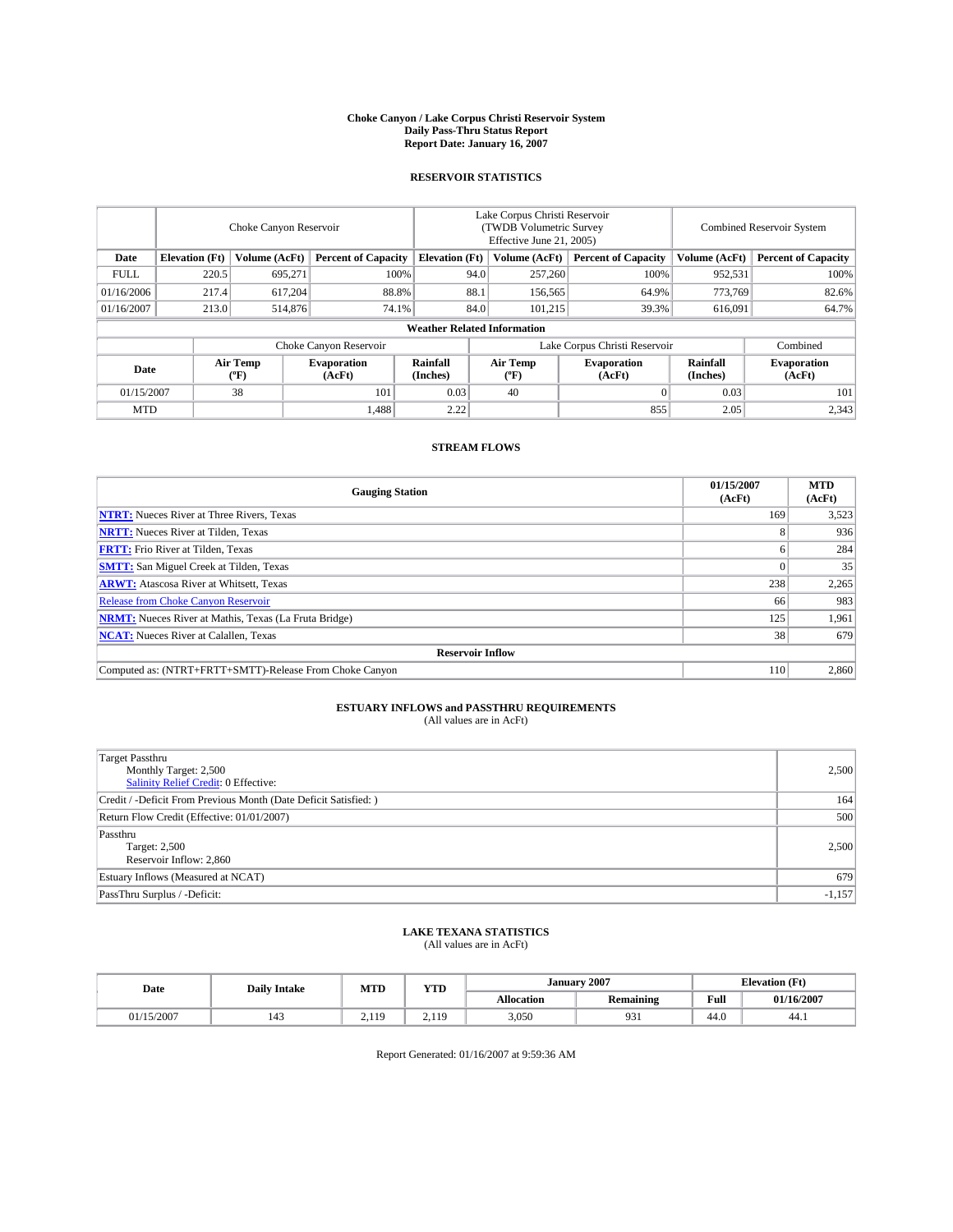#### **Choke Canyon / Lake Corpus Christi Reservoir System Daily Pass-Thru Status Report Report Date: January 17, 2007**

## **RESERVOIR STATISTICS**

|             | Choke Canyon Reservoir             |                  |                              |                       | Lake Corpus Christi Reservoir<br>(TWDB Volumetric Survey<br>Effective June 21, 2005) |                  |                               | <b>Combined Reservoir System</b> |                              |  |
|-------------|------------------------------------|------------------|------------------------------|-----------------------|--------------------------------------------------------------------------------------|------------------|-------------------------------|----------------------------------|------------------------------|--|
| Date        | <b>Elevation</b> (Ft)              | Volume (AcFt)    | <b>Percent of Capacity</b>   | <b>Elevation</b> (Ft) |                                                                                      | Volume (AcFt)    | <b>Percent of Capacity</b>    | Volume (AcFt)                    | <b>Percent of Capacity</b>   |  |
| <b>FULL</b> | 220.5                              | 695.271          | 100%                         |                       | 94.0                                                                                 | 257,260          | 100%                          | 952,531                          | 100%                         |  |
| 01/17/2006  | 217.4                              | 616,960          | 88.7%                        |                       | 88.2                                                                                 | 157,657          | 65.4%                         | 774.617                          | 82.7%                        |  |
| 01/17/2007  | 212.9                              | 514,444          | 74.0%                        |                       | 84.0                                                                                 | 100,630          | 39.1%                         | 615,074                          | 64.6%                        |  |
|             | <b>Weather Related Information</b> |                  |                              |                       |                                                                                      |                  |                               |                                  |                              |  |
|             |                                    |                  | Choke Canyon Reservoir       |                       |                                                                                      |                  | Lake Corpus Christi Reservoir |                                  | Combined                     |  |
| Date        |                                    | Air Temp<br>(°F) | <b>Evaporation</b><br>(AcFt) | Rainfall<br>(Inches)  |                                                                                      | Air Temp<br>("F) | <b>Evaporation</b><br>(AcFt)  | Rainfall<br>(Inches)             | <b>Evaporation</b><br>(AcFt) |  |
| 01/16/2007  |                                    | 34               | 25                           | 0.25                  |                                                                                      | 37               | 34                            | 0.08                             | 59                           |  |
| <b>MTD</b>  |                                    |                  | 1,513                        | 2.47                  |                                                                                      |                  | 889                           | 2.13                             | 2,402                        |  |

## **STREAM FLOWS**

| <b>Gauging Station</b>                                       | 01/16/2007<br>(AcFt) | <b>MTD</b><br>(AcFt) |
|--------------------------------------------------------------|----------------------|----------------------|
| <b>NTRT:</b> Nueces River at Three Rivers, Texas             | 204                  | 3,728                |
| <b>NRTT:</b> Nueces River at Tilden, Texas                   |                      | 940                  |
| <b>FRTT:</b> Frio River at Tilden, Texas                     |                      | 290                  |
| <b>SMTT:</b> San Miguel Creek at Tilden, Texas               |                      | 35                   |
| <b>ARWT:</b> Atascosa River at Whitsett, Texas               | 109                  | 2,374                |
| <b>Release from Choke Canyon Reservoir</b>                   | 66                   | 1,048                |
| <b>NRMT:</b> Nueces River at Mathis, Texas (La Fruta Bridge) | 121                  | 2,082                |
| <b>NCAT:</b> Nueces River at Calallen, Texas                 | 67                   | 747                  |
| <b>Reservoir Inflow</b>                                      |                      |                      |
| Computed as: (NTRT+FRTT+SMTT)-Release From Choke Canyon      | 145                  | 3,004                |

## **ESTUARY INFLOWS and PASSTHRU REQUIREMENTS**<br>(All values are in AcFt)

| <b>Target Passthru</b><br>Monthly Target: 2,500<br>Salinity Relief Credit: 0 Effective: | 2,500    |
|-----------------------------------------------------------------------------------------|----------|
| Credit / -Deficit From Previous Month (Date Deficit Satisfied: )                        | 164      |
| Return Flow Credit (Effective: 01/01/2007)                                              | 500      |
| Passthru<br>Target: 2,500<br>Reservoir Inflow: 3,004                                    | 2.500    |
| Estuary Inflows (Measured at NCAT)                                                      | 747      |
| PassThru Surplus / -Deficit:                                                            | $-1,089$ |

# **LAKE TEXANA STATISTICS** (All values are in AcFt)

| Date       | <b>Daily Intake</b> |       | <b>YTD</b> |            | <b>January 2007</b> | <b>Elevation</b> (Ft)                   |            |
|------------|---------------------|-------|------------|------------|---------------------|-----------------------------------------|------------|
|            |                     | MTD   |            | Allocation | <b>Remaining</b>    | Full<br>the contract of the contract of | 01/17/2007 |
| 01/16/2007 | 143                 | 2.263 | 2.263      | 3,050      | 787                 | 44.0                                    | 44.1       |

Report Generated: 01/17/2007 at 8:31:47 AM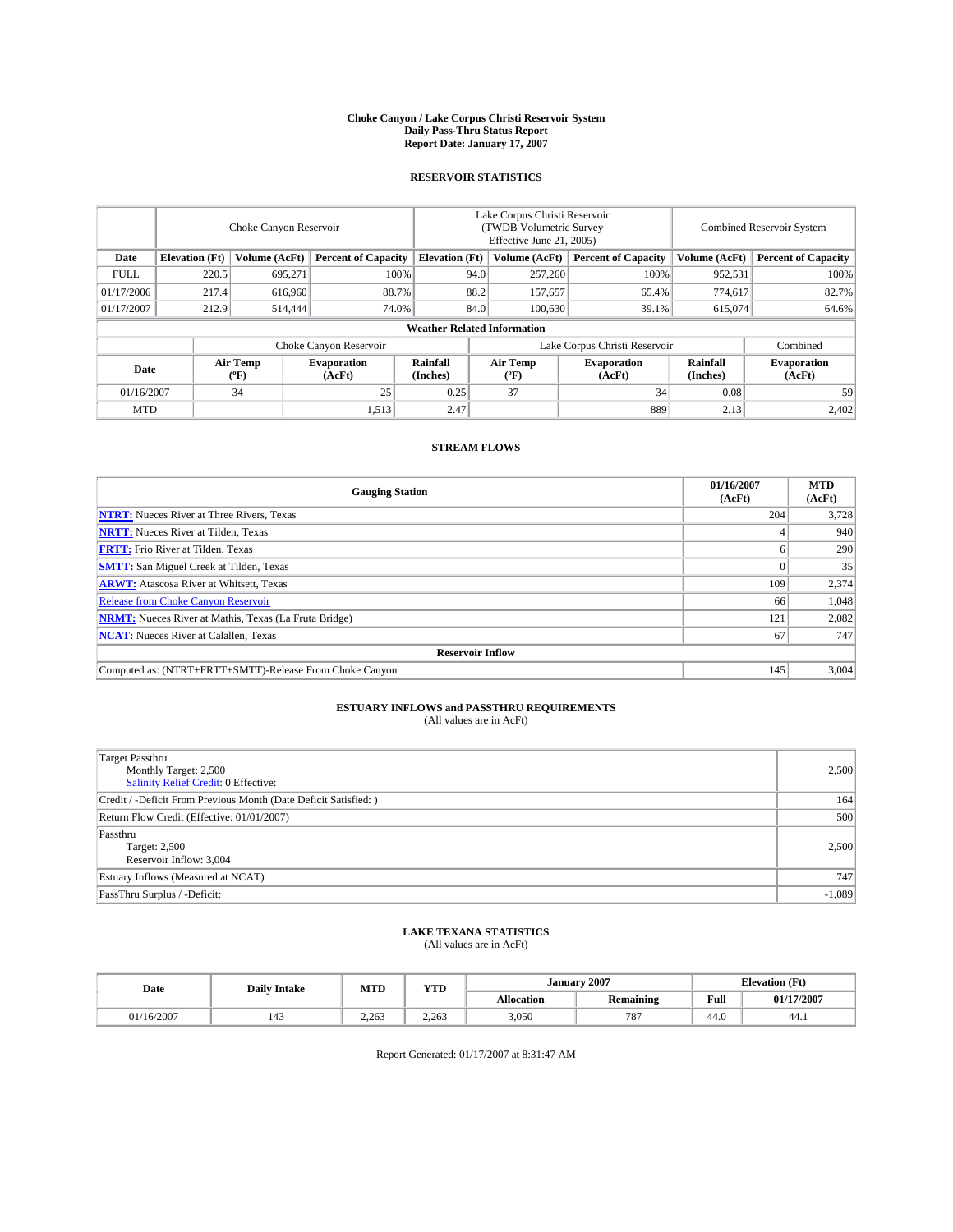#### **Choke Canyon / Lake Corpus Christi Reservoir System Daily Pass-Thru Status Report Report Date: January 18, 2007**

## **RESERVOIR STATISTICS**

|             | Choke Canyon Reservoir             |                  |                              |                       | Lake Corpus Christi Reservoir<br>(TWDB Volumetric Survey<br>Effective June 21, 2005) |                  |                               | <b>Combined Reservoir System</b> |                              |  |
|-------------|------------------------------------|------------------|------------------------------|-----------------------|--------------------------------------------------------------------------------------|------------------|-------------------------------|----------------------------------|------------------------------|--|
| Date        | <b>Elevation</b> (Ft)              | Volume (AcFt)    | <b>Percent of Capacity</b>   | <b>Elevation</b> (Ft) |                                                                                      | Volume (AcFt)    | <b>Percent of Capacity</b>    | Volume (AcFt)                    | <b>Percent of Capacity</b>   |  |
| <b>FULL</b> | 220.5                              | 695.271          |                              | 100%                  | 94.0                                                                                 | 257,260          | 100%                          | 952,531                          | 100%                         |  |
| 01/18/2006  | 217.3                              | 615,501          | 88.5%                        |                       | 88.1                                                                                 | 156,254          | 64.8%                         | 771,755                          | 82.4%                        |  |
| 01/18/2007  | 212.9                              | 514,229          | 74.0%                        |                       | 84.0                                                                                 | 100,630          | 39.1%                         | 614,859                          | 64.6%                        |  |
|             | <b>Weather Related Information</b> |                  |                              |                       |                                                                                      |                  |                               |                                  |                              |  |
|             |                                    |                  | Choke Canyon Reservoir       |                       |                                                                                      |                  | Lake Corpus Christi Reservoir |                                  | Combined                     |  |
| Date        |                                    | Air Temp<br>(°F) | <b>Evaporation</b><br>(AcFt) | Rainfall<br>(Inches)  |                                                                                      | Air Temp<br>("F) | <b>Evaporation</b><br>(AcFt)  | Rainfall<br>(Inches)             | <b>Evaporation</b><br>(AcFt) |  |
| 01/17/2007  |                                    | 36               | 88                           | 0.12                  |                                                                                      | 38               | 20                            | 0.00                             | 108                          |  |
| <b>MTD</b>  |                                    |                  | 1,601                        | 2.59                  |                                                                                      |                  | 909                           | 2.13                             | 2,510                        |  |

## **STREAM FLOWS**

| <b>Gauging Station</b>                                       | 01/17/2007<br>(AcFt) | <b>MTD</b><br>(AcFt) |
|--------------------------------------------------------------|----------------------|----------------------|
| <b>NTRT:</b> Nueces River at Three Rivers, Texas             | 147                  | 3,875                |
| <b>NRTT:</b> Nueces River at Tilden, Texas                   |                      | 943                  |
| <b>FRTT:</b> Frio River at Tilden, Texas                     | 10                   | 300                  |
| <b>SMTT:</b> San Miguel Creek at Tilden, Texas               |                      | 35                   |
| <b>ARWT:</b> Atascosa River at Whitsett, Texas               | 101                  | 2,475                |
| <b>Release from Choke Canyon Reservoir</b>                   | 66                   | 1,114                |
| <b>NRMT:</b> Nueces River at Mathis, Texas (La Fruta Bridge) | 117                  | 2.199                |
| <b>NCAT:</b> Nueces River at Calallen, Texas                 | 50                   | 796                  |
| <b>Reservoir Inflow</b>                                      |                      |                      |
| Computed as: (NTRT+FRTT+SMTT)-Release From Choke Canyon      | 91                   | 3,096                |

## **ESTUARY INFLOWS and PASSTHRU REQUIREMENTS**<br>(All values are in AcFt)

| <b>Target Passthru</b><br>Monthly Target: 2,500<br>Salinity Relief Credit: 0 Effective: | 2,500    |
|-----------------------------------------------------------------------------------------|----------|
| Credit / -Deficit From Previous Month (Date Deficit Satisfied: )                        | 164      |
| Return Flow Credit (Effective: 01/01/2007)                                              | 500      |
| Passthru<br>Target: 2,500<br>Reservoir Inflow: 3,096                                    | 2.500    |
| Estuary Inflows (Measured at NCAT)                                                      | 796      |
| PassThru Surplus / -Deficit:                                                            | $-1,040$ |

# **LAKE TEXANA STATISTICS** (All values are in AcFt)

| Date       | <b>Daily Intake</b> | MTD   | <b>YTD</b> | January           | 2007      | <b>Elevation</b> (Ft) |            |
|------------|---------------------|-------|------------|-------------------|-----------|-----------------------|------------|
|            |                     |       |            | <b>Allocation</b> | Remaining | Full                  | 01/18/2007 |
| 01/17/2007 | 143                 | 2.406 | 2.406      | 3,050             | 644       | 44.0                  | 44.2       |

Report Generated: 01/18/2007 at 8:21:00 AM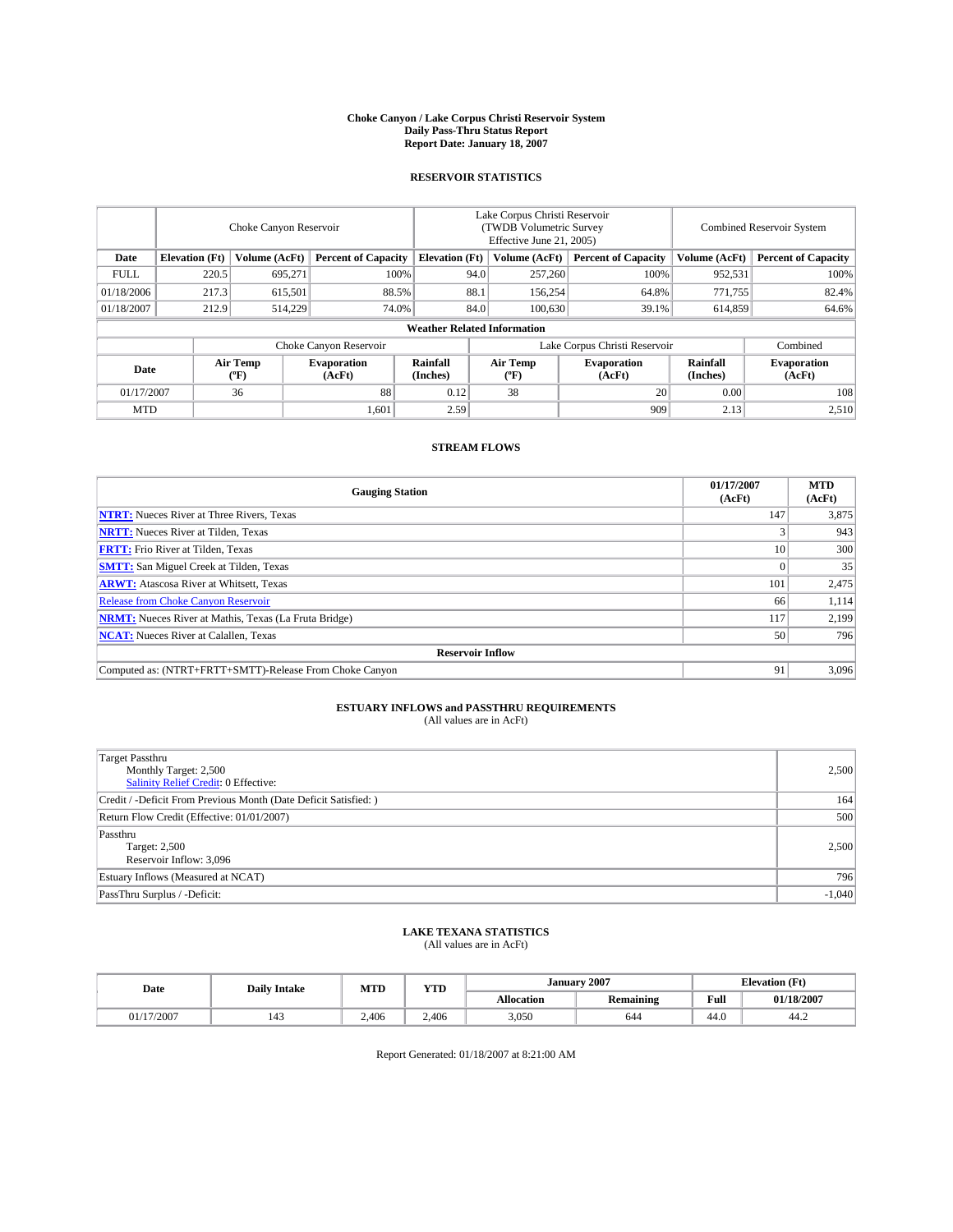#### **Choke Canyon / Lake Corpus Christi Reservoir System Daily Pass-Thru Status Report Report Date: January 19, 2007**

## **RESERVOIR STATISTICS**

|             | Choke Canyon Reservoir             |                  |                              |                       | Lake Corpus Christi Reservoir<br>(TWDB Volumetric Survey<br>Effective June 21, 2005) |                  |                               |                      | <b>Combined Reservoir System</b> |  |  |
|-------------|------------------------------------|------------------|------------------------------|-----------------------|--------------------------------------------------------------------------------------|------------------|-------------------------------|----------------------|----------------------------------|--|--|
| Date        | <b>Elevation</b> (Ft)              | Volume (AcFt)    | <b>Percent of Capacity</b>   | <b>Elevation</b> (Ft) |                                                                                      | Volume (AcFt)    | <b>Percent of Capacity</b>    | Volume (AcFt)        | <b>Percent of Capacity</b>       |  |  |
| <b>FULL</b> | 220.5                              | 695.271          |                              | 100%                  | 94.0                                                                                 | 257,260          | 100%                          | 952,531              | 100%                             |  |  |
| 01/19/2006  | 217.3                              | 615,014          | 88.5%                        |                       | 88.0                                                                                 | 155,170          | 64.3%                         | 770.184              | 82.2%                            |  |  |
| 01/19/2007  | 212.9                              | 514,013          | 73.9%                        |                       | 84.0                                                                                 | 100,864          | 39.2%                         | 614,877              | 64.6%                            |  |  |
|             | <b>Weather Related Information</b> |                  |                              |                       |                                                                                      |                  |                               |                      |                                  |  |  |
|             |                                    |                  | Choke Canyon Reservoir       |                       |                                                                                      |                  | Lake Corpus Christi Reservoir |                      | Combined                         |  |  |
| Date        |                                    | Air Temp<br>(°F) | <b>Evaporation</b><br>(AcFt) | Rainfall<br>(Inches)  |                                                                                      | Air Temp<br>("F) | <b>Evaporation</b><br>(AcFt)  | Rainfall<br>(Inches) | <b>Evaporation</b><br>(AcFt)     |  |  |
| 01/18/2007  |                                    | 44               | 63                           | 0.09                  |                                                                                      | 45               | 01                            | 0.12                 | 63                               |  |  |
| <b>MTD</b>  |                                    |                  | 1,664                        | 2.68                  |                                                                                      |                  | 909                           | 2.25                 | 2,573                            |  |  |

## **STREAM FLOWS**

| <b>Gauging Station</b>                                       | 01/18/2007<br>(AcFt) | <b>MTD</b><br>(AcFt) |  |  |  |  |  |
|--------------------------------------------------------------|----------------------|----------------------|--|--|--|--|--|
| <b>NTRT:</b> Nueces River at Three Rivers, Texas             | 131                  | 4,006                |  |  |  |  |  |
| <b>NRTT:</b> Nueces River at Tilden, Texas                   |                      | 945                  |  |  |  |  |  |
| <b>FRTT:</b> Frio River at Tilden, Texas                     |                      | 309                  |  |  |  |  |  |
| <b>SMTT:</b> San Miguel Creek at Tilden, Texas               |                      | 35                   |  |  |  |  |  |
| <b>ARWT:</b> Atascosa River at Whitsett, Texas               | 107                  | 2,582                |  |  |  |  |  |
| <b>Release from Choke Canyon Reservoir</b>                   | 66                   | 1,179                |  |  |  |  |  |
| <b>NRMT:</b> Nueces River at Mathis, Texas (La Fruta Bridge) | 115                  | 2,315                |  |  |  |  |  |
| <b>NCAT:</b> Nueces River at Calallen, Texas                 | 19                   | 815                  |  |  |  |  |  |
| <b>Reservoir Inflow</b>                                      |                      |                      |  |  |  |  |  |
| Computed as: (NTRT+FRTT+SMTT)-Release From Choke Canyon      | 75                   | 3,170                |  |  |  |  |  |

## **ESTUARY INFLOWS and PASSTHRU REQUIREMENTS**<br>(All values are in AcFt)

| <b>Target Passthru</b><br>Monthly Target: 2,500<br><b>Salinity Relief Credit: 0 Effective:</b> | 2,500    |
|------------------------------------------------------------------------------------------------|----------|
| Credit / -Deficit From Previous Month (Date Deficit Satisfied: )                               | 164      |
| Return Flow Credit (Effective: 01/01/2007)                                                     | 500      |
| Passthru<br>Target: 2,500<br>Reservoir Inflow: 3,170                                           | 2,500    |
| Estuary Inflows (Measured at NCAT)                                                             | 815      |
| PassThru Surplus / -Deficit:                                                                   | $-1,021$ |

# **LAKE TEXANA STATISTICS** (All values are in AcFt)

| Date       | <b>Daily Intake</b> | MTD             | YTD   |            | January 2007     |                                         | <b>Elevation</b> (Ft) |
|------------|---------------------|-----------------|-------|------------|------------------|-----------------------------------------|-----------------------|
|            |                     |                 |       | Allocation | <b>Remaining</b> | Full<br>the contract of the contract of | 01/19/2007            |
| 01/18/2007 | 143                 | 549<br><u>_</u> | 2.549 | 3,050      | σΛ<br><b>JUI</b> | 44.0                                    | 44.1                  |

Report Generated: 01/19/2007 at 8:24:58 AM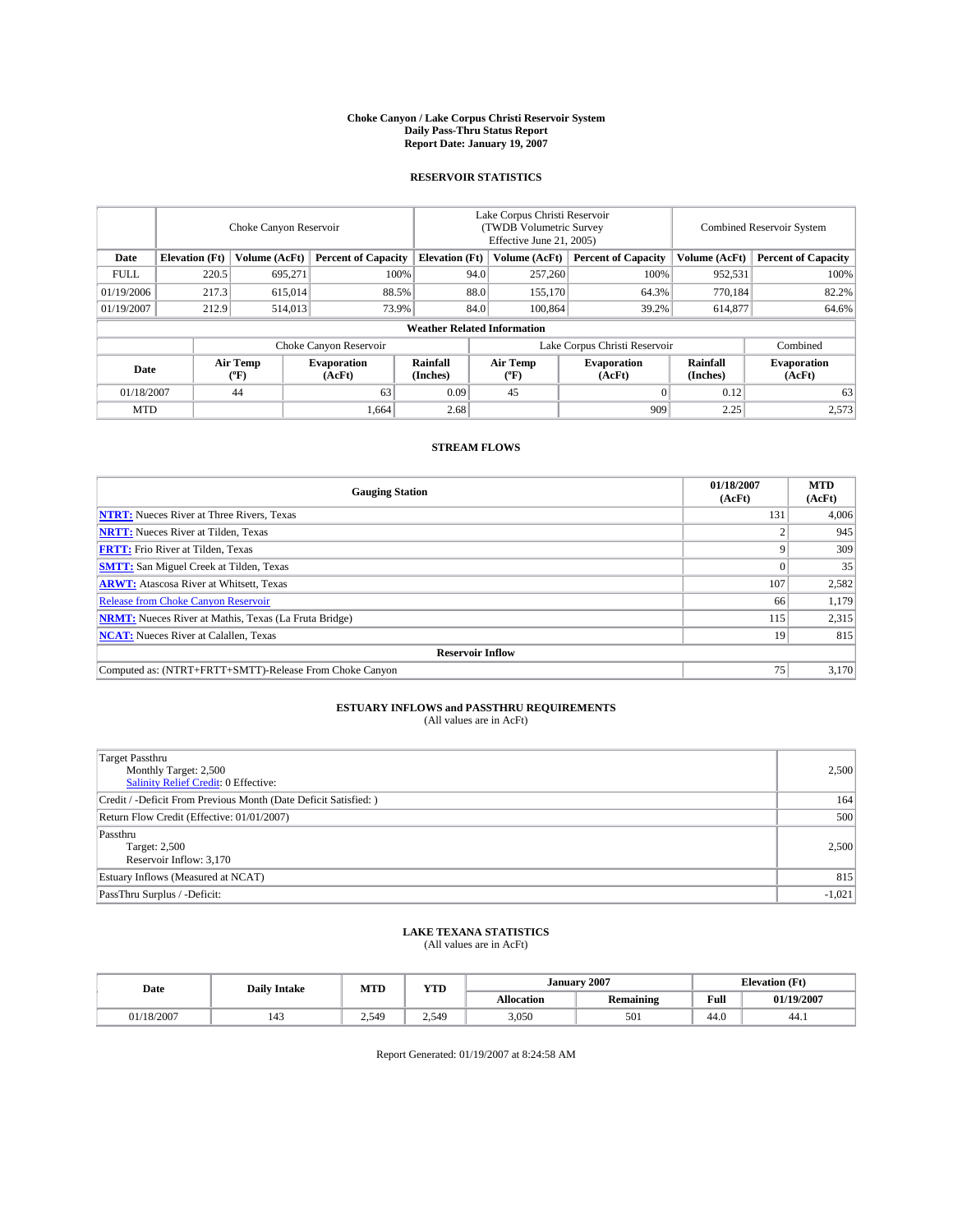#### **Choke Canyon / Lake Corpus Christi Reservoir System Daily Pass-Thru Status Report Report Date: January 20, 2007**

## **RESERVOIR STATISTICS**

|             | Choke Canyon Reservoir             |                  |                              |                       | Lake Corpus Christi Reservoir<br>(TWDB Volumetric Survey<br>Effective June 21, 2005) |                  |                               |                      | <b>Combined Reservoir System</b> |  |  |
|-------------|------------------------------------|------------------|------------------------------|-----------------------|--------------------------------------------------------------------------------------|------------------|-------------------------------|----------------------|----------------------------------|--|--|
| Date        | <b>Elevation</b> (Ft)              | Volume (AcFt)    | <b>Percent of Capacity</b>   | <b>Elevation</b> (Ft) |                                                                                      | Volume (AcFt)    | <b>Percent of Capacity</b>    | Volume (AcFt)        | <b>Percent of Capacity</b>       |  |  |
| <b>FULL</b> | 220.5                              | 695.271          | 100%                         |                       | 94.0                                                                                 | 257,260          | 100%                          | 952,531              | 100%                             |  |  |
| 01/20/2006  | 217.3                              | 615,014          | 88.5%                        |                       | 88.1                                                                                 | 155,943          | 64.6%                         | 770,957              | 82.3%                            |  |  |
| 01/20/2007  | 212.9                              | 514,229          | 74.0%                        |                       | 84.0                                                                                 | 101,215          | 39.3%                         | 615,444              | 64.6%                            |  |  |
|             | <b>Weather Related Information</b> |                  |                              |                       |                                                                                      |                  |                               |                      |                                  |  |  |
|             |                                    |                  | Choke Canyon Reservoir       |                       |                                                                                      |                  | Lake Corpus Christi Reservoir |                      | Combined                         |  |  |
| Date        |                                    | Air Temp<br>(°F) | <b>Evaporation</b><br>(AcFt) | Rainfall<br>(Inches)  |                                                                                      | Air Temp<br>("F) | <b>Evaporation</b><br>(AcFt)  | Rainfall<br>(Inches) | <b>Evaporation</b><br>(AcFt)     |  |  |
| 01/19/2007  |                                    | 44               | 38                           | 0.21                  |                                                                                      | 46               | $\Omega$                      | 0.18                 | 38                               |  |  |
| <b>MTD</b>  |                                    |                  | 1,702                        | 2.89                  |                                                                                      |                  | 909                           | 2.43                 | 2,611                            |  |  |

## **STREAM FLOWS**

| <b>Gauging Station</b>                                       | 01/19/2007<br>(AcFt) | <b>MTD</b><br>(AcFt) |  |  |  |  |
|--------------------------------------------------------------|----------------------|----------------------|--|--|--|--|
| <b>NTRT:</b> Nueces River at Three Rivers, Texas             | 147                  | 4,153                |  |  |  |  |
| <b>NRTT:</b> Nueces River at Tilden, Texas                   |                      | 946                  |  |  |  |  |
| <b>FRTT:</b> Frio River at Tilden, Texas                     | 10                   | 319                  |  |  |  |  |
| <b>SMTT:</b> San Miguel Creek at Tilden, Texas               |                      | 35                   |  |  |  |  |
| <b>ARWT:</b> Atascosa River at Whitsett, Texas               | 139                  | 2,721                |  |  |  |  |
| <b>Release from Choke Canyon Reservoir</b>                   | 66                   | 1,245                |  |  |  |  |
| <b>NRMT:</b> Nueces River at Mathis, Texas (La Fruta Bridge) | 117                  | 2,432                |  |  |  |  |
| <b>NCAT:</b> Nueces River at Calallen, Texas                 | 46                   | 861                  |  |  |  |  |
| <b>Reservoir Inflow</b>                                      |                      |                      |  |  |  |  |
| Computed as: (NTRT+FRTT+SMTT)-Release From Choke Canyon      | 91                   | 3,262                |  |  |  |  |

## **ESTUARY INFLOWS and PASSTHRU REQUIREMENTS**<br>(All values are in AcFt)

| <b>Target Passthru</b><br>Monthly Target: 2,500<br><b>Salinity Relief Credit: 0 Effective:</b> | 2,500  |
|------------------------------------------------------------------------------------------------|--------|
| Credit / -Deficit From Previous Month (Date Deficit Satisfied: )                               | 164    |
| Return Flow Credit (Effective: 01/01/2007)                                                     | 500    |
| Passthru<br>Target: 2,500<br>Reservoir Inflow: 3,262                                           | 2,500  |
| Estuary Inflows (Measured at NCAT)                                                             | 861    |
| PassThru Surplus / -Deficit:                                                                   | $-975$ |

# **LAKE TEXANA STATISTICS** (All values are in AcFt)

| Date       | MTD<br><b>Daily Intake</b> |       | YTD   | <b>January 2007</b> |                  |      | <b>Elevation</b> (Ft) |  |
|------------|----------------------------|-------|-------|---------------------|------------------|------|-----------------------|--|
|            |                            |       |       | Allocation          | <b>Remaining</b> | Full | 01/20/2007            |  |
| 01/19/2007 | 143                        | 2.692 | 2.692 | 3,050               | 358              | 44.0 | 44.1                  |  |

Report Generated: 01/20/2007 at 8:16:25 AM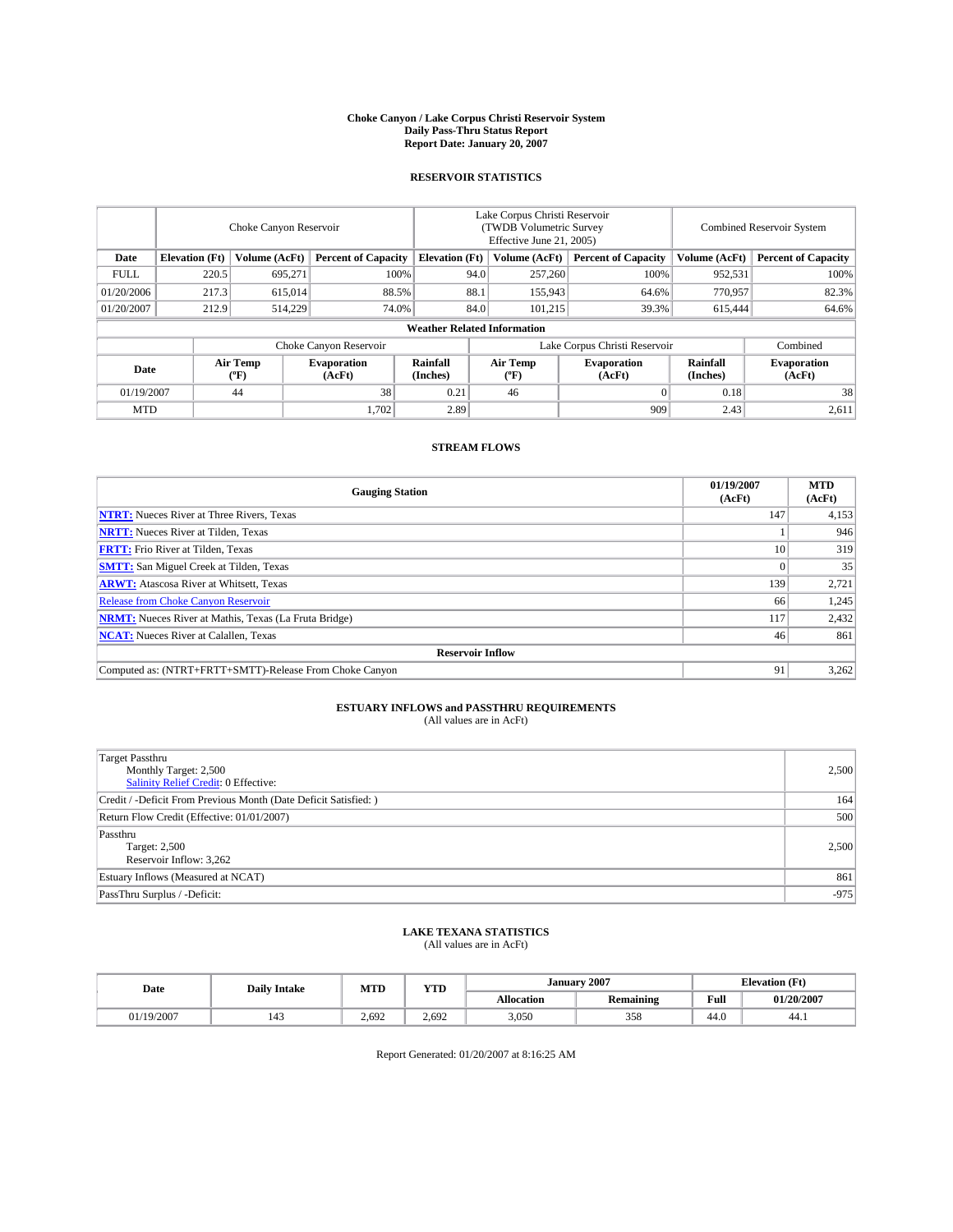#### **Choke Canyon / Lake Corpus Christi Reservoir System Daily Pass-Thru Status Report Report Date: January 21, 2007**

## **RESERVOIR STATISTICS**

|             | Choke Canyon Reservoir             |                  |                              |                       | Lake Corpus Christi Reservoir<br>(TWDB Volumetric Survey<br>Effective June 21, 2005) |                  |                               | <b>Combined Reservoir System</b> |                              |  |
|-------------|------------------------------------|------------------|------------------------------|-----------------------|--------------------------------------------------------------------------------------|------------------|-------------------------------|----------------------------------|------------------------------|--|
| Date        | <b>Elevation</b> (Ft)              | Volume (AcFt)    | <b>Percent of Capacity</b>   | <b>Elevation</b> (Ft) |                                                                                      | Volume (AcFt)    | <b>Percent of Capacity</b>    | Volume (AcFt)                    | <b>Percent of Capacity</b>   |  |
| <b>FULL</b> | 220.5                              | 695.271          | 100%                         |                       | 94.0                                                                                 | 257,260          | 100%                          | 952,531                          | 100%                         |  |
| 01/21/2006  | 217.3                              | 614,771          | 88.4%                        |                       | 88.1                                                                                 | 156,565          | 64.9%                         | 771,336                          | 82.4%                        |  |
| 01/21/2007  | 212.9                              | 514,013          | 73.9%                        |                       | 84.0                                                                                 | 101,215          | 39.3%                         | 615,228                          | 64.6%                        |  |
|             | <b>Weather Related Information</b> |                  |                              |                       |                                                                                      |                  |                               |                                  |                              |  |
|             |                                    |                  | Choke Canyon Reservoir       |                       |                                                                                      |                  | Lake Corpus Christi Reservoir |                                  | Combined                     |  |
| Date        |                                    | Air Temp<br>(°F) | <b>Evaporation</b><br>(AcFt) | Rainfall<br>(Inches)  |                                                                                      | Air Temp<br>("F) | <b>Evaporation</b><br>(AcFt)  | Rainfall<br>(Inches)             | <b>Evaporation</b><br>(AcFt) |  |
| 01/20/2007  |                                    | 46               | 25                           | 0.05                  |                                                                                      | 48               | 14                            | 0.21                             | 39                           |  |
| <b>MTD</b>  |                                    |                  | 1,727                        | 2.94                  |                                                                                      |                  | 923                           | 2.64                             | 2,650                        |  |

## **STREAM FLOWS**

| <b>Gauging Station</b>                                       | 01/20/2007<br>(AcFt) | <b>MTD</b><br>(AcFt) |  |  |  |  |
|--------------------------------------------------------------|----------------------|----------------------|--|--|--|--|
| <b>NTRT:</b> Nueces River at Three Rivers, Texas             | 157                  | 4,309                |  |  |  |  |
| <b>NRTT:</b> Nueces River at Tilden, Texas                   |                      | 947                  |  |  |  |  |
| <b>FRTT:</b> Frio River at Tilden, Texas                     | 12                   | 331                  |  |  |  |  |
| <b>SMTT:</b> San Miguel Creek at Tilden, Texas               |                      | 35                   |  |  |  |  |
| <b>ARWT:</b> Atascosa River at Whitsett, Texas               | 89                   | 2,811                |  |  |  |  |
| <b>Release from Choke Canyon Reservoir</b>                   | 66                   | 1,310                |  |  |  |  |
| <b>NRMT:</b> Nueces River at Mathis, Texas (La Fruta Bridge) | 117                  | 2,549                |  |  |  |  |
| <b>NCAT:</b> Nueces River at Calallen, Texas                 | 38                   | 899                  |  |  |  |  |
| <b>Reservoir Inflow</b>                                      |                      |                      |  |  |  |  |
| Computed as: (NTRT+FRTT+SMTT)-Release From Choke Canyon      | 103                  | 3,365                |  |  |  |  |

## **ESTUARY INFLOWS and PASSTHRU REQUIREMENTS**<br>(All values are in AcFt)

| <b>Target Passthru</b><br>Monthly Target: 2,500<br>Salinity Relief Credit: 0 Effective: | 2,500  |
|-----------------------------------------------------------------------------------------|--------|
| Credit / -Deficit From Previous Month (Date Deficit Satisfied: )                        | 164    |
| Return Flow Credit (Effective: 01/01/2007)                                              | 500    |
| Passthru<br>Target: 2,500<br>Reservoir Inflow: 3,365                                    | 2.500  |
| Estuary Inflows (Measured at NCAT)                                                      | 899    |
| PassThru Surplus / -Deficit:                                                            | $-937$ |

# **LAKE TEXANA STATISTICS** (All values are in AcFt)

| Date       | <b>Daily Intake</b> | <b>MTD</b>     | YTD   |            | January 2007     |                                         | <b>Elevation</b> (Ft) |
|------------|---------------------|----------------|-------|------------|------------------|-----------------------------------------|-----------------------|
|            |                     |                |       | Allocation | <b>Remaining</b> | Full<br>the contract of the contract of | 01/21/2007            |
| 01/20/2007 | 143                 | 20025<br>2.833 | 2.835 | 3,050      | $21-$            | 44.0                                    | 44.1                  |

Report Generated: 01/21/2007 at 8:13:02 AM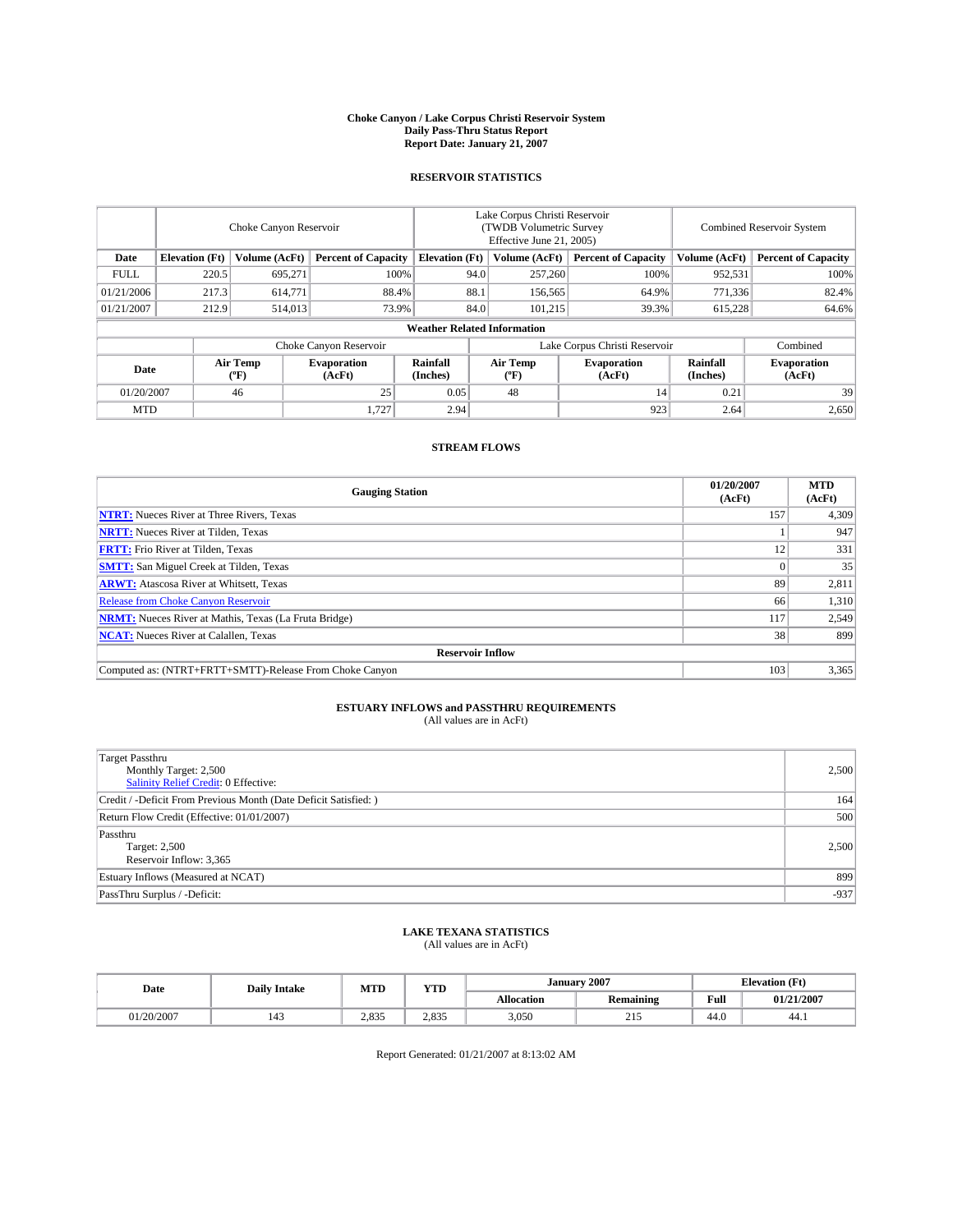#### **Choke Canyon / Lake Corpus Christi Reservoir System Daily Pass-Thru Status Report Report Date: January 22, 2007**

## **RESERVOIR STATISTICS**

|                        | Choke Canyon Reservoir                                               |                         |                              |                      | Lake Corpus Christi Reservoir<br>(TWDB Volumetric Survey<br>Effective June 21, 2005) |                            |                               |                            | Combined Reservoir System    |  |  |  |
|------------------------|----------------------------------------------------------------------|-------------------------|------------------------------|----------------------|--------------------------------------------------------------------------------------|----------------------------|-------------------------------|----------------------------|------------------------------|--|--|--|
| Date                   | <b>Elevation</b> (Ft)<br>Volume (AcFt)<br><b>Percent of Capacity</b> |                         | <b>Elevation</b> (Ft)        |                      | Volume (AcFt)                                                                        | <b>Percent of Capacity</b> | Volume (AcFt)                 | <b>Percent of Capacity</b> |                              |  |  |  |
| <b>FULL</b>            | 220.5                                                                | 695.271                 | 100%                         |                      | 94.0                                                                                 | 257,260                    | 100%                          | 952,531                    | 100%                         |  |  |  |
| 01/22/2006             | 217.3                                                                | 614,771                 | 88.4%                        |                      | 88.1                                                                                 | 155,943                    | 64.6%                         | 770,714                    | 82.3%                        |  |  |  |
| 01/22/2007             | 212.9                                                                | 513,797                 | 73.9%                        |                      | 84.1                                                                                 | 101.802                    | 39.6%                         | 615,599                    | 64.6%                        |  |  |  |
|                        | <b>Weather Related Information</b>                                   |                         |                              |                      |                                                                                      |                            |                               |                            |                              |  |  |  |
| Choke Canyon Reservoir |                                                                      |                         |                              |                      |                                                                                      |                            | Lake Corpus Christi Reservoir |                            | Combined                     |  |  |  |
| Date                   |                                                                      | <b>Air Temp</b><br>(°F) | <b>Evaporation</b><br>(AcFt) | Rainfall<br>(Inches) |                                                                                      | Air Temp<br>("F)           | <b>Evaporation</b><br>(AcFt)  | Rainfall<br>(Inches)       | <b>Evaporation</b><br>(AcFt) |  |  |  |
| 01/21/2007             |                                                                      | 64                      | 76                           | 0.00                 |                                                                                      | 62                         | 62                            | 0.07                       | 138                          |  |  |  |
| <b>MTD</b>             |                                                                      |                         | 1,803                        | 2.94                 |                                                                                      |                            | 985                           | 2.71                       | 2,788                        |  |  |  |

## **STREAM FLOWS**

| <b>Gauging Station</b>                                       | 01/21/2007<br>(AcFt) | <b>MTD</b><br>(AcFt) |
|--------------------------------------------------------------|----------------------|----------------------|
| <b>NTRT:</b> Nueces River at Three Rivers, Texas             | 129                  | 4,438                |
| <b>NRTT:</b> Nueces River at Tilden, Texas                   |                      | 948                  |
| <b>FRTT:</b> Frio River at Tilden, Texas                     | 10                   | 340                  |
| <b>SMTT:</b> San Miguel Creek at Tilden, Texas               |                      | 35                   |
| <b>ARWT:</b> Atascosa River at Whitsett, Texas               | 58                   | 2,868                |
| <b>Release from Choke Canyon Reservoir</b>                   | 66                   | 1,376                |
| <b>NRMT:</b> Nueces River at Mathis, Texas (La Fruta Bridge) | 117                  | 2,666                |
| <b>NCAT:</b> Nueces River at Calallen, Texas                 | 56                   | 954                  |
| <b>Reservoir Inflow</b>                                      |                      |                      |
| Computed as: (NTRT+FRTT+SMTT)-Release From Choke Canyon      | 73                   | 3,438                |

## **ESTUARY INFLOWS and PASSTHRU REQUIREMENTS**<br>(All values are in AcFt)

| <b>Target Passthru</b><br>Monthly Target: 2,500<br><b>Salinity Relief Credit: 0 Effective:</b> | 2,500  |
|------------------------------------------------------------------------------------------------|--------|
| Credit / -Deficit From Previous Month (Date Deficit Satisfied: )                               | 164    |
| Return Flow Credit (Effective: 01/01/2007)                                                     | 500    |
| Passthru<br>Target: 2,500<br>Reservoir Inflow: 3,438                                           | 2,500  |
| Estuary Inflows (Measured at NCAT)                                                             | 954    |
| PassThru Surplus / -Deficit:                                                                   | $-882$ |

### **LAKE TEXANA STATISTICS** (All values are in AcFt)

|  | Date     | <b>Daily Intake</b> | <b>MTD</b> | <b>YTD</b> | <b>January 2007</b> |               |                                         | <b>Elevation</b> (Ft) |
|--|----------|---------------------|------------|------------|---------------------|---------------|-----------------------------------------|-----------------------|
|  |          |                     |            |            | Allocation          | Remaining     | Full<br>the contract of the contract of | 01/22/2007            |
|  | /21/2007 | 143                 | 2.978      | 2.978      | 3,050               | $\sim$<br>. . | 44.0                                    | 44.1                  |

Report Generated: 01/22/2007 at 8:25:21 AM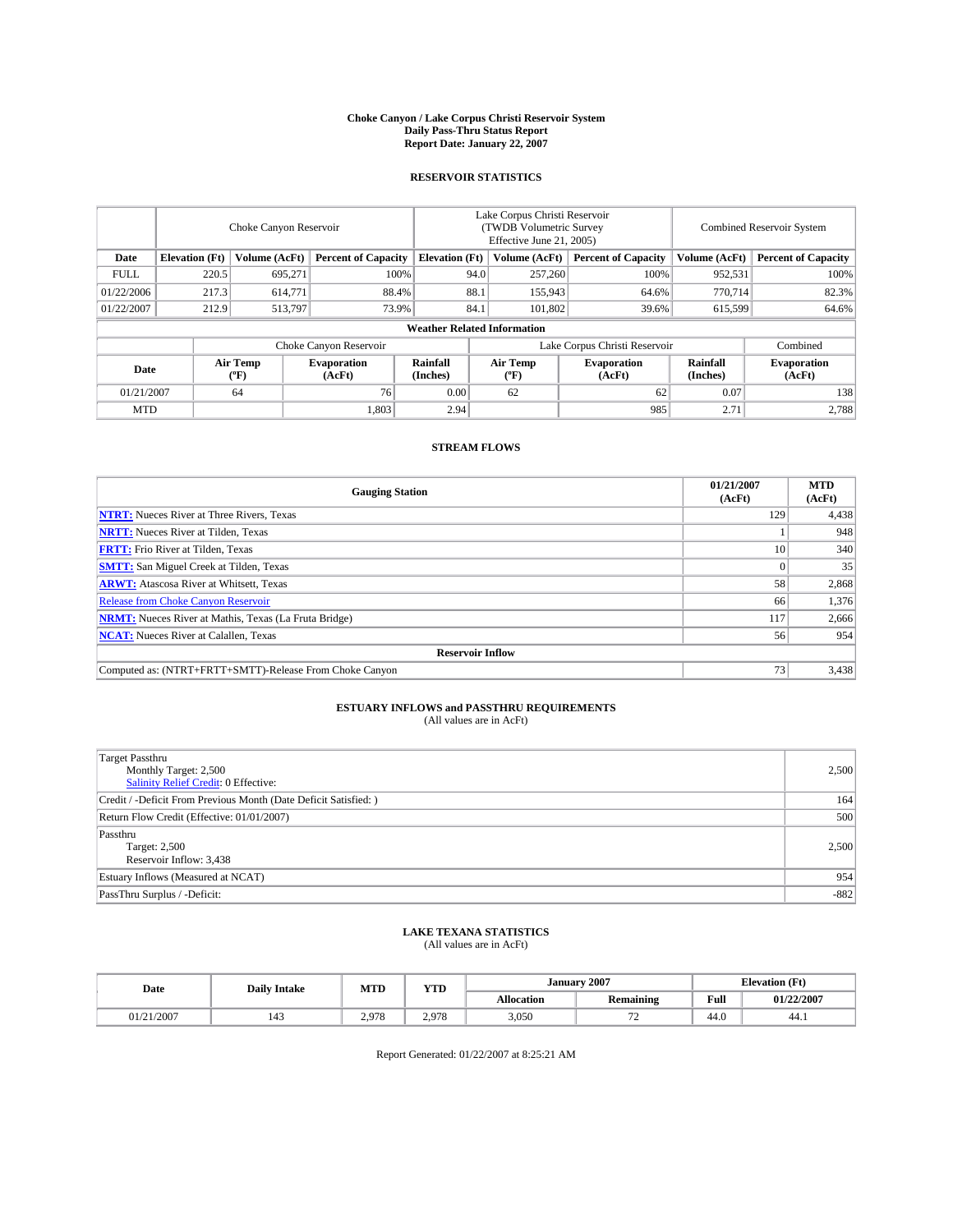#### **Choke Canyon / Lake Corpus Christi Reservoir System Daily Pass-Thru Status Report Report Date: January 23, 2007**

## **RESERVOIR STATISTICS**

|             | Choke Canyon Reservoir                                               |                  |                              |                      | Lake Corpus Christi Reservoir<br>(TWDB Volumetric Survey<br>Effective June 21, 2005) |                            |                               |                            | <b>Combined Reservoir System</b> |  |  |  |
|-------------|----------------------------------------------------------------------|------------------|------------------------------|----------------------|--------------------------------------------------------------------------------------|----------------------------|-------------------------------|----------------------------|----------------------------------|--|--|--|
| Date        | <b>Elevation</b> (Ft)<br>Volume (AcFt)<br><b>Percent of Capacity</b> |                  | <b>Elevation</b> (Ft)        |                      | Volume (AcFt)                                                                        | <b>Percent of Capacity</b> | Volume (AcFt)                 | <b>Percent of Capacity</b> |                                  |  |  |  |
| <b>FULL</b> | 220.5                                                                | 695.271          |                              | 100%                 | 94.0                                                                                 | 257,260                    | 100%                          | 952,531                    | 100%                             |  |  |  |
| 01/23/2006  | 217.3                                                                | 615,014          |                              | 88.5%                | 88.1                                                                                 | 156,098                    | 64.7%                         | 771.112                    | 82.3%                            |  |  |  |
| 01/23/2007  | 212.9                                                                | 513,581          |                              | 73.9%                | 84.1                                                                                 | 101.802                    | 39.6%                         | 615,383                    | 64.6%                            |  |  |  |
|             | <b>Weather Related Information</b>                                   |                  |                              |                      |                                                                                      |                            |                               |                            |                                  |  |  |  |
|             |                                                                      |                  | Choke Canyon Reservoir       |                      |                                                                                      |                            | Lake Corpus Christi Reservoir |                            | Combined                         |  |  |  |
| Date        |                                                                      | Air Temp<br>(°F) | <b>Evaporation</b><br>(AcFt) | Rainfall<br>(Inches) |                                                                                      | Air Temp<br>("F)           | <b>Evaporation</b><br>(AcFt)  | Rainfall<br>(Inches)       | <b>Evaporation</b><br>(AcFt)     |  |  |  |
| 01/22/2007  |                                                                      | 50               | 138                          | 0.00                 |                                                                                      | 50                         | 48                            | 0.01                       | 186                              |  |  |  |
| <b>MTD</b>  |                                                                      |                  | 1,941                        | 2.94                 |                                                                                      |                            | 1,033                         | 2.72                       | 2,974                            |  |  |  |

## **STREAM FLOWS**

| <b>Gauging Station</b>                                       | 01/22/2007<br>(AcFt) | <b>MTD</b><br>(AcFt) |
|--------------------------------------------------------------|----------------------|----------------------|
| <b>NTRT:</b> Nueces River at Three Rivers, Texas             | 111                  | 4,550                |
| <b>NRTT:</b> Nueces River at Tilden, Texas                   |                      | 948                  |
| <b>FRTT:</b> Frio River at Tilden, Texas                     |                      | 349                  |
| <b>SMTT:</b> San Miguel Creek at Tilden, Texas               |                      | 35                   |
| <b>ARWT:</b> Atascosa River at Whitsett, Texas               | 40                   | 2,908                |
| <b>Release from Choke Canyon Reservoir</b>                   | 66                   | 1,441                |
| <b>NRMT:</b> Nueces River at Mathis, Texas (La Fruta Bridge) | 117                  | 2,783                |
| <b>NCAT:</b> Nueces River at Calallen, Texas                 | 19                   | 974                  |
| <b>Reservoir Inflow</b>                                      |                      |                      |
| Computed as: (NTRT+FRTT+SMTT)-Release From Choke Canyon      | 54                   | 3,492                |

## **ESTUARY INFLOWS and PASSTHRU REQUIREMENTS**<br>(All values are in AcFt)

| <b>Target Passthru</b><br>Monthly Target: 2,500<br>Salinity Relief Credit: 0 Effective: | 2,500  |
|-----------------------------------------------------------------------------------------|--------|
| Credit / -Deficit From Previous Month (Date Deficit Satisfied: )                        | 164    |
| Return Flow Credit (Effective: 01/01/2007)                                              | 500    |
| Passthru<br>Target: 2,500<br>Reservoir Inflow: 3,492                                    | 2.500  |
| Estuary Inflows (Measured at NCAT)                                                      | 974    |
| PassThru Surplus / -Deficit:                                                            | $-862$ |

# **LAKE TEXANA STATISTICS** (All values are in AcFt)

| Date       | <b>Daily Intake</b> | <b>MTD</b>      | YTD                  |                   | January 2007     |                                         | <b>Elevation</b> (Ft) |
|------------|---------------------|-----------------|----------------------|-------------------|------------------|-----------------------------------------|-----------------------|
|            |                     |                 |                      | <b>Allocation</b> | <b>Remaining</b> | Full<br>the contract of the contract of | 01/23/2007            |
| 01/22/2007 | 143                 | 101<br>ن سمید ب | $1^{\circ}$<br>7.121 | 3,050             |                  | 44.0                                    | -44.1                 |

Report Generated: 01/23/2007 at 9:10:32 AM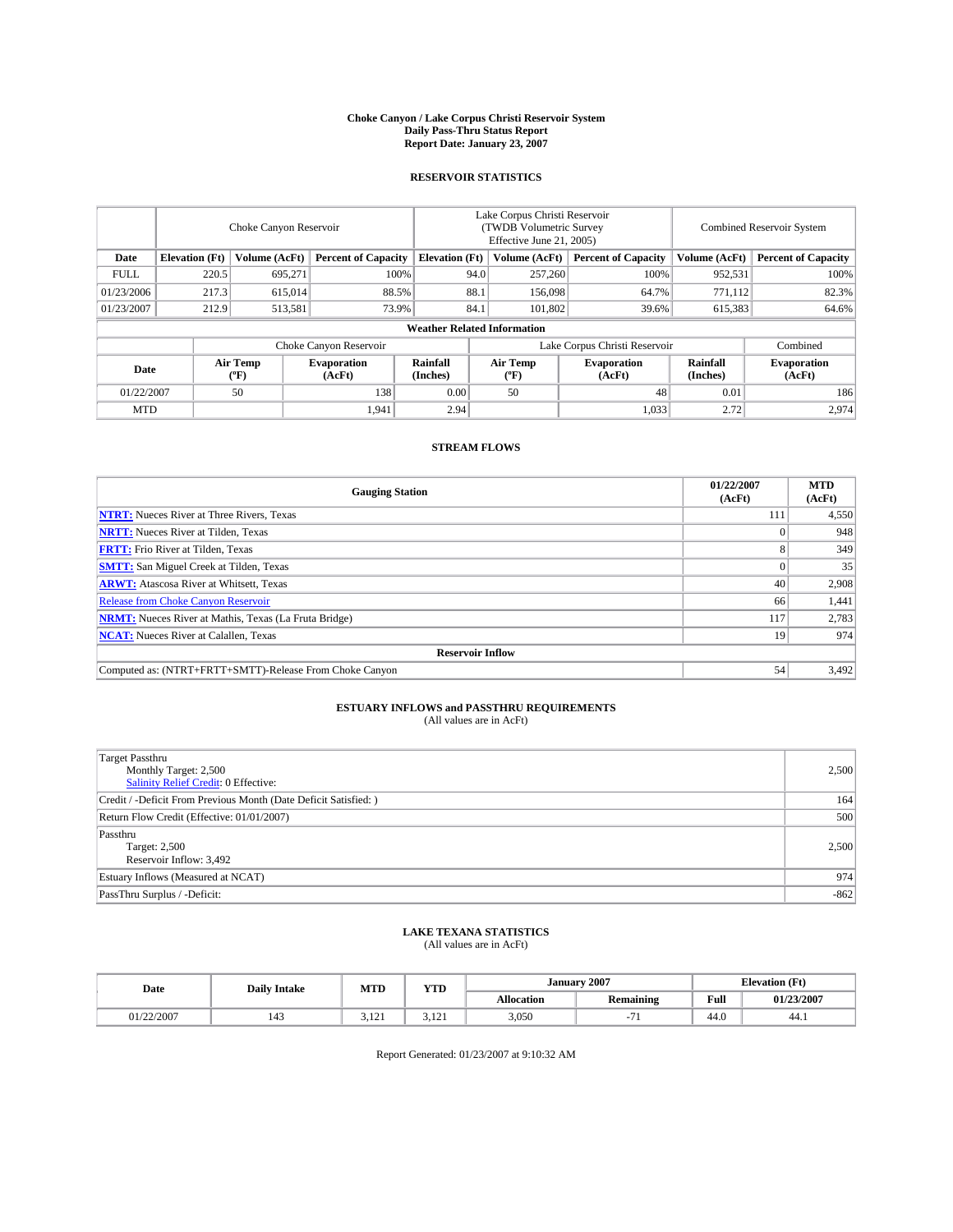#### **Choke Canyon / Lake Corpus Christi Reservoir System Daily Pass-Thru Status Report Report Date: January 24, 2007**

## **RESERVOIR STATISTICS**

|                                                                              | Choke Canyon Reservoir             |                         |                              |                      | Lake Corpus Christi Reservoir<br>(TWDB Volumetric Survey<br>Effective June 21, 2005) |                  |                               |                      | Combined Reservoir System    |  |  |  |
|------------------------------------------------------------------------------|------------------------------------|-------------------------|------------------------------|----------------------|--------------------------------------------------------------------------------------|------------------|-------------------------------|----------------------|------------------------------|--|--|--|
| Date<br><b>Elevation</b> (Ft)<br>Volume (AcFt)<br><b>Percent of Capacity</b> |                                    | <b>Elevation</b> (Ft)   |                              | Volume (AcFt)        | <b>Percent of Capacity</b>                                                           | Volume (AcFt)    | <b>Percent of Capacity</b>    |                      |                              |  |  |  |
| <b>FULL</b>                                                                  | 220.5                              | 695,271                 | 100%                         |                      | 94.0                                                                                 | 257,260          | 100%                          | 952,531              | 100%                         |  |  |  |
| 01/24/2006                                                                   | 217.3                              | 615,014                 | 88.5%                        |                      | 88.0                                                                                 | 155,324          | 64.4%                         | 770,338              | 82.3%                        |  |  |  |
| 01/24/2007                                                                   | 212.9                              | 514,444                 | 74.0%                        |                      | 84.0                                                                                 | 101,215          | 39.3%                         | 615,659              | 64.6%                        |  |  |  |
|                                                                              | <b>Weather Related Information</b> |                         |                              |                      |                                                                                      |                  |                               |                      |                              |  |  |  |
|                                                                              |                                    |                         | Choke Canyon Reservoir       |                      |                                                                                      |                  | Lake Corpus Christi Reservoir |                      | Combined                     |  |  |  |
| Date                                                                         |                                    | <b>Air Temp</b><br>(°F) | <b>Evaporation</b><br>(AcFt) | Rainfall<br>(Inches) |                                                                                      | Air Temp<br>("F) | <b>Evaporation</b><br>(AcFt)  | Rainfall<br>(Inches) | <b>Evaporation</b><br>(AcFt) |  |  |  |
| 01/23/2007                                                                   |                                    | 43                      | 38                           | 0.85                 |                                                                                      | 44               |                               | 0.70                 | 38                           |  |  |  |
| <b>MTD</b>                                                                   |                                    |                         | 1,979                        | 3.79                 |                                                                                      |                  | 1,033                         | 3.42                 | 3,012                        |  |  |  |

## **STREAM FLOWS**

| <b>Gauging Station</b>                                       | 01/23/2007<br>(AcFt) | <b>MTD</b><br>(AcFt) |
|--------------------------------------------------------------|----------------------|----------------------|
| <b>NTRT:</b> Nueces River at Three Rivers, Texas             | 95                   | 4,645                |
| <b>NRTT:</b> Nueces River at Tilden, Texas                   |                      | 948                  |
| <b>FRTT:</b> Frio River at Tilden, Texas                     |                      | 357                  |
| <b>SMTT:</b> San Miguel Creek at Tilden, Texas               |                      | 35                   |
| <b>ARWT:</b> Atascosa River at Whitsett, Texas               | 32                   | 2,940                |
| <b>Release from Choke Canyon Reservoir</b>                   | 66                   | 1,507                |
| <b>NRMT:</b> Nueces River at Mathis, Texas (La Fruta Bridge) | 117                  | 2,900                |
| <b>NCAT:</b> Nueces River at Calallen, Texas                 |                      | 978                  |
| <b>Reservoir Inflow</b>                                      |                      |                      |
| Computed as: (NTRT+FRTT+SMTT)-Release From Choke Canyon      | 38                   | 3,530                |

## **ESTUARY INFLOWS and PASSTHRU REQUIREMENTS**<br>(All values are in AcFt)

| <b>Target Passthru</b><br>Monthly Target: 2,500<br>Salinity Relief Credit: 0 Effective: | 2,500  |
|-----------------------------------------------------------------------------------------|--------|
| Credit / -Deficit From Previous Month (Date Deficit Satisfied: )                        | 164    |
| Return Flow Credit (Effective: 01/01/2007)                                              | 500    |
| Passthru<br>Target: 2,500<br>Reservoir Inflow: 3,530                                    | 2,500  |
| Estuary Inflows (Measured at NCAT)                                                      | 978    |
| PassThru Surplus / -Deficit:                                                            | $-858$ |

# **LAKE TEXANA STATISTICS** (All values are in AcFt)

|  | Date       | <b>Daily Intake</b> | <b>MTD</b> | <b>YTD</b> | <b>January 2007</b> |             |                                         | <b>Elevation</b> (Ft) |
|--|------------|---------------------|------------|------------|---------------------|-------------|-----------------------------------------|-----------------------|
|  |            |                     |            |            | Allocation          | Remaining   | Full<br>the contract of the contract of | 01/24/2007            |
|  | 01/23/2007 | 143                 | 3.264      | 3.264      | 3,050               | $\sim$<br>. | 44.0                                    | 44.0                  |

Report Generated: 01/24/2007 at 8:30:05 AM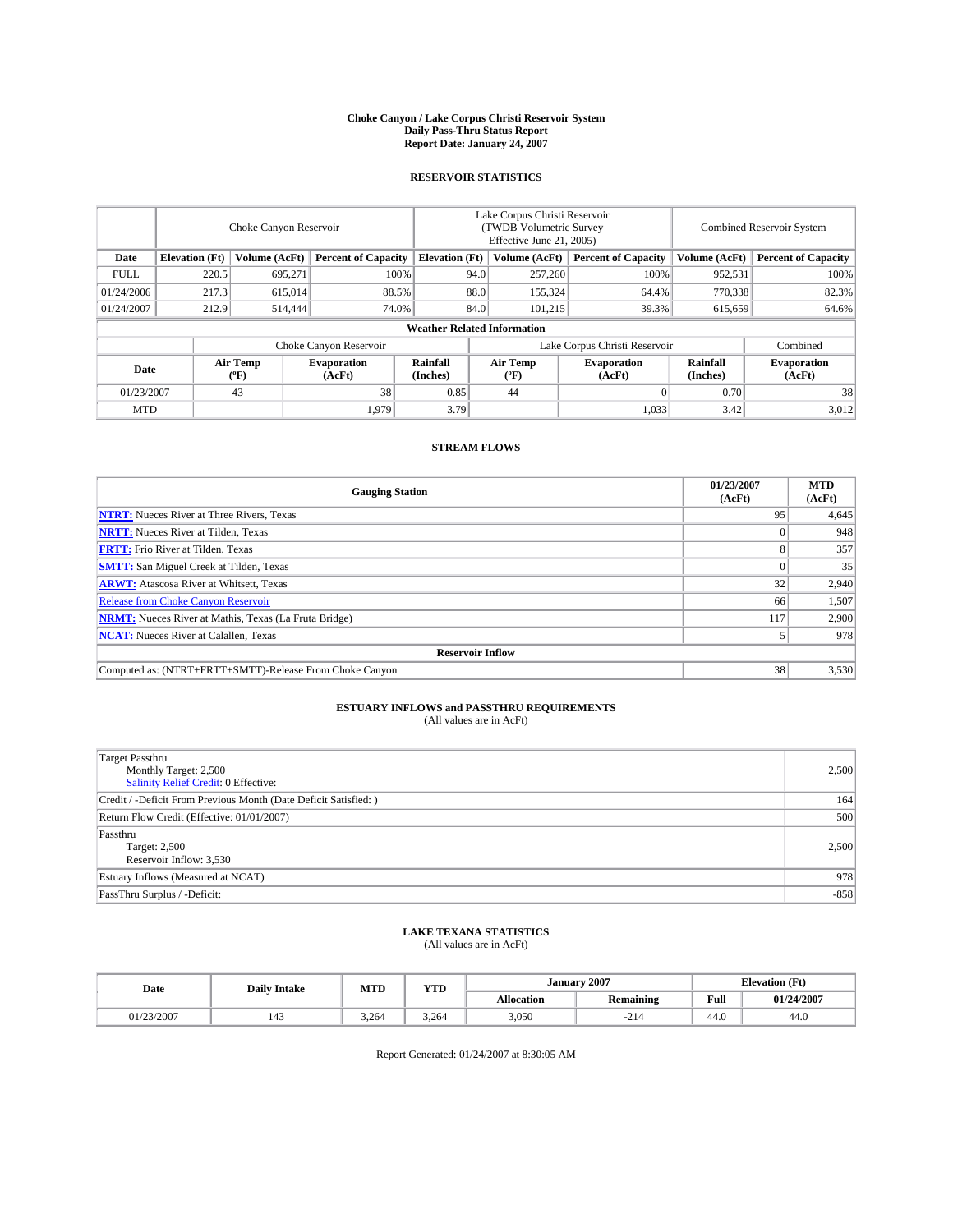#### **Choke Canyon / Lake Corpus Christi Reservoir System Daily Pass-Thru Status Report Report Date: January 25, 2007**

## **RESERVOIR STATISTICS**

|             | Choke Canyon Reservoir             |                  |                              |                       | Lake Corpus Christi Reservoir<br>(TWDB Volumetric Survey<br>Effective June 21, 2005) |                                           |                               | Combined Reservoir System |                              |  |  |  |
|-------------|------------------------------------|------------------|------------------------------|-----------------------|--------------------------------------------------------------------------------------|-------------------------------------------|-------------------------------|---------------------------|------------------------------|--|--|--|
| Date        | <b>Elevation</b> (Ft)              | Volume (AcFt)    | <b>Percent of Capacity</b>   | <b>Elevation</b> (Ft) |                                                                                      | Volume (AcFt)                             | <b>Percent of Capacity</b>    | Volume (AcFt)             | <b>Percent of Capacity</b>   |  |  |  |
| <b>FULL</b> | 220.5                              | 695.271          | 100%                         |                       | 94.0                                                                                 | 257,260                                   | 100%                          | 952,531                   | 100%                         |  |  |  |
| 01/25/2006  | 217.3                              | 614,771          | 88.4%                        |                       | 88.0                                                                                 | 154,862                                   | 64.2%                         | 769,633                   | 82.2%                        |  |  |  |
| 01/25/2007  | 213.1                              | 517,700          | 74.5%                        |                       | 84.3                                                                                 | 104,171                                   | 40.5%                         | 621,871                   | 65.3%                        |  |  |  |
|             | <b>Weather Related Information</b> |                  |                              |                       |                                                                                      |                                           |                               |                           |                              |  |  |  |
|             |                                    |                  | Choke Canyon Reservoir       |                       |                                                                                      |                                           | Lake Corpus Christi Reservoir |                           | Combined                     |  |  |  |
| Date        |                                    | Air Temp<br>(°F) | <b>Evaporation</b><br>(AcFt) | Rainfall<br>(Inches)  |                                                                                      | Air Temp<br>$({}^{\mathrm{o}}\mathrm{F})$ | <b>Evaporation</b><br>(AcFt)  | Rainfall<br>(Inches)      | <b>Evaporation</b><br>(AcFt) |  |  |  |
| 01/24/2007  |                                    | 46               | 13                           | 1.06                  |                                                                                      | 45                                        |                               | 1.50                      | 13                           |  |  |  |
| <b>MTD</b>  |                                    |                  | 1,992                        | 4.85                  |                                                                                      |                                           | 1,033                         | 4.92                      | 3,025                        |  |  |  |

## **STREAM FLOWS**

| <b>Gauging Station</b>                                       | 01/24/2007<br>(AcFt) | <b>MTD</b><br>(AcFt) |
|--------------------------------------------------------------|----------------------|----------------------|
| <b>NTRT:</b> Nueces River at Three Rivers, Texas             | 131                  | 4,776                |
| <b>NRTT:</b> Nueces River at Tilden, Texas                   |                      | 957                  |
| <b>FRTT:</b> Frio River at Tilden, Texas                     | 26                   | 383                  |
| <b>SMTT:</b> San Miguel Creek at Tilden, Texas               | 83                   | 118                  |
| <b>ARWT:</b> Atascosa River at Whitsett, Texas               | 97                   | 3,037                |
| <b>Release from Choke Canyon Reservoir</b>                   | 66                   | 1,572                |
| <b>NRMT:</b> Nueces River at Mathis, Texas (La Fruta Bridge) | 121                  | 3,021                |
| <b>NCAT:</b> Nueces River at Calallen, Texas                 | 95                   | 1,073                |
| <b>Reservoir Inflow</b>                                      |                      |                      |
| Computed as: (NTRT+FRTT+SMTT)-Release From Choke Canyon      | 175                  | 3,705                |

## **ESTUARY INFLOWS and PASSTHRU REQUIREMENTS**<br>(All values are in AcFt)

| <b>Target Passthru</b><br>Monthly Target: 2,500<br>Salinity Relief Credit: 0 Effective: | 2,500  |
|-----------------------------------------------------------------------------------------|--------|
| Credit / -Deficit From Previous Month (Date Deficit Satisfied: )                        | 164    |
| Return Flow Credit (Effective: 01/01/2007)                                              | 500    |
| Passthru<br>Target: 2,500<br>Reservoir Inflow: 3,705                                    | 2.500  |
| Estuary Inflows (Measured at NCAT)                                                      | 1,073  |
| PassThru Surplus / -Deficit:                                                            | $-763$ |

# **LAKE TEXANA STATISTICS** (All values are in AcFt)

|  | Date       | <b>Daily Intake</b> | <b>MTD</b> | <b>YTD</b> |            | <b>January 2007</b> |                                         | <b>Elevation</b> (Ft) |
|--|------------|---------------------|------------|------------|------------|---------------------|-----------------------------------------|-----------------------|
|  |            |                     |            |            | Allocation | Remaining           | Full<br>the contract of the contract of | 01/25/2007            |
|  | 01/24/2007 | 146                 | 3.410      | 3.410      | 3,050      | -360                | 44.0                                    | 44.1                  |

Report Generated: 01/25/2007 at 8:35:56 AM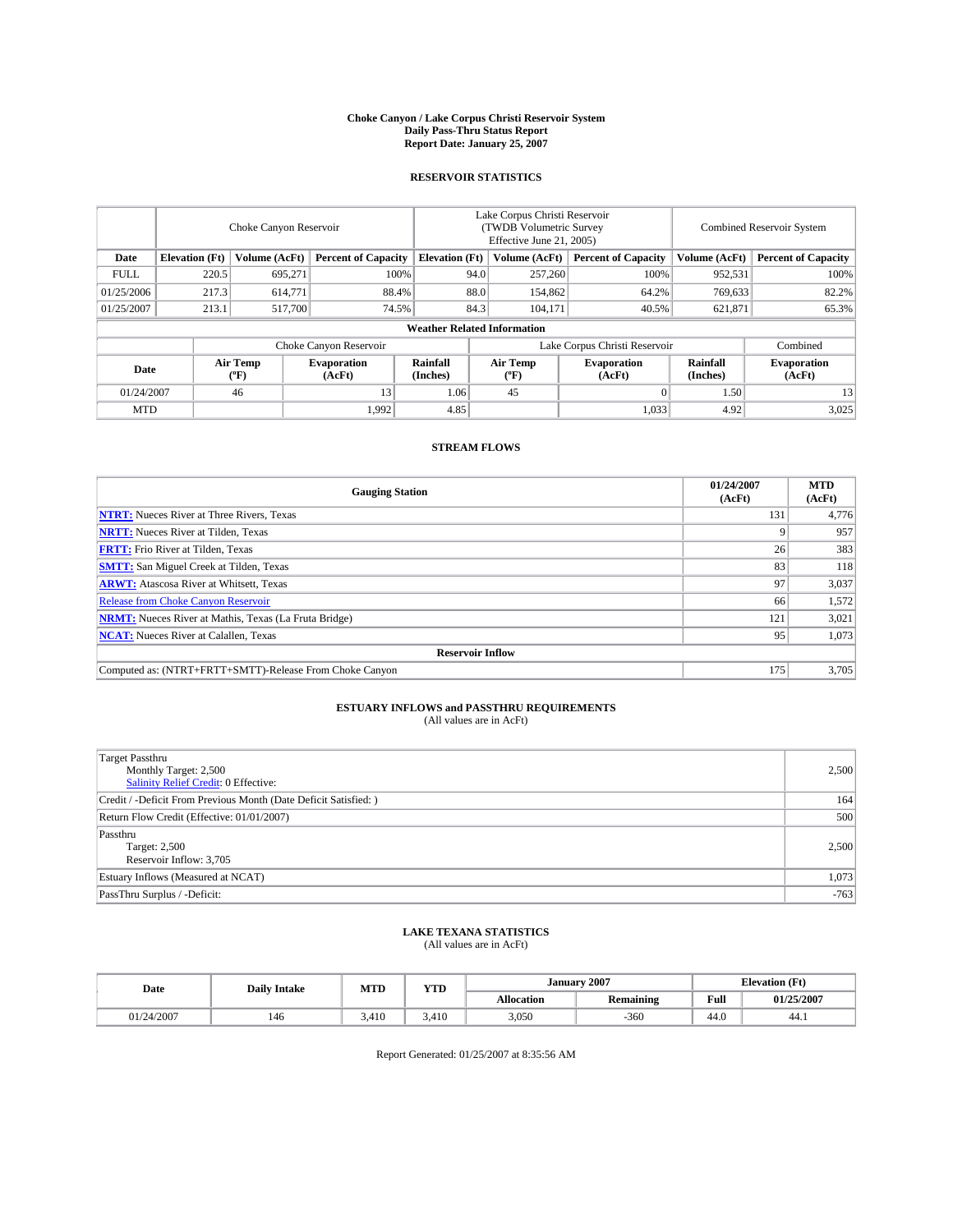#### **Choke Canyon / Lake Corpus Christi Reservoir System Daily Pass-Thru Status Report Report Date: January 26, 2007**

## **RESERVOIR STATISTICS**

|             | Choke Canyon Reservoir             |                  |                              |                       | Lake Corpus Christi Reservoir<br>(TWDB Volumetric Survey<br>Effective June 21, 2005) |                  |                               |                      | <b>Combined Reservoir System</b> |  |  |  |
|-------------|------------------------------------|------------------|------------------------------|-----------------------|--------------------------------------------------------------------------------------|------------------|-------------------------------|----------------------|----------------------------------|--|--|--|
| Date        | <b>Elevation</b> (Ft)              | Volume (AcFt)    | <b>Percent of Capacity</b>   | <b>Elevation</b> (Ft) |                                                                                      | Volume (AcFt)    | <b>Percent of Capacity</b>    | Volume (AcFt)        | <b>Percent of Capacity</b>       |  |  |  |
| <b>FULL</b> | 220.5                              | 695.271          | 100%                         |                       | 94.0                                                                                 | 257,260          | 100%                          | 952,531              | 100%                             |  |  |  |
| 01/26/2006  | 217.3                              | 614,527          | 88.4%                        |                       | 88.0                                                                                 | 154,555          | 64.1%                         | 769,082              | 82.1%                            |  |  |  |
| 01/26/2007  | 213.1                              | 517,046          | 74.4%                        |                       | 84.4                                                                                 | 105,488          | 41.0%                         | 622,534              | 65.4%                            |  |  |  |
|             | <b>Weather Related Information</b> |                  |                              |                       |                                                                                      |                  |                               |                      |                                  |  |  |  |
|             |                                    |                  | Choke Canyon Reservoir       |                       |                                                                                      |                  | Lake Corpus Christi Reservoir |                      | Combined                         |  |  |  |
| Date        |                                    | Air Temp<br>(°F) | <b>Evaporation</b><br>(AcFt) | Rainfall<br>(Inches)  |                                                                                      | Air Temp<br>("F) | <b>Evaporation</b><br>(AcFt)  | Rainfall<br>(Inches) | <b>Evaporation</b><br>(AcFt)     |  |  |  |
| 01/25/2007  |                                    | 64               | 126                          | 0.00                  |                                                                                      | 64               | 91                            | 0.00                 | 217                              |  |  |  |
| <b>MTD</b>  |                                    |                  | 2,118                        | 4.85                  |                                                                                      |                  | 1,124                         | 4.92                 | 3,242                            |  |  |  |

## **STREAM FLOWS**

| <b>Gauging Station</b>                                       | 01/25/2007<br>(AcFt) | <b>MTD</b><br>(AcFt) |
|--------------------------------------------------------------|----------------------|----------------------|
| <b>NTRT:</b> Nueces River at Three Rivers, Texas             | 850                  | 5,625                |
| <b>NRTT:</b> Nueces River at Tilden, Texas                   |                      | 1,035                |
| <b>FRTT:</b> Frio River at Tilden, Texas                     | 151                  | 533                  |
| <b>SMTT:</b> San Miguel Creek at Tilden, Texas               | 40                   | 158                  |
| <b>ARWT:</b> Atascosa River at Whitsett, Texas               | 1,260                | 4,297                |
| <b>Release from Choke Canyon Reservoir</b>                   | 66                   | 1,638                |
| <b>NRMT:</b> Nueces River at Mathis, Texas (La Fruta Bridge) | 119                  | 3.140                |
| <b>NCAT:</b> Nueces River at Calallen, Texas                 | 270                  | 1,343                |
| <b>Reservoir Inflow</b>                                      |                      |                      |
| Computed as: (NTRT+FRTT+SMTT)-Release From Choke Canyon      | 975                  | 4,679                |

## **ESTUARY INFLOWS and PASSTHRU REQUIREMENTS**<br>(All values are in AcFt)

| <b>Target Passthru</b><br>Monthly Target: 2,500<br><b>Salinity Relief Credit: 0 Effective:</b> | 2,500  |
|------------------------------------------------------------------------------------------------|--------|
| Credit / -Deficit From Previous Month (Date Deficit Satisfied: )                               | 164    |
| Return Flow Credit (Effective: 01/01/2007)                                                     | 500    |
| Passthru<br>Target: 2,500<br>Reservoir Inflow: 4,679                                           | 2,500  |
| Estuary Inflows (Measured at NCAT)                                                             | 1,343  |
| PassThru Surplus / -Deficit:                                                                   | $-493$ |

# **LAKE TEXANA STATISTICS** (All values are in AcFt)

|  | Date     | <b>Daily Intake</b> | <b>MTD</b>   | <b>YTD</b> |            | <b>January 2007</b> |                                         | <b>Elevation</b> (Ft) |  |
|--|----------|---------------------|--------------|------------|------------|---------------------|-----------------------------------------|-----------------------|--|
|  |          |                     |              |            | Allocation | Remaining           | Full<br>the contract of the contract of | 01/26/2007            |  |
|  | /25/2007 | 149                 | 550<br>----- | 559        | 3,050      | 509                 | 44.0                                    | 44.2                  |  |

Report Generated: 01/26/2007 at 8:30:52 AM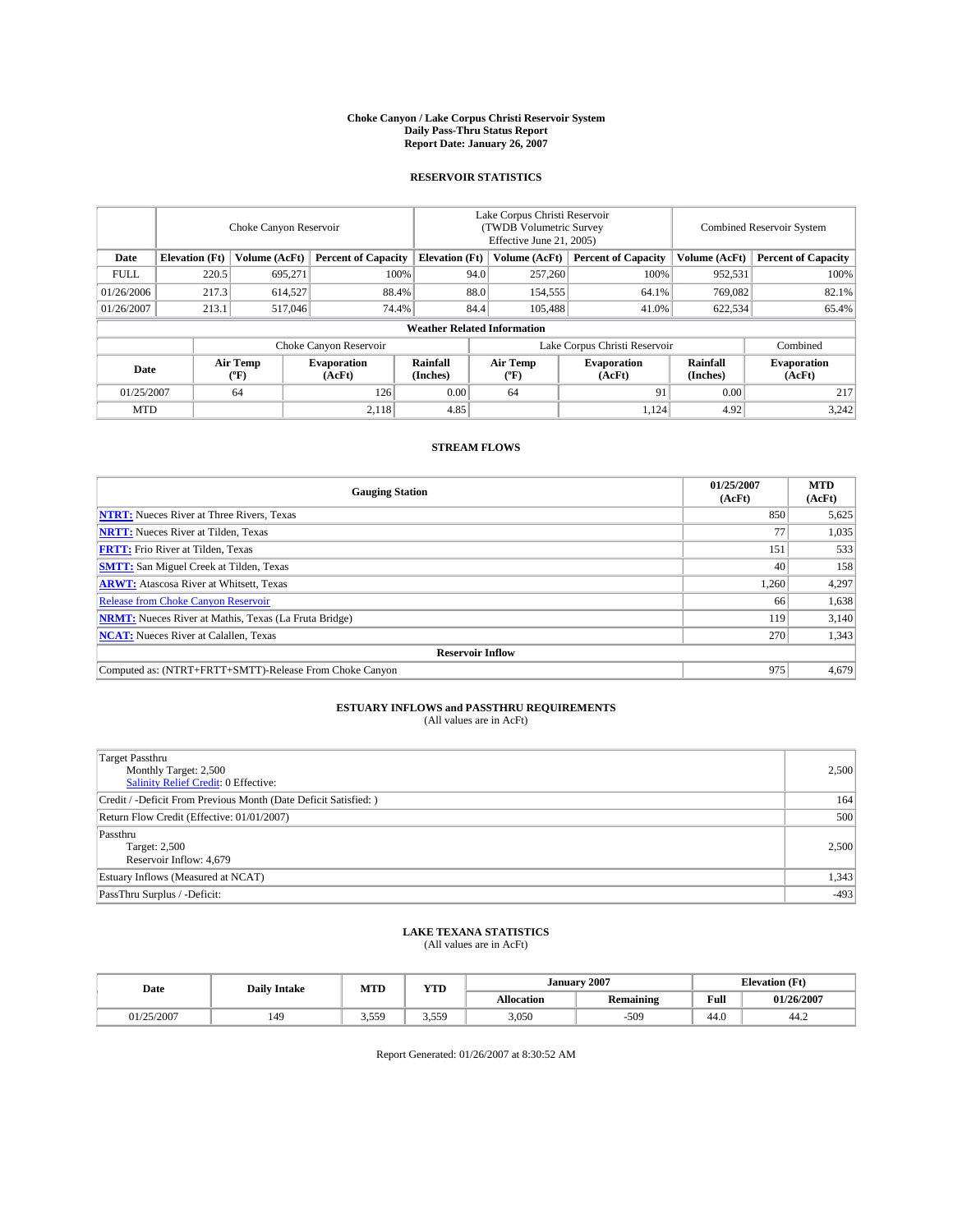#### **Choke Canyon / Lake Corpus Christi Reservoir System Daily Pass-Thru Status Report Report Date: January 27, 2007**

## **RESERVOIR STATISTICS**

|             | Choke Canyon Reservoir             |                  |                              |                       | Lake Corpus Christi Reservoir<br>(TWDB Volumetric Survey<br>Effective June 21, 2005) |                  |                               | <b>Combined Reservoir System</b> |                              |  |  |
|-------------|------------------------------------|------------------|------------------------------|-----------------------|--------------------------------------------------------------------------------------|------------------|-------------------------------|----------------------------------|------------------------------|--|--|
| Date        | <b>Elevation</b> (Ft)              | Volume (AcFt)    | <b>Percent of Capacity</b>   | <b>Elevation</b> (Ft) |                                                                                      | Volume (AcFt)    | <b>Percent of Capacity</b>    | Volume (AcFt)                    | <b>Percent of Capacity</b>   |  |  |
| <b>FULL</b> | 220.5                              | 695.271          | 100%                         |                       | 94.0                                                                                 | 257,260          | 100%                          | 952,531                          | 100%                         |  |  |
| 01/27/2006  | 217.3                              | 614,771          | 88.4%                        |                       | 88.0                                                                                 | 154,401          | 64.0%                         | 769,172                          | 82.1%                        |  |  |
| 01/27/2007  | 213.1                              | 519,008          | 74.6%                        |                       | 84.7                                                                                 | 109,254          | 42.5%                         | 628,262                          | 66.0%                        |  |  |
|             | <b>Weather Related Information</b> |                  |                              |                       |                                                                                      |                  |                               |                                  |                              |  |  |
|             |                                    |                  | Choke Canyon Reservoir       |                       |                                                                                      |                  | Lake Corpus Christi Reservoir |                                  | Combined                     |  |  |
| Date        |                                    | Air Temp<br>(°F) | <b>Evaporation</b><br>(AcFt) | Rainfall<br>(Inches)  |                                                                                      | Air Temp<br>("F) | <b>Evaporation</b><br>(AcFt)  | Rainfall<br>(Inches)             | <b>Evaporation</b><br>(AcFt) |  |  |
| 01/26/2007  |                                    | 64               | 127                          | 0.83                  |                                                                                      | 65               |                               | 0.79                             | 127                          |  |  |
| <b>MTD</b>  |                                    |                  | 2,245                        | 5.68                  |                                                                                      |                  | 1,124                         | 5.71                             | 3,369                        |  |  |

## **STREAM FLOWS**

| <b>Gauging Station</b>                                       | 01/26/2007<br>(AcFt) | <b>MTD</b><br>(AcFt) |
|--------------------------------------------------------------|----------------------|----------------------|
| <b>NTRT:</b> Nueces River at Three Rivers, Texas             | 2,104                | 7,730                |
| <b>NRTT:</b> Nueces River at Tilden, Texas                   | 129                  | 1,164                |
| <b>FRTT:</b> Frio River at Tilden, Texas                     | 81                   | 615                  |
| <b>SMTT:</b> San Miguel Creek at Tilden, Texas               |                      | 160                  |
| <b>ARWT:</b> Atascosa River at Whitsett, Texas               | 2,600                | 6,898                |
| <b>Release from Choke Canyon Reservoir</b>                   | 66                   | 1,703                |
| <b>NRMT:</b> Nueces River at Mathis, Texas (La Fruta Bridge) | 119                  | 3,259                |
| <b>NCAT:</b> Nueces River at Calallen, Texas                 | 248                  | 1,592                |
| <b>Reservoir Inflow</b>                                      |                      |                      |
| Computed as: (NTRT+FRTT+SMTT)-Release From Choke Canyon      | 2,122                | 6,802                |

## **ESTUARY INFLOWS and PASSTHRU REQUIREMENTS**<br>(All values are in AcFt)

| Target Passthru<br>Monthly Target: 2,500<br><b>Salinity Relief Credit: 0 Effective:</b> | 2,500  |
|-----------------------------------------------------------------------------------------|--------|
| Credit / -Deficit From Previous Month (Date Deficit Satisfied: )                        | 164    |
| Return Flow Credit (Effective: 01/01/2007)                                              | 500    |
| Passthru<br>Target: 2,500<br>Reservoir Inflow: 6,802                                    | 2,500  |
| Estuary Inflows (Measured at NCAT)                                                      | 1,592  |
| PassThru Surplus / -Deficit:                                                            | $-244$ |

### **LAKE TEXANA STATISTICS** (All values are in AcFt)

| Date       | <b>Daily Intake</b> | YTD<br>MTD  |       |            | January 2007     | <b>Elevation</b> (Ft)                   |            |
|------------|---------------------|-------------|-------|------------|------------------|-----------------------------------------|------------|
|            |                     |             |       | Allocation | <b>Remaining</b> | Full<br>the contract of the contract of | 01/27/2007 |
| 01/26/2007 | 148                 | 707<br>.707 | 3.707 | 3,050      | $-657$           | 44.0                                    | 44.1       |

Report Generated: 01/27/2007 at 8:24:49 AM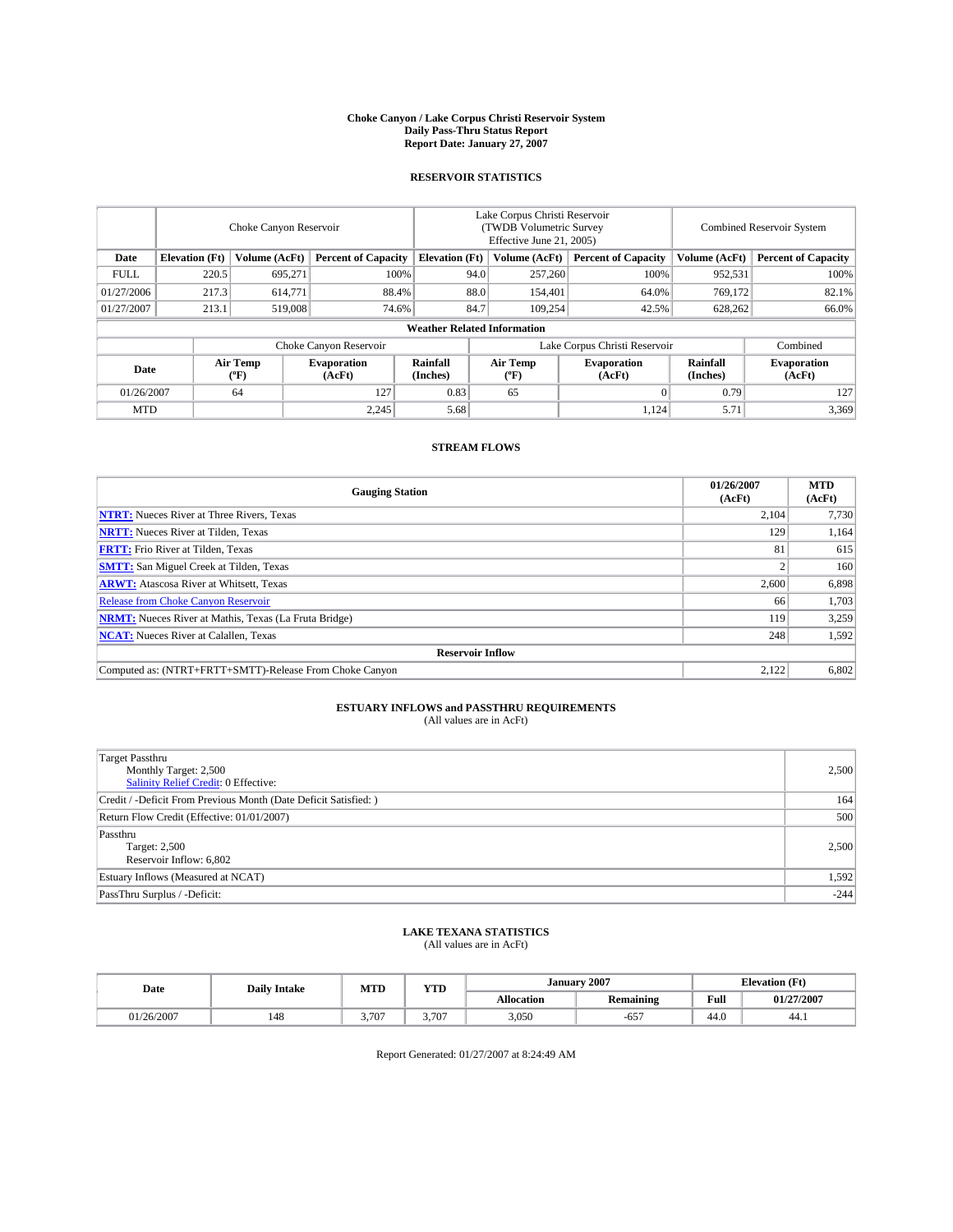#### **Choke Canyon / Lake Corpus Christi Reservoir System Daily Pass-Thru Status Report Report Date: January 28, 2007**

## **RESERVOIR STATISTICS**

|                                                                              | Choke Canyon Reservoir             |                       |                              |                      | Lake Corpus Christi Reservoir<br>(TWDB Volumetric Survey<br>Effective June 21, 2005) |                  |                               |                      | Combined Reservoir System    |  |  |
|------------------------------------------------------------------------------|------------------------------------|-----------------------|------------------------------|----------------------|--------------------------------------------------------------------------------------|------------------|-------------------------------|----------------------|------------------------------|--|--|
| Date<br><b>Elevation</b> (Ft)<br>Volume (AcFt)<br><b>Percent of Capacity</b> |                                    | <b>Elevation</b> (Ft) |                              | Volume (AcFt)        | <b>Percent of Capacity</b>                                                           | Volume (AcFt)    | <b>Percent of Capacity</b>    |                      |                              |  |  |
| <b>FULL</b>                                                                  | 220.5                              | 695,271               |                              | 100%                 | 94.0                                                                                 | 257,260          | 100%                          | 952,531              | 100%                         |  |  |
| 01/28/2006                                                                   | 217.3                              | 614,527               | 88.4%                        |                      | 87.9                                                                                 | 153,634          | 63.7%                         | 768,161              | 82.0%                        |  |  |
| 01/28/2007                                                                   | 213.1                              | 518,790               | 74.6%                        |                      | 85.0                                                                                 | 113,605          | 44.2%                         | 632,395              | 66.4%                        |  |  |
|                                                                              | <b>Weather Related Information</b> |                       |                              |                      |                                                                                      |                  |                               |                      |                              |  |  |
|                                                                              |                                    |                       | Choke Canyon Reservoir       |                      |                                                                                      |                  | Lake Corpus Christi Reservoir |                      | Combined                     |  |  |
| Date                                                                         |                                    | Air Temp<br>(°F)      | <b>Evaporation</b><br>(AcFt) | Rainfall<br>(Inches) |                                                                                      | Air Temp<br>("F) | <b>Evaporation</b><br>(AcFt)  | Rainfall<br>(Inches) | <b>Evaporation</b><br>(AcFt) |  |  |
| 01/27/2007                                                                   |                                    | 69                    | 190                          | 0.00                 |                                                                                      | 70               | 191                           | 0.00                 | 381                          |  |  |
| <b>MTD</b>                                                                   |                                    |                       | 2,435                        | 5.68                 |                                                                                      |                  | 1,315                         | 5.71                 | 3,750                        |  |  |

## **STREAM FLOWS**

| <b>Gauging Station</b>                                       | 01/27/2007<br>(AcFt) | <b>MTD</b><br>(AcFt) |
|--------------------------------------------------------------|----------------------|----------------------|
| <b>NTRT:</b> Nueces River at Three Rivers, Texas             | 2,581                | 10,310               |
| <b>NRTT:</b> Nueces River at Tilden, Texas                   | 623                  | 1,787                |
| <b>FRTT:</b> Frio River at Tilden, Texas                     | 117                  | 732                  |
| <b>SMTT:</b> San Miguel Creek at Tilden, Texas               |                      | 167                  |
| <b>ARWT:</b> Atascosa River at Whitsett, Texas               | 679                  | 7,577                |
| <b>Release from Choke Canyon Reservoir</b>                   | 66                   | 1,769                |
| <b>NRMT:</b> Nueces River at Mathis, Texas (La Fruta Bridge) | 123                  | 3,382                |
| <b>NCAT:</b> Nueces River at Calallen, Texas                 | 197                  | 1,788                |
| <b>Reservoir Inflow</b>                                      |                      |                      |
| Computed as: (NTRT+FRTT+SMTT)-Release From Choke Canyon      | 2,639                | 9,440                |

## **ESTUARY INFLOWS and PASSTHRU REQUIREMENTS**<br>(All values are in AcFt)

| <b>Target Passthru</b><br>Monthly Target: 2,500<br>Salinity Relief Credit: 0 Effective: | 2,500 |
|-----------------------------------------------------------------------------------------|-------|
| Credit / -Deficit From Previous Month (Date Deficit Satisfied: )                        | 164   |
| Return Flow Credit (Effective: 01/01/2007)                                              | 500   |
| Passthru<br>Target: 2,500<br>Reservoir Inflow: 9,440                                    | 2,500 |
| Estuary Inflows (Measured at NCAT)                                                      | 1,788 |
| PassThru Surplus / -Deficit:                                                            | $-48$ |

# **LAKE TEXANA STATISTICS** (All values are in AcFt)

| Date       | <b>Daily Intake</b> | MTD   | YTD   |            | <b>January 2007</b> |                                         | <b>Elevation</b> (Ft) |
|------------|---------------------|-------|-------|------------|---------------------|-----------------------------------------|-----------------------|
|            |                     |       |       | Allocation | <b>Remaining</b>    | Full<br>the contract of the contract of | 01/28/2007            |
| 01/27/2007 | 148                 | 3,856 | 3.856 | 3,050      | $-806$              | 44.0                                    | 44.1                  |

Report Generated: 01/28/2007 at 8:31:05 AM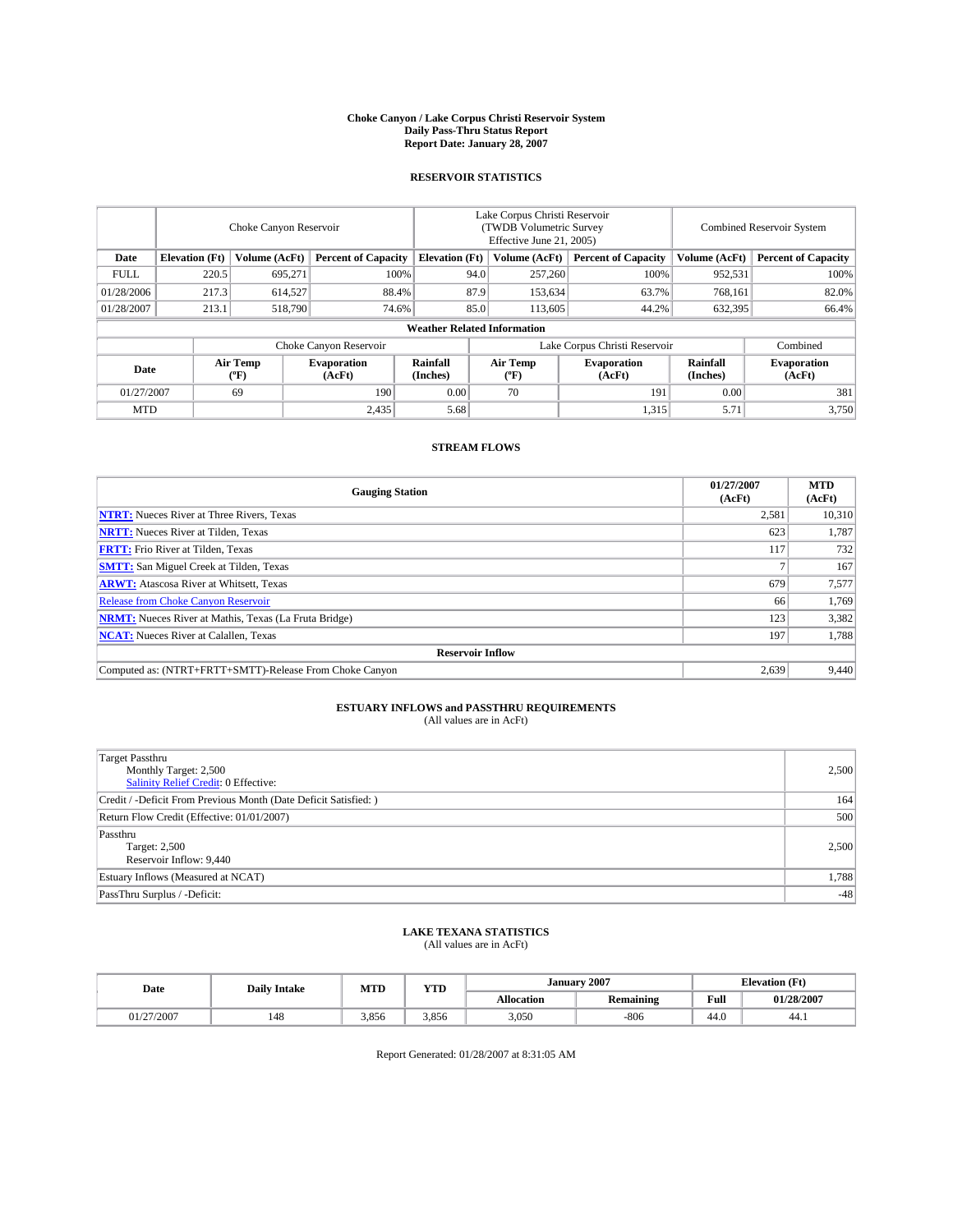#### **Choke Canyon / Lake Corpus Christi Reservoir System Daily Pass-Thru Status Report Report Date: January 29, 2007**

## **RESERVOIR STATISTICS**

|             | Choke Canyon Reservoir                                               |                  |                              |                      | Lake Corpus Christi Reservoir<br>(TWDB Volumetric Survey<br>Effective June 21, 2005) |                                           |                               |                            | Combined Reservoir System    |  |  |  |
|-------------|----------------------------------------------------------------------|------------------|------------------------------|----------------------|--------------------------------------------------------------------------------------|-------------------------------------------|-------------------------------|----------------------------|------------------------------|--|--|--|
| Date        | <b>Elevation</b> (Ft)<br>Volume (AcFt)<br><b>Percent of Capacity</b> |                  | <b>Elevation</b> (Ft)        |                      | Volume (AcFt)                                                                        | <b>Percent of Capacity</b>                | Volume (AcFt)                 | <b>Percent of Capacity</b> |                              |  |  |  |
| <b>FULL</b> | 220.5                                                                | 695.271          | 100%                         |                      | 94.0                                                                                 | 257,260                                   | 100%                          | 952,531                    | 100%                         |  |  |  |
| 01/29/2006  | 217.3                                                                | 614.284          | 88.4%                        |                      | 87.9                                                                                 | 154,094                                   | 63.9%                         | 768,378                    | 82.0%                        |  |  |  |
| 01/29/2007  | 213.1                                                                | 518,354          | 74.6%                        |                      | 85.2                                                                                 | 115,757                                   | 45.0%                         | 634,111                    | 66.6%                        |  |  |  |
|             | <b>Weather Related Information</b>                                   |                  |                              |                      |                                                                                      |                                           |                               |                            |                              |  |  |  |
|             |                                                                      |                  | Choke Canyon Reservoir       |                      |                                                                                      |                                           | Lake Corpus Christi Reservoir |                            | Combined                     |  |  |  |
| Date        |                                                                      | Air Temp<br>(°F) | <b>Evaporation</b><br>(AcFt) | Rainfall<br>(Inches) |                                                                                      | Air Temp<br>$({}^{\mathrm{o}}\mathrm{F})$ | <b>Evaporation</b><br>(AcFt)  | Rainfall<br>(Inches)       | <b>Evaporation</b><br>(AcFt) |  |  |  |
| 01/28/2007  |                                                                      | 55               | 152                          | 0.00                 |                                                                                      | 54                                        | 96                            | 0.00                       | 248                          |  |  |  |
| <b>MTD</b>  |                                                                      |                  | 2,587                        | 5.68                 |                                                                                      |                                           | 1,411                         | 5.71                       | 3,998                        |  |  |  |

## **STREAM FLOWS**

| <b>Gauging Station</b>                                       | 01/28/2007<br>(AcFt) | <b>MTD</b><br>(AcFt) |
|--------------------------------------------------------------|----------------------|----------------------|
| <b>NTRT:</b> Nueces River at Three Rivers, Texas             | 1,465                | 11,775               |
| <b>NRTT:</b> Nueces River at Tilden, Texas                   | 780                  | 2,567                |
| <b>FRTT:</b> Frio River at Tilden, Texas                     | 77                   | 809                  |
| <b>SMTT:</b> San Miguel Creek at Tilden, Texas               |                      | 167                  |
| <b>ARWT:</b> Atascosa River at Whitsett, Texas               | 200                  | 7,777                |
| <b>Release from Choke Canyon Reservoir</b>                   | 66                   | 1,834                |
| <b>NRMT:</b> Nueces River at Mathis, Texas (La Fruta Bridge) | 99                   | 3,482                |
| <b>NCAT:</b> Nueces River at Calallen, Texas                 | 411                  | 2,199                |
| <b>Reservoir Inflow</b>                                      |                      |                      |
| Computed as: (NTRT+FRTT+SMTT)-Release From Choke Canyon      | 1,477                | 10,917               |

## **ESTUARY INFLOWS and PASSTHRU REQUIREMENTS**<br>(All values are in AcFt)

| Target Passthru<br>Monthly Target: 2,500<br>Salinity Relief Credit: 0 Effective: | 2,500 |
|----------------------------------------------------------------------------------|-------|
| Credit / -Deficit From Previous Month (Date Deficit Satisfied: )                 | 164   |
| Return Flow Credit (Effective: 01/01/2007)                                       | 500   |
| Passthru<br>Target: 2,500<br>Reservoir Inflow: 10,917                            | 2.500 |
| Estuary Inflows (Measured at NCAT)                                               | 2,199 |
| PassThru Surplus / -Deficit:                                                     | 363   |

### **LAKE TEXANA STATISTICS** (All values are in AcFt)

|  | Date       | <b>Daily Intake</b> | <b>MTD</b> | <b>YTD</b> | <b>January 2007</b> |           |                                         | <b>Elevation</b> (Ft) |
|--|------------|---------------------|------------|------------|---------------------|-----------|-----------------------------------------|-----------------------|
|  |            |                     |            |            | Allocation          | Remaining | Full<br>the contract of the contract of | 01/29/2007            |
|  | 01/28/2007 | 148                 | 4.004      | 4.004      | 3,050               | $-954$    | 44.0                                    | 44.1                  |

Report Generated: 01/29/2007 at 8:51:34 AM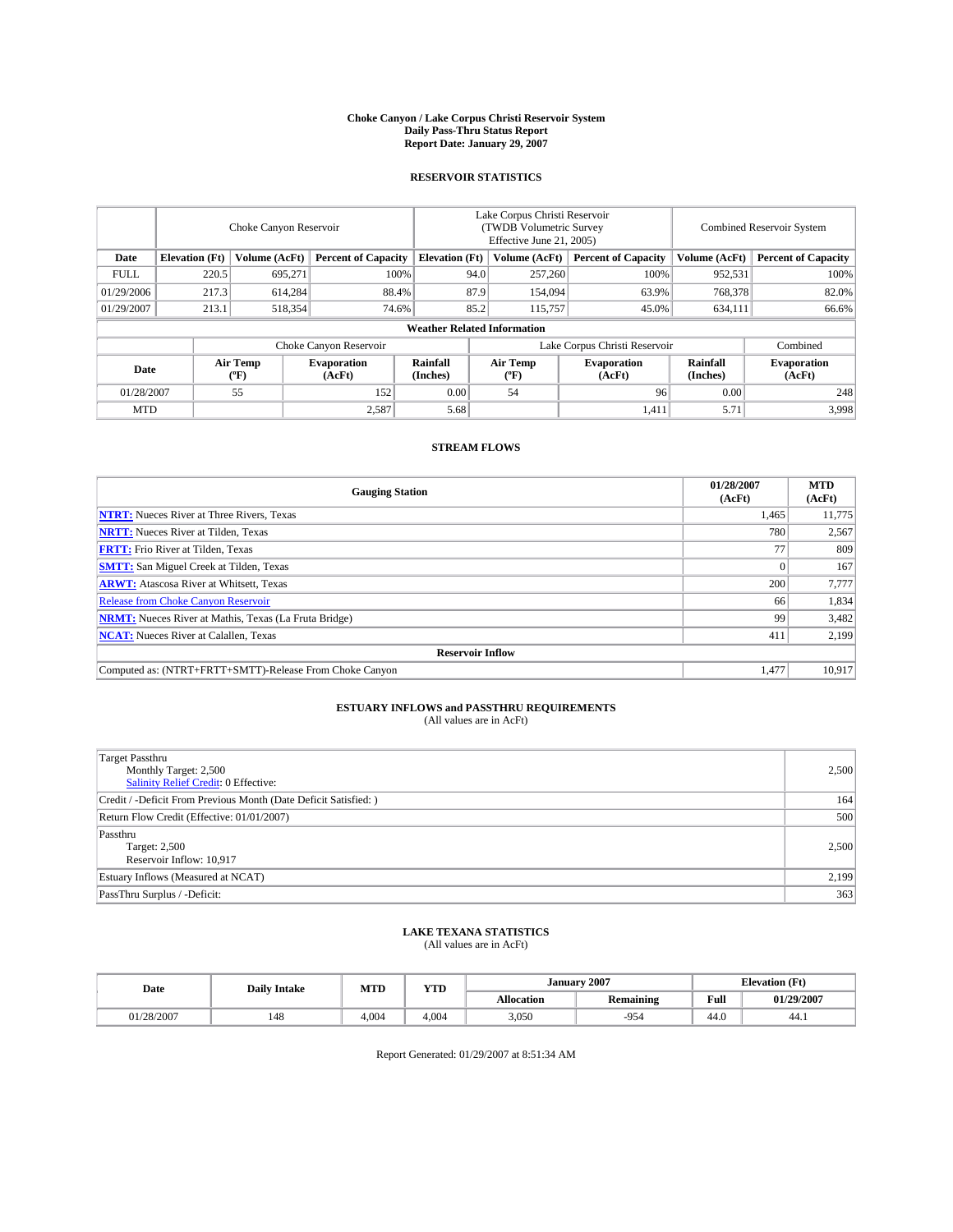#### **Choke Canyon / Lake Corpus Christi Reservoir System Daily Pass-Thru Status Report Report Date: January 30, 2007**

## **RESERVOIR STATISTICS**

|             | Choke Canyon Reservoir             |                                             |                              |                       | Lake Corpus Christi Reservoir<br>(TWDB Volumetric Survey<br>Effective June 21, 2005) |                                           |                               |                      | <b>Combined Reservoir System</b> |  |  |
|-------------|------------------------------------|---------------------------------------------|------------------------------|-----------------------|--------------------------------------------------------------------------------------|-------------------------------------------|-------------------------------|----------------------|----------------------------------|--|--|
| Date        | <b>Elevation</b> (Ft)              | Volume (AcFt)<br><b>Percent of Capacity</b> |                              | <b>Elevation</b> (Ft) |                                                                                      | Volume (AcFt)                             | <b>Percent of Capacity</b>    | Volume (AcFt)        | <b>Percent of Capacity</b>       |  |  |
| <b>FULL</b> | 220.5                              | 695.271                                     |                              | 100%                  | 94.0                                                                                 | 257,260                                   | 100%                          | 952,531              | 100%                             |  |  |
| 01/30/2006  | 217.3                              | 614,284                                     |                              | 87.9<br>88.4%         |                                                                                      | 153,941                                   | 63.8%                         | 768,225              | 82.0%                            |  |  |
| 01/30/2007  | 213.1                              | 518,136                                     | 74.5%                        |                       | 85.3                                                                                 | 117,163                                   | 45.5%                         | 635,299              | 66.7%                            |  |  |
|             | <b>Weather Related Information</b> |                                             |                              |                       |                                                                                      |                                           |                               |                      |                                  |  |  |
|             |                                    |                                             | Choke Canyon Reservoir       |                       |                                                                                      |                                           | Lake Corpus Christi Reservoir |                      | Combined                         |  |  |
| Date        |                                    | Air Temp<br>(°F)                            | <b>Evaporation</b><br>(AcFt) | Rainfall<br>(Inches)  |                                                                                      | Air Temp<br>$({}^{\mathrm{o}}\mathrm{F})$ | <b>Evaporation</b><br>(AcFt)  | Rainfall<br>(Inches) | <b>Evaporation</b><br>(AcFt)     |  |  |
| 01/29/2007  |                                    | 55                                          | 63                           | 0.00                  |                                                                                      | 58                                        |                               | 0.04                 | 70                               |  |  |
| <b>MTD</b>  |                                    |                                             | 2,650                        | 5.68                  |                                                                                      |                                           | 1,418                         | 5.75                 | 4,068                            |  |  |

## **STREAM FLOWS**

| <b>Gauging Station</b>                                       | 01/29/2007<br>(AcFt) | <b>MTD</b><br>(AcFt) |
|--------------------------------------------------------------|----------------------|----------------------|
| <b>NTRT:</b> Nueces River at Three Rivers, Texas             | 1,006                | 12,781               |
| <b>NRTT:</b> Nueces River at Tilden, Texas                   | 945                  | 3,512                |
| <b>FRTT:</b> Frio River at Tilden, Texas                     | 44                   | 853                  |
| <b>SMTT:</b> San Miguel Creek at Tilden, Texas               |                      | 167                  |
| <b>ARWT:</b> Atascosa River at Whitsett, Texas               | 109                  | 7,886                |
| <b>Release from Choke Canyon Reservoir</b>                   | 66                   | 1,900                |
| <b>NRMT:</b> Nueces River at Mathis, Texas (La Fruta Bridge) | 111                  | 3,593                |
| <b>NCAT:</b> Nueces River at Calallen, Texas                 | 270                  | 2,469                |
| <b>Reservoir Inflow</b>                                      |                      |                      |
| Computed as: (NTRT+FRTT+SMTT)-Release From Choke Canyon      | 985                  | 11,902               |

## **ESTUARY INFLOWS and PASSTHRU REQUIREMENTS**<br>(All values are in AcFt)

| Target Passthru<br>Monthly Target: 2,500<br><b>Salinity Relief Credit: 0 Effective:</b> | 2,500 |
|-----------------------------------------------------------------------------------------|-------|
| Credit / -Deficit From Previous Month (Date Deficit Satisfied: )                        | 164   |
| Return Flow Credit (Effective: 01/01/2007)                                              | 500   |
| Passthru<br>Target: 2,500<br>Reservoir Inflow: 11,902                                   | 2,500 |
| Estuary Inflows (Measured at NCAT)                                                      | 2,469 |
| PassThru Surplus / -Deficit:                                                            | 633   |

# **LAKE TEXANA STATISTICS** (All values are in AcFt)

|  | Date     | <b>Daily Intake</b> | <b>MTD</b>    | <b>YTD</b> | <b>January 2007</b> |           |                                         | <b>Elevation</b> (Ft) |
|--|----------|---------------------|---------------|------------|---------------------|-----------|-----------------------------------------|-----------------------|
|  |          |                     |               |            | Allocation          | Remaining | Full<br>the contract of the contract of | 01/30/2007            |
|  | /29/2007 | 148                 | 1.72<br>4.132 | 4.152      | 3,050               | 1.102     | 44.0                                    | 44.1                  |

Report Generated: 01/30/2007 at 8:34:19 AM